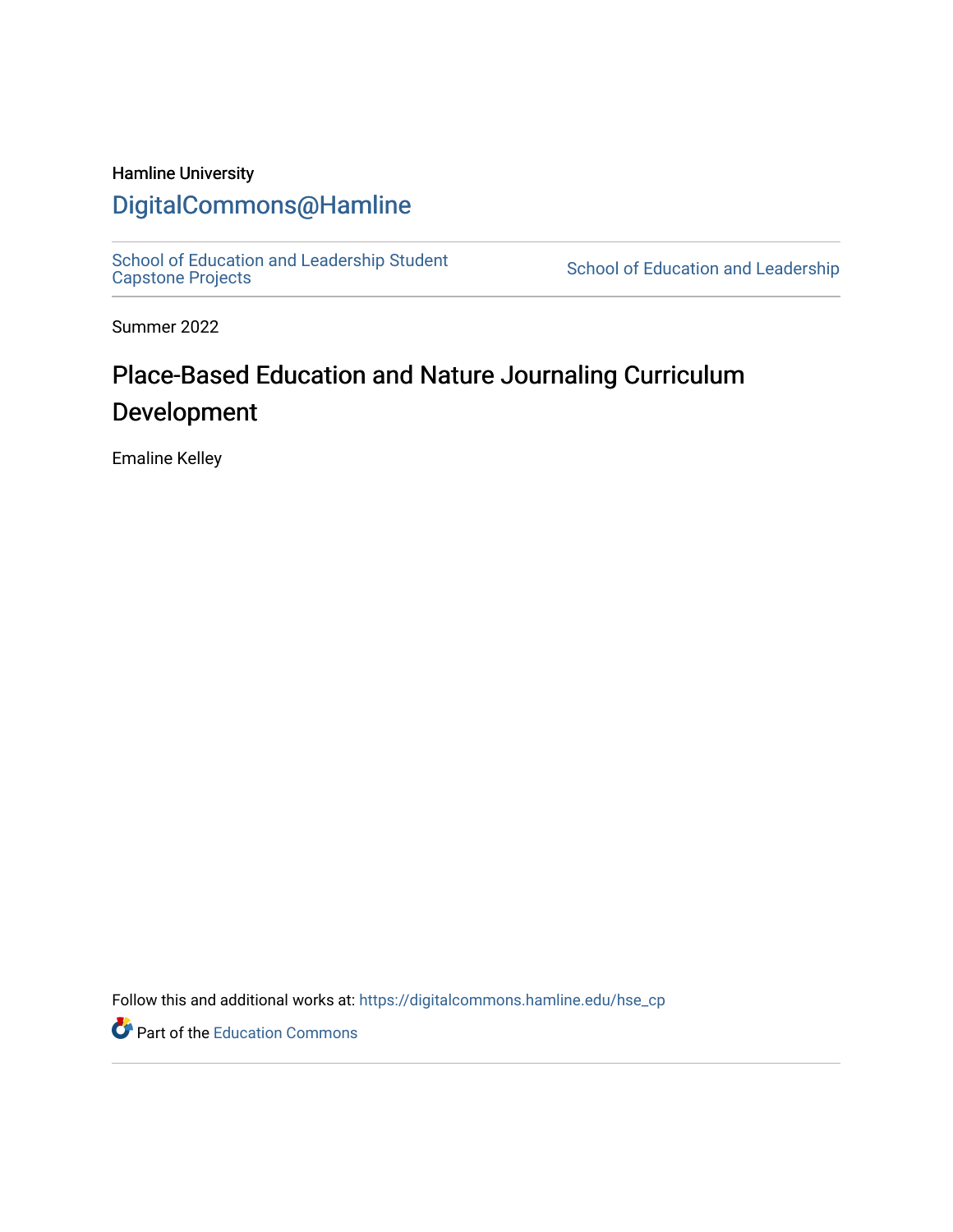# Place-Based Education and Nature Journaling Curriculum Development Emaline Kelley

A capstone submitted in partial fulfillment of the requirements for the degree of Master of Arts in Education: Natural Science and Environmental Education

Hamline University

Saint Paul, Minnesota

December 2021

Capstone Project Facilitator: Karen Morose Content Reviewers: Heidi Hanlon and John Ward

> Copyright by EMALINE KELLEY, 2021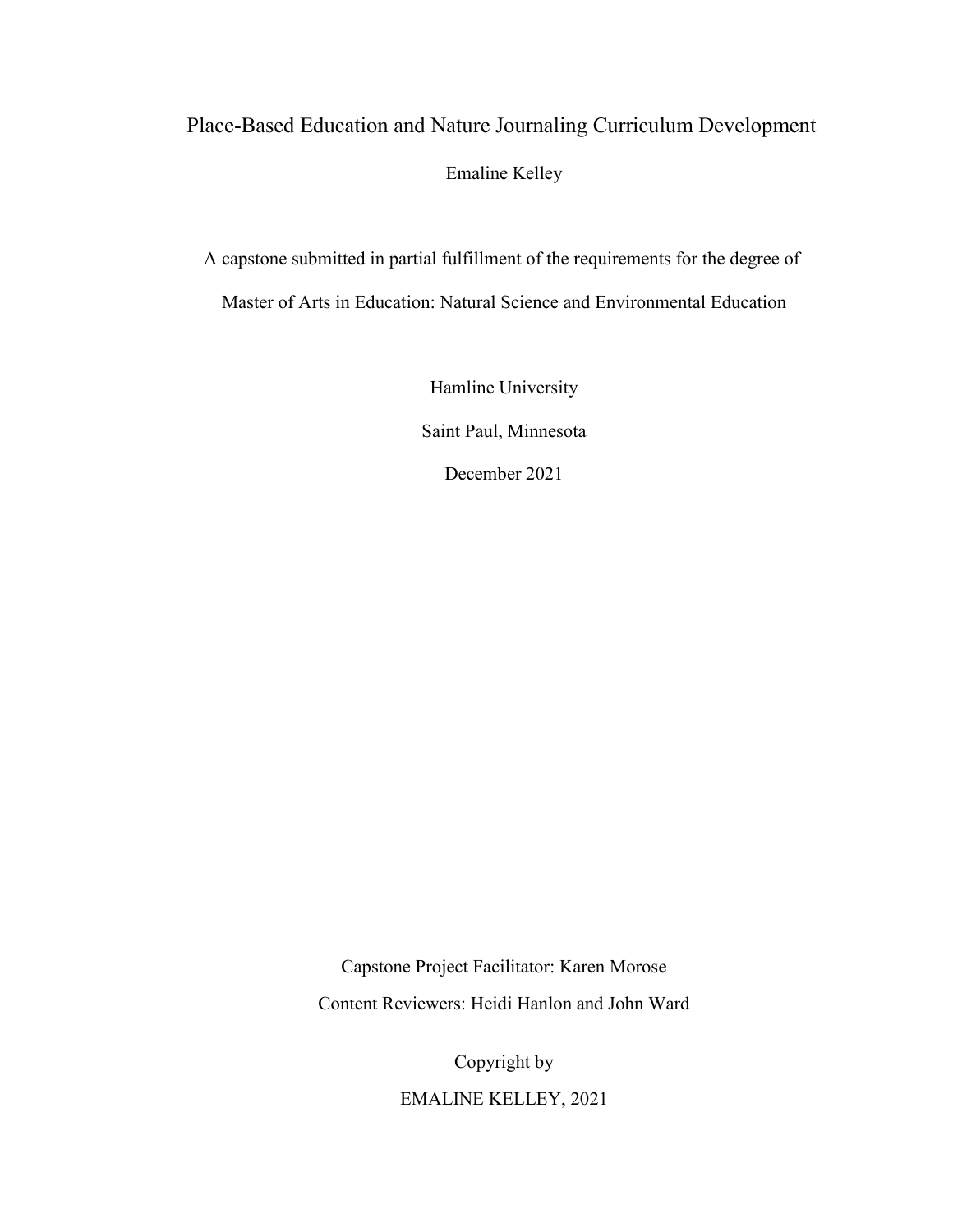"All dreams spin out from the same web"

*- Hopi*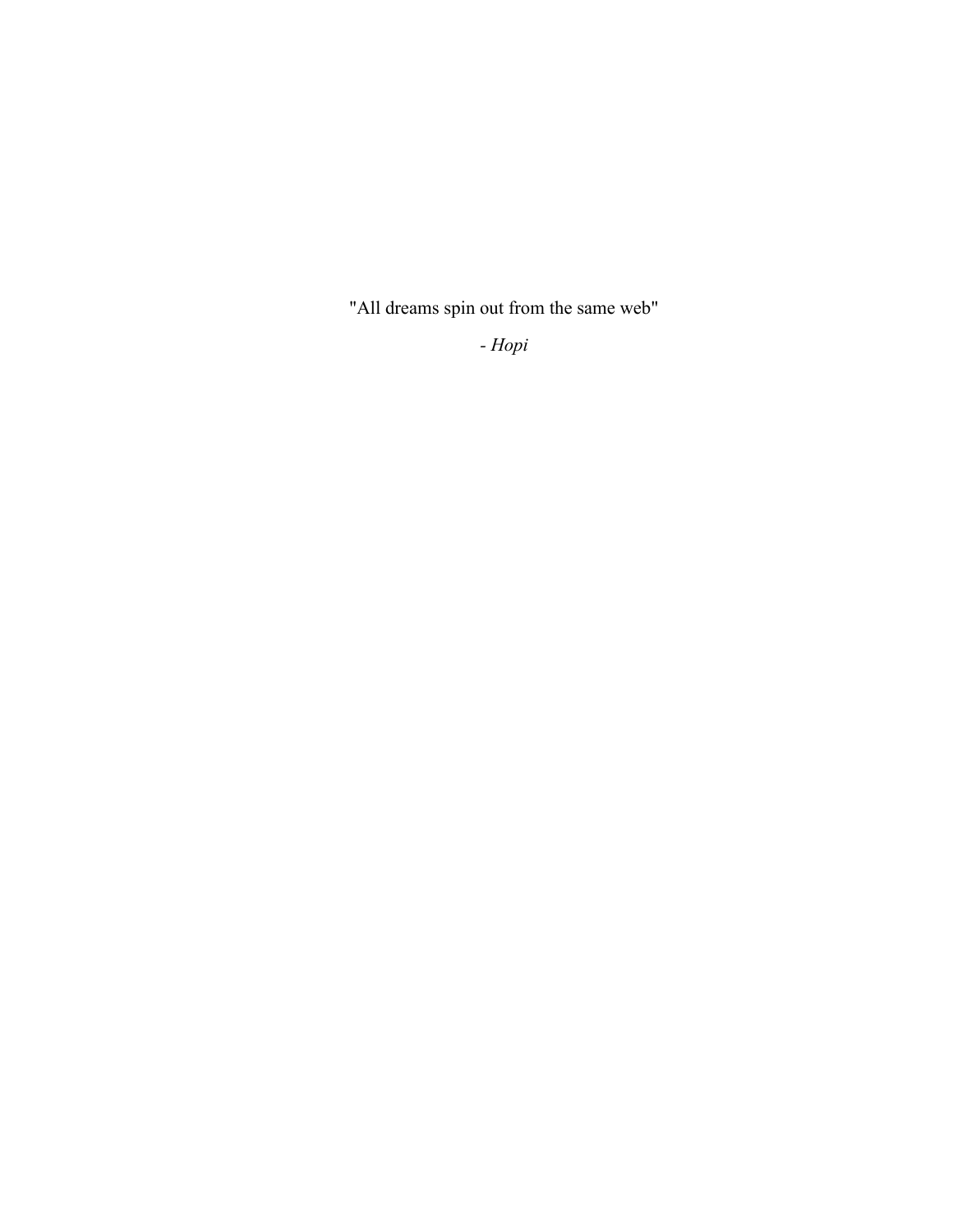### TABLE OF CONTENTS

| Imagining the Goals, Benefits, and Results of Environmental Education 33-35 |  |
|-----------------------------------------------------------------------------|--|
|                                                                             |  |
|                                                                             |  |
|                                                                             |  |
|                                                                             |  |
|                                                                             |  |
|                                                                             |  |
|                                                                             |  |
|                                                                             |  |
|                                                                             |  |
|                                                                             |  |
|                                                                             |  |
|                                                                             |  |
|                                                                             |  |
|                                                                             |  |
|                                                                             |  |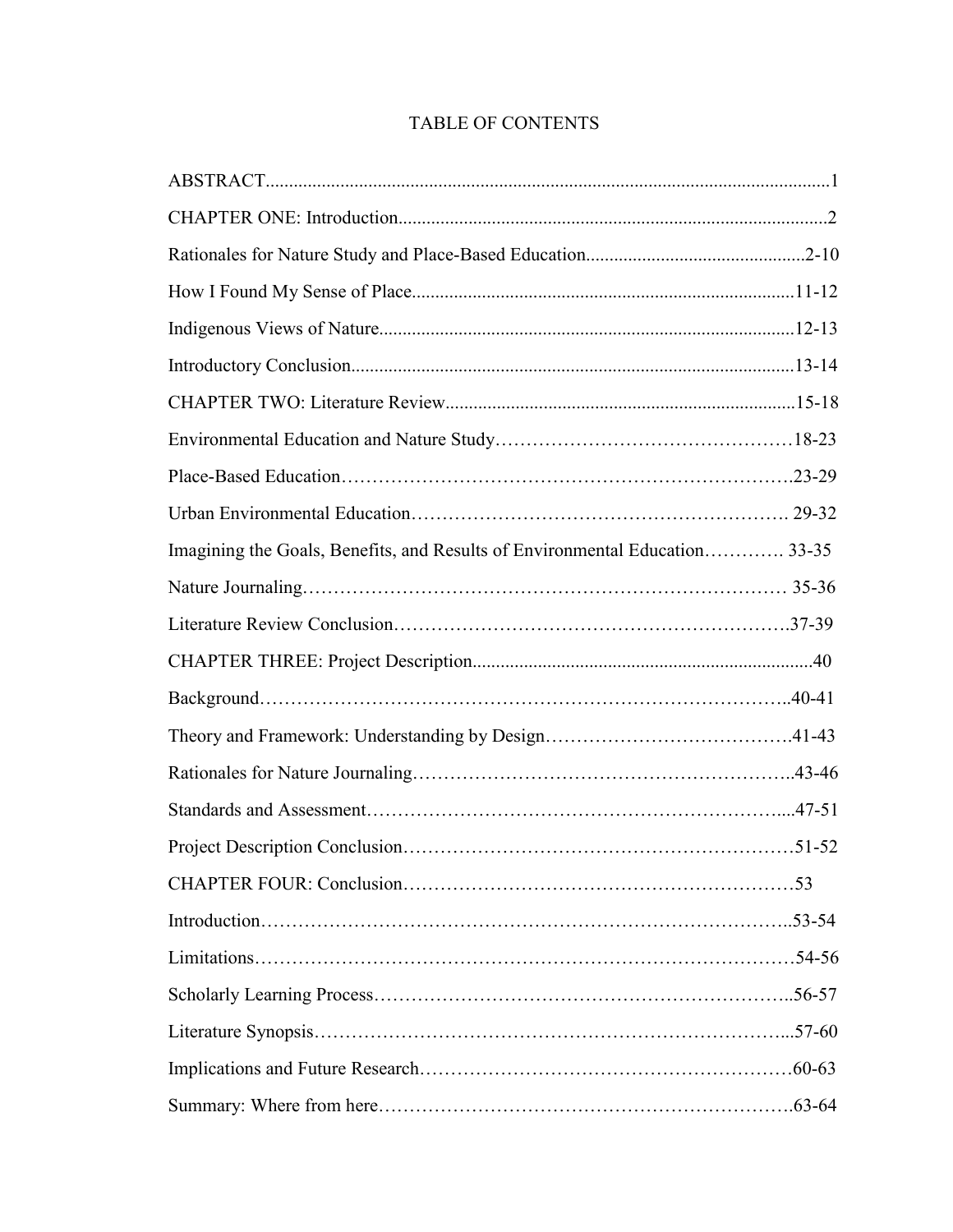#### Kelley, Emaline (2021). *Place-Based Education and Nature Journaling Curriculum Development*

Living in urban environments, it can be difficult for educators to take students outdoors to study nature. Educators must find ways to bring nature to the classroom. Nature journaling uses unique geographies of places as a basis for teaching natural science and other subjects. The nature journaling curriculum development project here, dedicated to natural science and environmental education asks, in what ways could nature study and place-based education be taught to students who live in the urban environment? Goals, learning benefits, and results of nature study and place-based education will be discussed in the literature review. Nature journaling as a tool of learning, along with its benefits, will be discoursed to better understand why the project could be beneficial to education. Development of nature journaling curriculum for students who attend public schools follows the need for continual environmental education development, a longtime goal of the field. Environmental education approaches and already established nature journaling curriculums appear to be most understated at the level of high school students, the chosen level of learner to develop curriculum for. Influences of the project include naturalists and educators who were founders of the field of nature study, first inspiring the ideals that became environmental education. Nature journaling authors Laws and Lygren provide an exceptional guide to assist in the adaptation of a curriculum project meant to meet NGSS cross-cutting concepts in an Understanding by Design development unit. Wisconsin State Standards for Environmental Education and Sustainability are used as educational goals.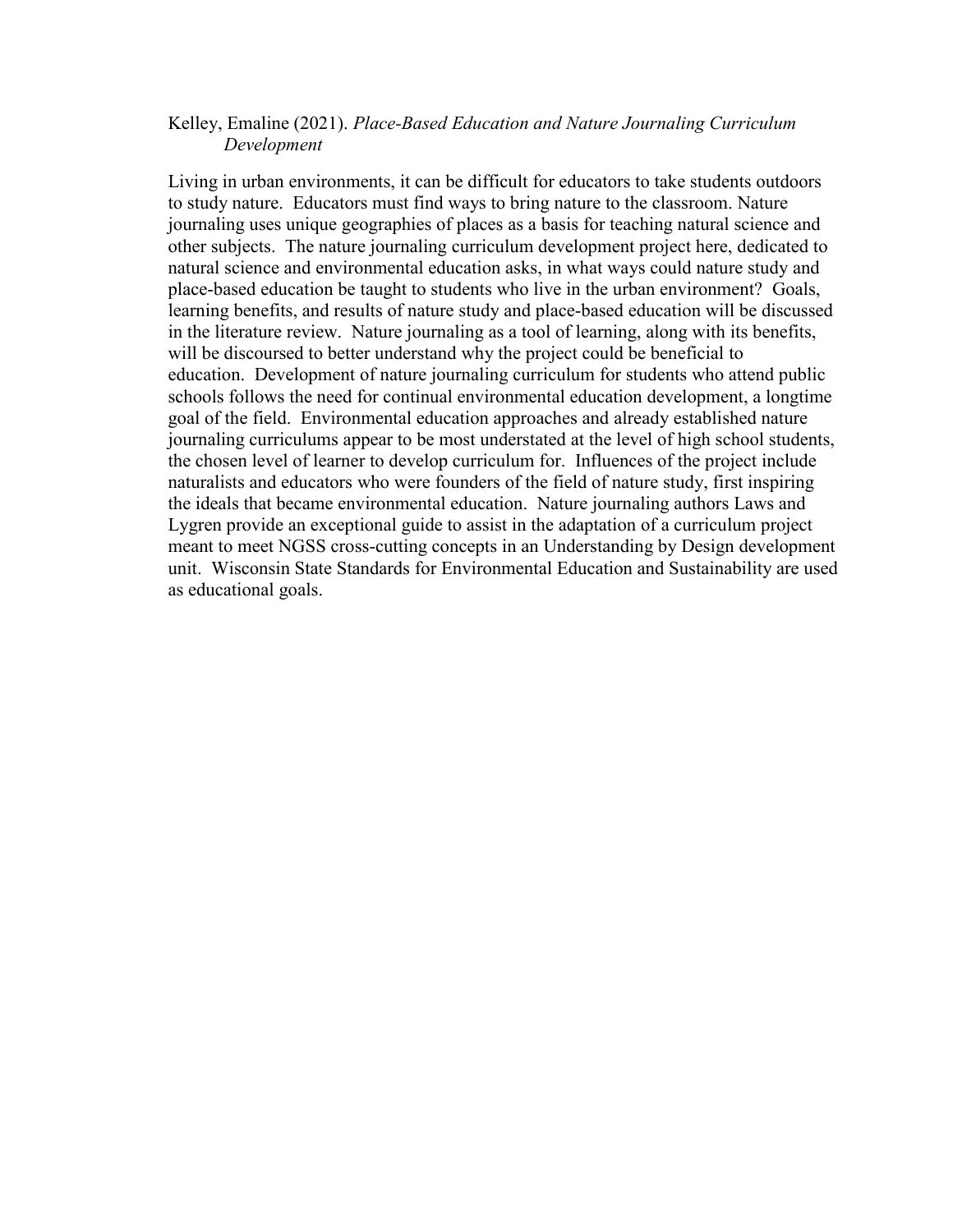#### **CHAPTER ONE: INTRODUCTION**

The following capstone project dedicated to natural science and environmental education asks, in what ways could nature study and place-based education be taught to students who live in the urban environment? Goals, learning benefits, and results of nature study and place-based education will be discussed to better understand the aims of my capstone project, development of a curriculum devoted to teaching nature journaling. The intended audience for the work developed here is educators in public schools, who may hope to bring nature studies to the classroom, with curriculum written to meet standards for high school students, with specific attention given to those living in urban environments.

Why should we study nature? What is place-based education, and how does it relate to nature study and environmental education? What is meant by "sense of place"? Why are these ideas significant to individuals, society, and Earth? Explanations to these initial questions will be offered in the chapters to follow. The introductory chapter here details professional rationales for nature study and place-based education, along with personal reasons for pursuing the work of curriculum development based on environmental frameworks, and why public school educators should teach nature journaling.

#### **Rationales for Nature Study and Place-Based Education**

To introduce the significant need to answer questions about ecologically-minded educational ideas in the most general way: environmental education attempts to provide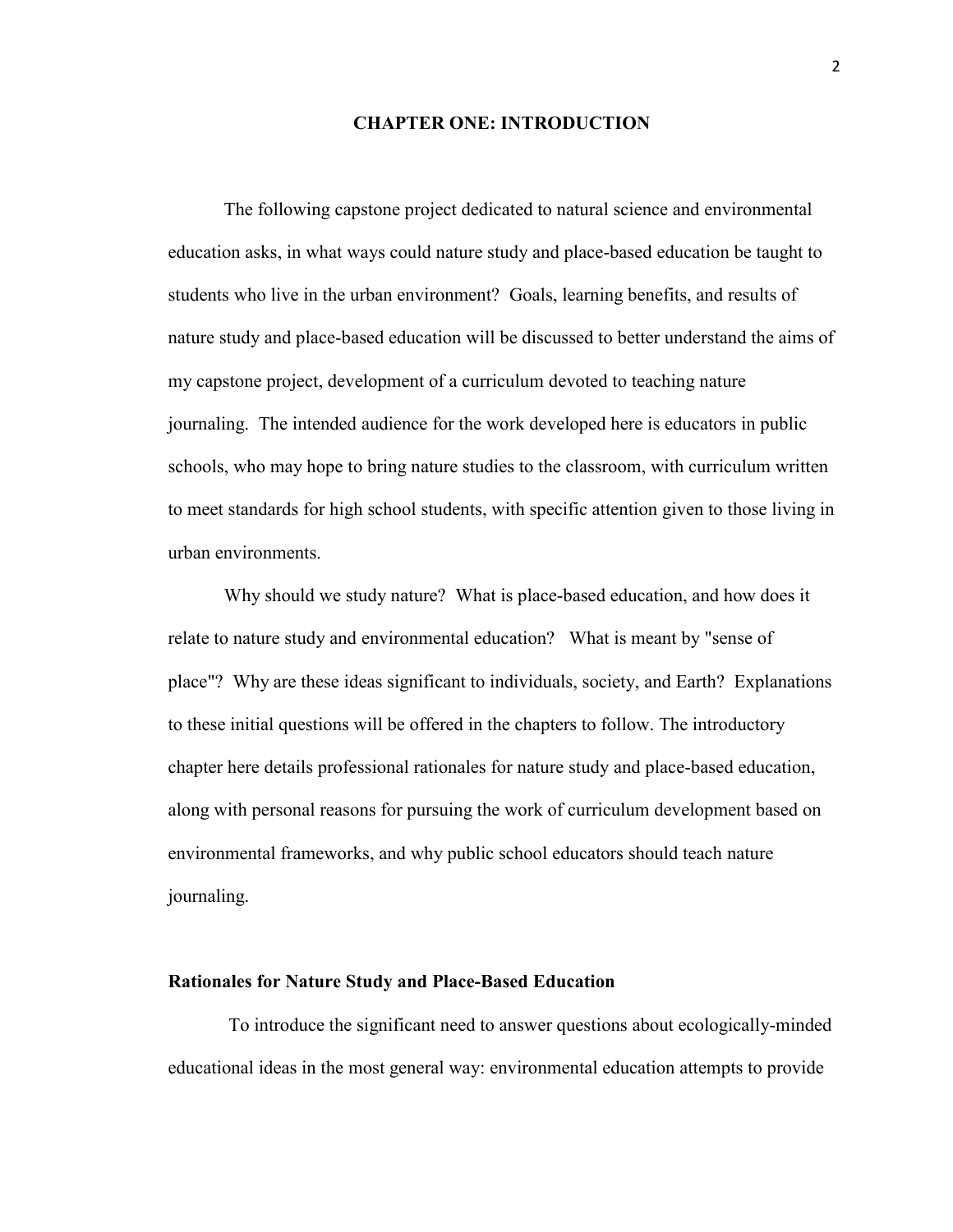the entire world with well-being, from local to global community scales. Author of *Earth in Mind,* David Orr (2004) contends, "first, all education is environmental education" (p.12). Everything in our world is connected, and all education comes from nature. Orr (2004) then immediately refers to the Greek concept of Paideia, "the goal of education is not mastery of subject matter, but mastery of one's person. Subject matter is simply the tool . . . one uses ideas and knowledge to forge one's own personhood" (p.13). Education should not merely be interpreted as memorization of information, more importantly, it should lead to an understanding of self by the learner. Nature as a tool for ideas and knowledge has the profound ability to invoke lifelong love of learning and a sense of self, contributing to our "personhood", which should be the main goal of education. Personhood could be connected to the concept "sense of place" found in environmental education literature; these educational goals intend to deeply assist in our understanding of self. Such sentiment echoes in the writings of naturalist educator Rachel Carson (1956), who urges, "it is not half so important to *know*, as to *feel*" (p.49). To learn, we must care. Better understanding of self, our personhood and sense of place, could lead us to deeper empathy and better care for nature; if we use the environment as a tool of knowledge and realize we are part of its ecological connections.

With care for the environment, our relationships with nature and each other will naturally improve. Society will continue along a path of stewardship to protect the places we call home and come to further extend our compassion to all living beings and environments. We will see a global awakening, as environmental ideas continue to be realized. Ecological awareness has been at the forefront of society's goals for quite some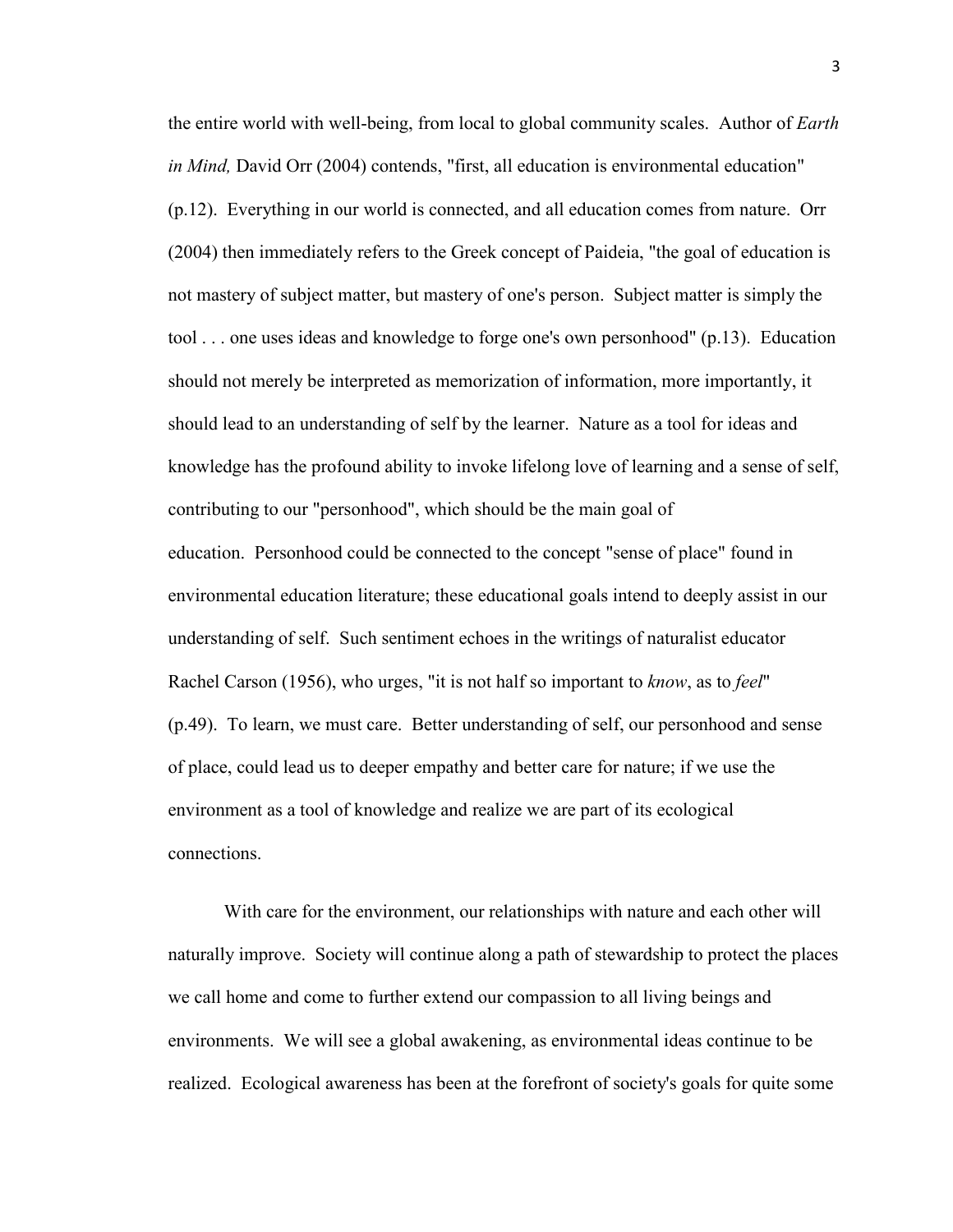time now, notably with international environmental education objectives put forth in the 1970s (UNESCO). Our environmental movement needs proper attention to remain constant, to continually progress forward. Environmental education offers the main solution to global ecological awareness. Orr (2004) asserts, "the ecological crisis is in every way a crisis of education" (Stone and Barlow 2005, x). Environmental catastrophe can be averted through education, in "classrooms that foster ecological imagination, critical thinking, awareness of connections, independent thought, and good heart" (Stone and Barlow 2005 x). The nature journal as a classroom tool promotes critical thinking, ecological awareness, independence, and teamwork.

Looking at ecological awareness from a global perspective, most people in the world live in an urban landscape, so it will be necessary to develop an ecologically literate population in cities if we are to live sustainably. Consequently, we should of course apply nature study and place-based education ideas to an urban landscape. In the literature of place-based education, past focus on outdoor education and ecoliteracy can evoke emphasis on the rural at expense of the urban (Shannon and Galle Eds. 2017, p.5). Anderson (2017) states, "traditionally, environmental science, or nature studies, is thought of as taking place in rural areas, or at least in places less developed by humans" (p. 51). The idea of nature only taking place in faraway wilderness has since been challenged by place-based and urban environmental education. In these models, environmental education does not merely imply the study of nature as something separate from human development, but instead suggests the environments in which we live are factually part of nature. Metropolitan areas, where most Americans live, are given the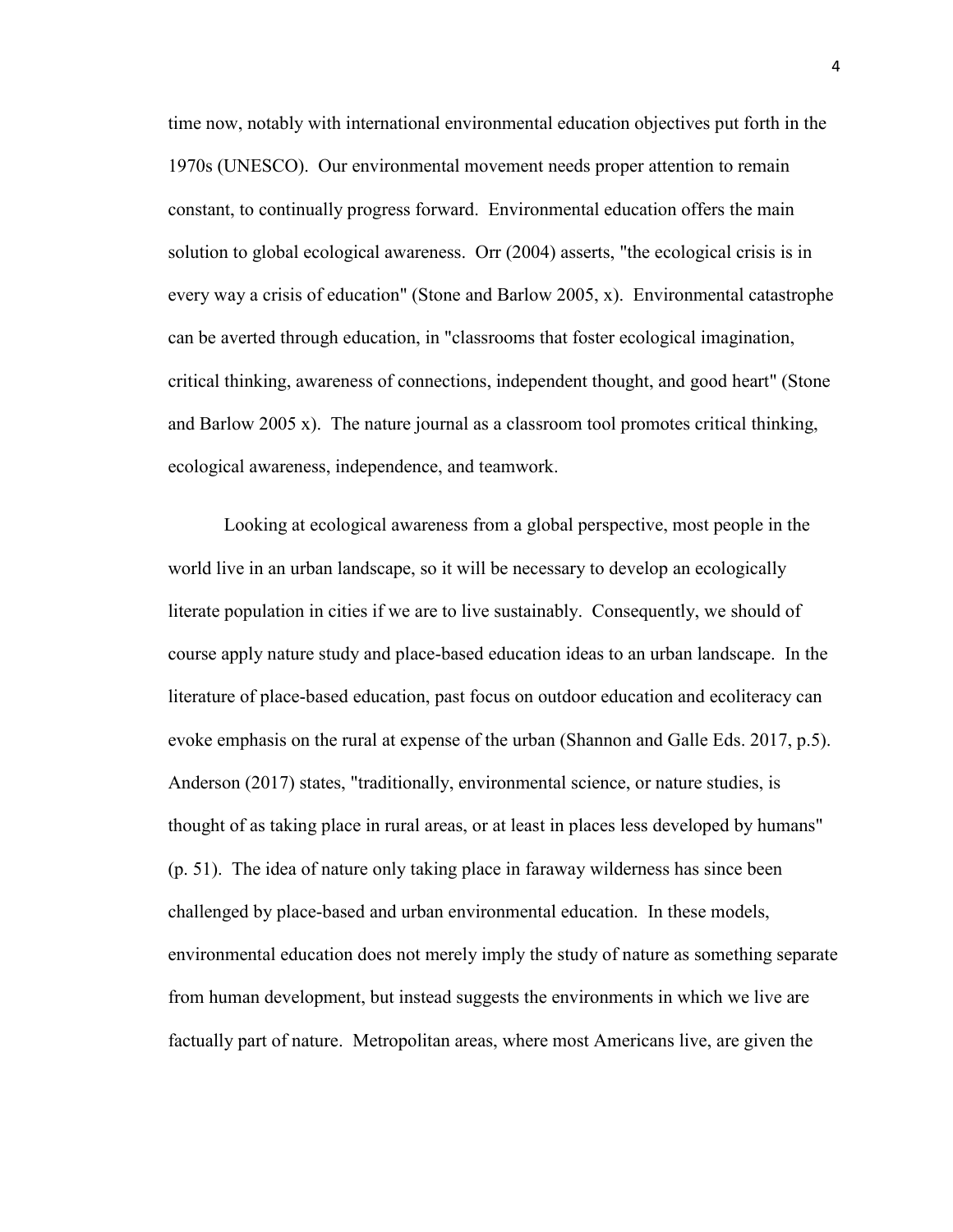opportunity to apply environmental education to schools by using place-based models (Anderson 2017, p. 52).

Cities each have specific uniqueness. One could assume correctly, living in a city may prohibit access to nature, simply because of how cities are structured, catering to traffic and business more than wildlife. Usually, small green spaces are scattered around to promote some access instead of bigger natural areas being available for use. As a result, ecology can be difficult to locate. There has been little research related to urban design and the environment of childhood, but available research indicates a known need to coordinate efforts to increase access to nature for those living in urban environments (Louv 2005, p.261). In the urban environment pictured here, not unlike many others across America, local nature programs available to public schools may be limited, with not enough resources to reach all learners at every level of education. Some true natural areas do exist in urban environments but could remain unreachable by public transit. While natural places may be available as public resources, accessibility to outdoor experiences for young people living in cities can still be an issue for various reasons. Safe access to nature given by public schools would enable learners in highly urbanized environments to be able to take part in exciting outdoor learning experiences.

It may be more difficult for learners in urban environments to reach green spaces by themselves, which is why educators of all kinds should and must take initiative in developing nature-based programs for the public, offered to all learning levels. Despite of our natural needs to engage learning in differing settings, resources may not be readily available for public schools to take excursions to places very far from where students attend school. Nature study and place-based education can engage the skills of the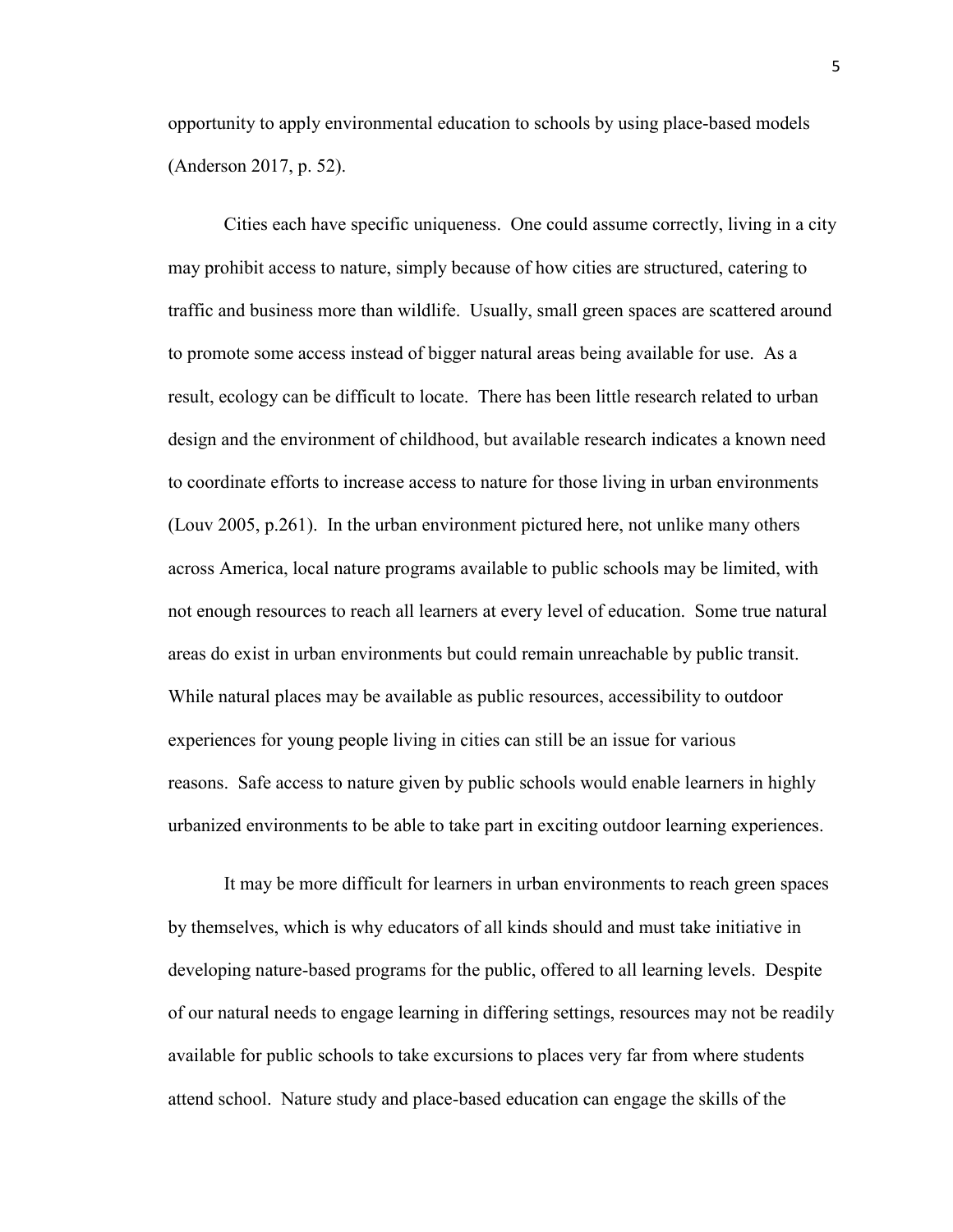classroom with knowledge of the outside world, often without having to venture very far. If these approaches were used, character of the local environment and culture could inform curriculum (Sobel 2004, p.22). Educators could draw context from the local environment and culture; and take students out to make observations in simple schoolyards to complete nature journals, if other local environments prove to be unreachable for any classroom learning. Nature and place can be brought to the classroom with motivation on the part of school teachers, many already agree there needs to be more real-life and individualistic approaches to education.

An effective and popular tool of teaching found in nature study and place-based education is the nature journal. Nature journaling is the most popular method of studying nature, going back so far in human history, it's difficult to determine when the practice began. Our most ancient writings describe natural phenomena, the works of naturalists have relied upon the nature journal as a primary tool of study for centuries, and nature has been a fundamental subject of study since the founding of public education. Renowned Harvard biologist Edward O. Wilson declares, "the creative process of nature journaling helps to make the best of experiences the most lasting in memory for anyone wishing to enjoy it" (Walker Leslie 2021, ix).

Keeping a nature journal would ideally be an effective way to teach high school students about local environments. Educators and learners who live within common urban landscapes can seek out nature together, wherever it may be. Place-based approaches to education work to gain an enhanced understanding of place for individual learners, who will get to know the world nearby and themselves better. Students can learn the basic format of a nature journal, and later find personal style and purpose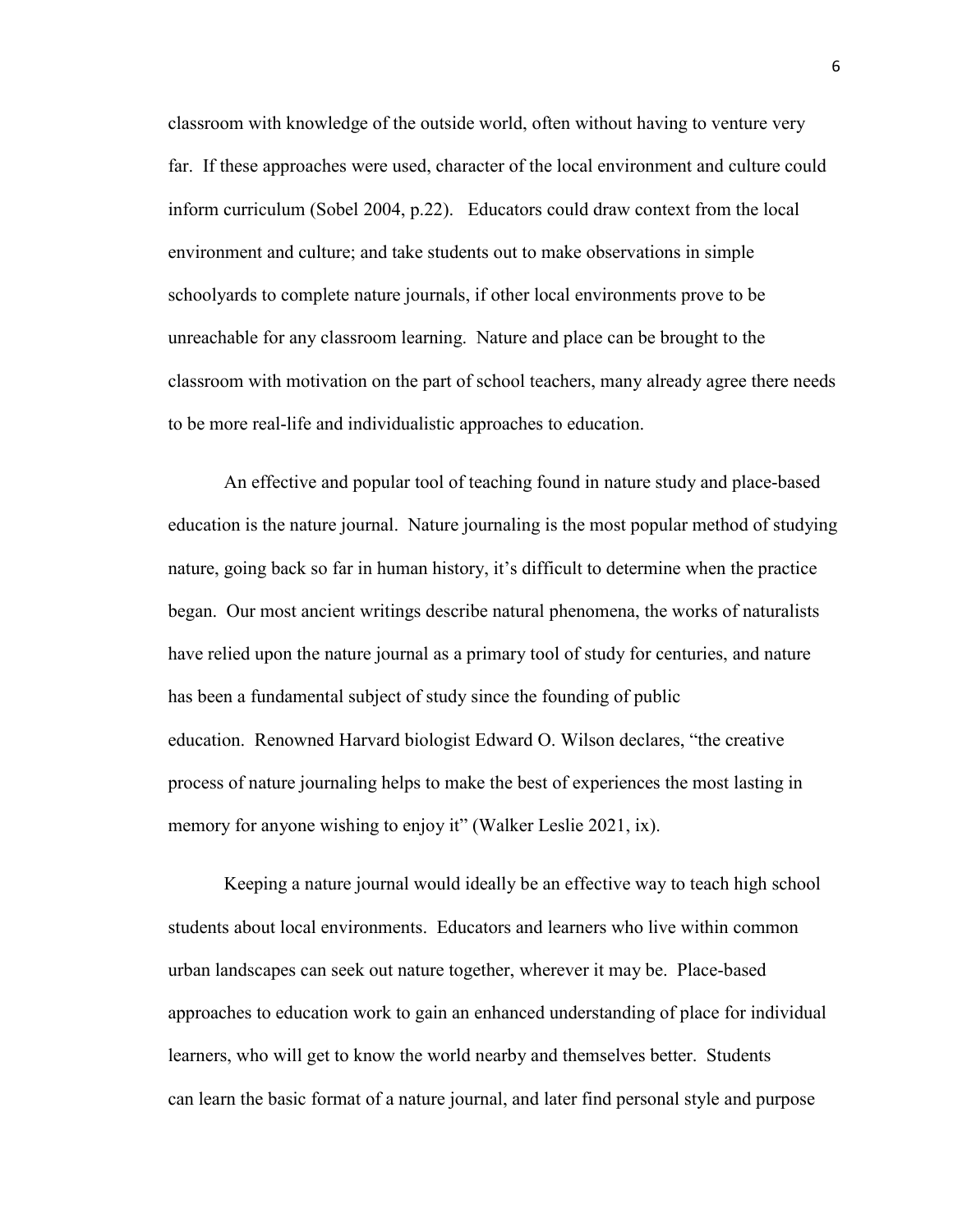(Walker Leslie 2021, p.4). These approaches allow for differentiation in learning. Nature journaling will be the basis for the lesson plans in my UbD curriculum development project with a place-based framework, presented in my project after essay conclusions.

Why design a nature journaling curriculum for high school students who attend public schools? In the field of environmental education, nature experiences and emergent place-based curriculums appear to be less emphasized for students who attend public schools, with more programs being offered at private schools as an alternative method of learning. Environmental curriculum activities are more often focused on students at elementary and middle school levels, if they are offered in public schools at all. Nature experiences seem to occur less as children get to higher levels of public school, probable reason could be available curriculums are usually aimed at earlier learning levels. Assumptions for the need of my curriculum development project to assist scholarship are based on personal scholarly observations made while studying graduate coursework literature in the fields of natural science and environmental education, and professional observations made in my community while working as a naturalist educator. Additionally, the lack of freely available lessons online devoted to nature journaling, particularly for high school students, became apparent while researching my capstone project.

In high school, students are better able to strengthen personal bonds with the place they live. Older learners are more advanced in ability to perceive one's environment and our effects on it, and yet they do not seem to have as many natural education opportunities available to them as younger learners do. The fact should be considered,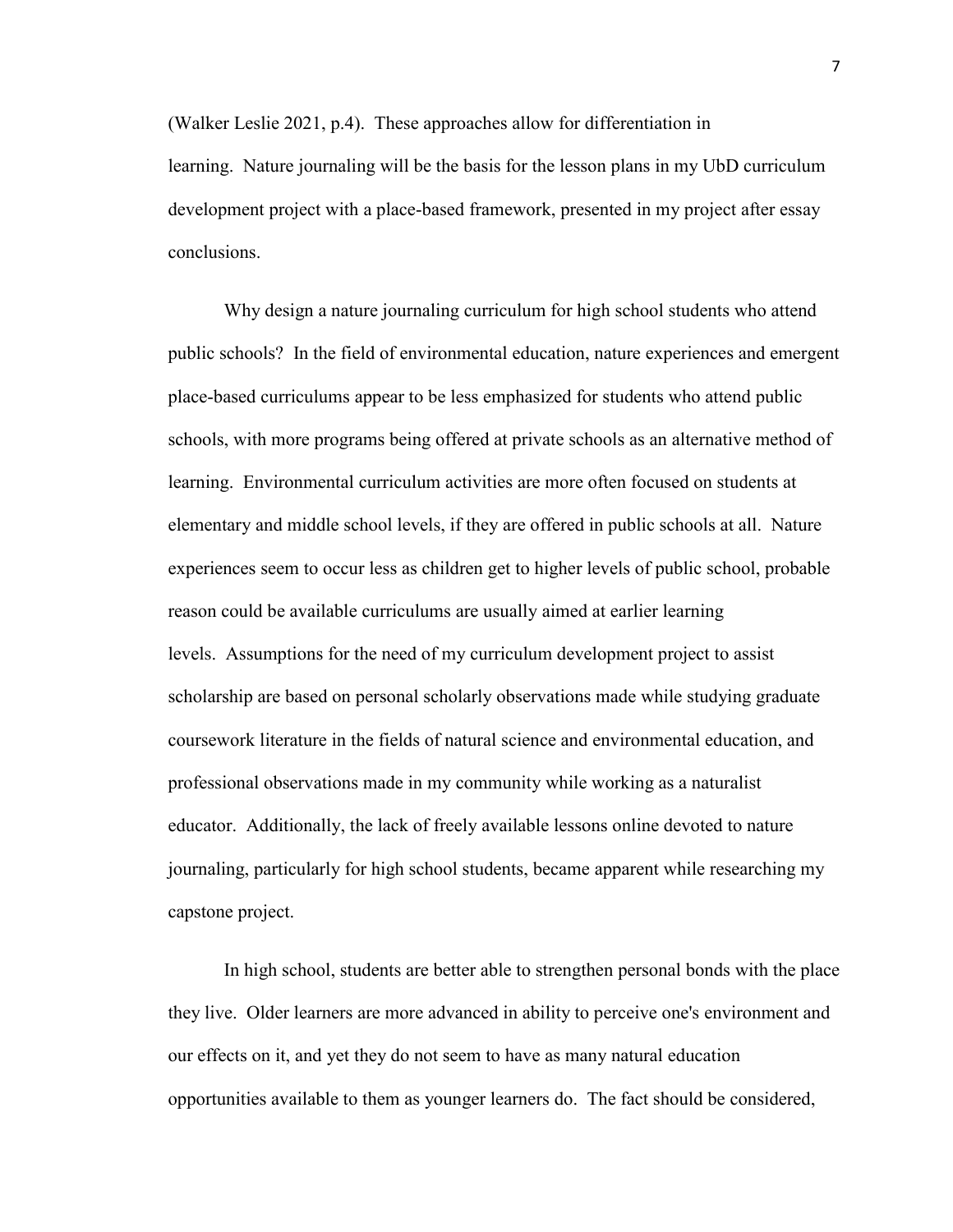high schoolers are better equipped to explore and engage independently within a community, are more able to learn independently, and can discuss a variety of subjects amongst themselves at length, when given some guidance from an educator. High school students are becoming adults, who will soon be able to determine new environmental policies and ways to better communities. For these reasons, they are more likely to comprehend and act on the environmental ideas shared here. Care for the environment could be promoted by participation in nature journaling exercises.

In researching what kind of capstone project to potentially formulate, it was discovered local nature centers in my area do not usually offer any programs to students at the high school level. After teaching nature programs for a few years, it became evident there remains an ongoing need for nature programs to reach learners at every level of education, particularly those living in urban environments like my own. In creating a sharable nature journaling curriculum, teachers in public schools would not necessarily need the availability of established programs to bring nature to the classroom, or personally purchase books and design curriculum. In part my project seeks to serve other educators, who may be able to utilize exercises from an already established nature journaling curriculum development that helpfully references the cross-cutting concepts of the Next Generation Science Standards. Hopefully, my curriculum project could in some way give public school teachers more ability to apply nature journaling as a learning method to the places they live and communities they teach for, although those places and communities may differ across unique landscapes.

From what I can recall of personal experience as a student who had a public school education in an urban location, outdoor time rarely took place at school other than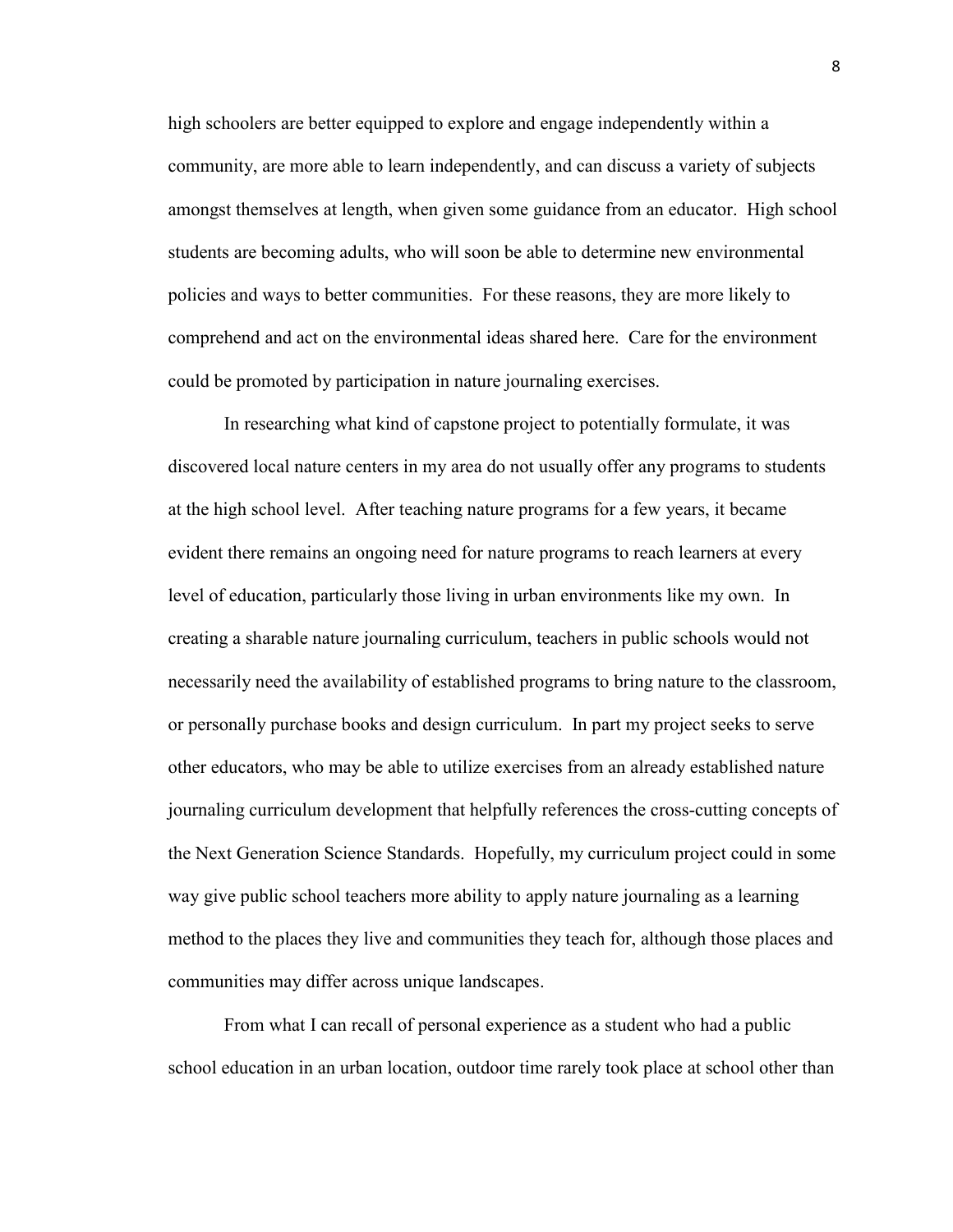recess. Learning outdoors almost never took place in an everyday classroom experience in the 90s and early 2000s. Our elementary schoolyard was an enormous field, but it was only used for recess, and annual track-and-field day. The practice of schoolyards being under-utilized continues today. Field trips remain a rare occasion, with possibly even less field trips now than in the past, due to lack of monetary resources available to public schools in cities to pursue those experiences. Although factors may make these excursions more difficult, nature and place-based learning experiences for students outside of the classroom should still be made a priority.

If one examines the pattern further, it appears entire generations of children have completely missed out on the once-commonplace natural learning experiences public schools were originally founded upon. One reason for this can be attributed to changes in green space accessibility, due to modern development of urban spaces. A common challenge of urban environments today regarding access to green spaces is safety concerns due to high flows of traffic. Traffic has certainly had a negative effect on childhood, as it has severely restricted children's freedom to roam (Louv 2005, p.261). Playgrounds and parks have not kept up with population growth in most cities, and public spaces have been designed without taking wildlife into consideration (Louv 2005, p.248). Exposure to green spaces provides us with physical and mental well-being, making access to nature a matter of social justice. Public natural areas act as important nodes of congregation to strengthen social bonds (Maddox, Nagrenda, Elmqvist, and Russ 2017).

Though unfortunate in some ways, a positive result of newfound realization of missed nature experiences in childhood by earlier generations of students who are now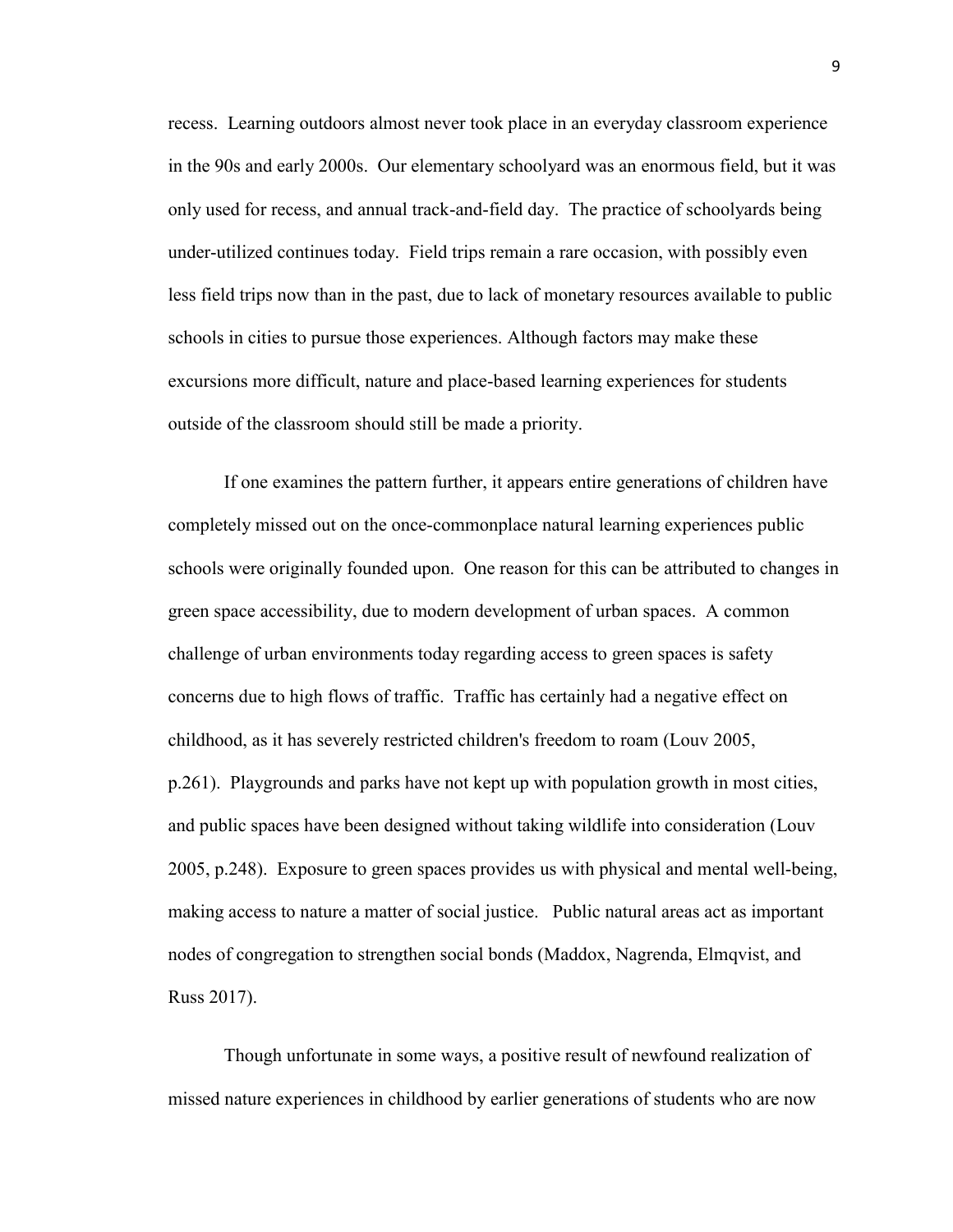teachers seems to contribute to newly emerging nature education ideas and motivations, shared here by myself and others. Those exceptional times students spend additional moments outside playing with friends, or maybe allowed the opportunity to visit a more natural environment (field trips to parks, zoos, or museums), they become more actively engaged in learning experiences. As a naturalist educator working with children who were taking part in field trips, it was clear to me no matter how times may change, the ways in which people become captivated and motivated while learning in a natural environment does not change- people have an inherent fondness for nature and want to affirm connections within communities. Edward O. Wilson (1984) named our human fondness for nature *biophilia*, "the innate tendency to focus on life and lifelike processes" and concluded about our natural instincts to reason optimistically, "to the degree that we come to understand other organisms, we will place a greater value on them, and on ourselves" (p.1-2).

Besides an innate fondness for life, what gives one the desire to seek out nature? Those of us who have passion for the environment as adults were almost always initially guided as children by an adult mentor, in everyday experiences which became special to us. Carson (1956) states, children need the companionship of adults who can share the wonders of nature with them; to discover the joy, excitement, and mystery of the world we live in, to "pave the way for the child to *want* to know" (50). I propose mainstream educators could more often be those mentors and companions of children, to help introduce them to the wonders of nature, which build our sense of place.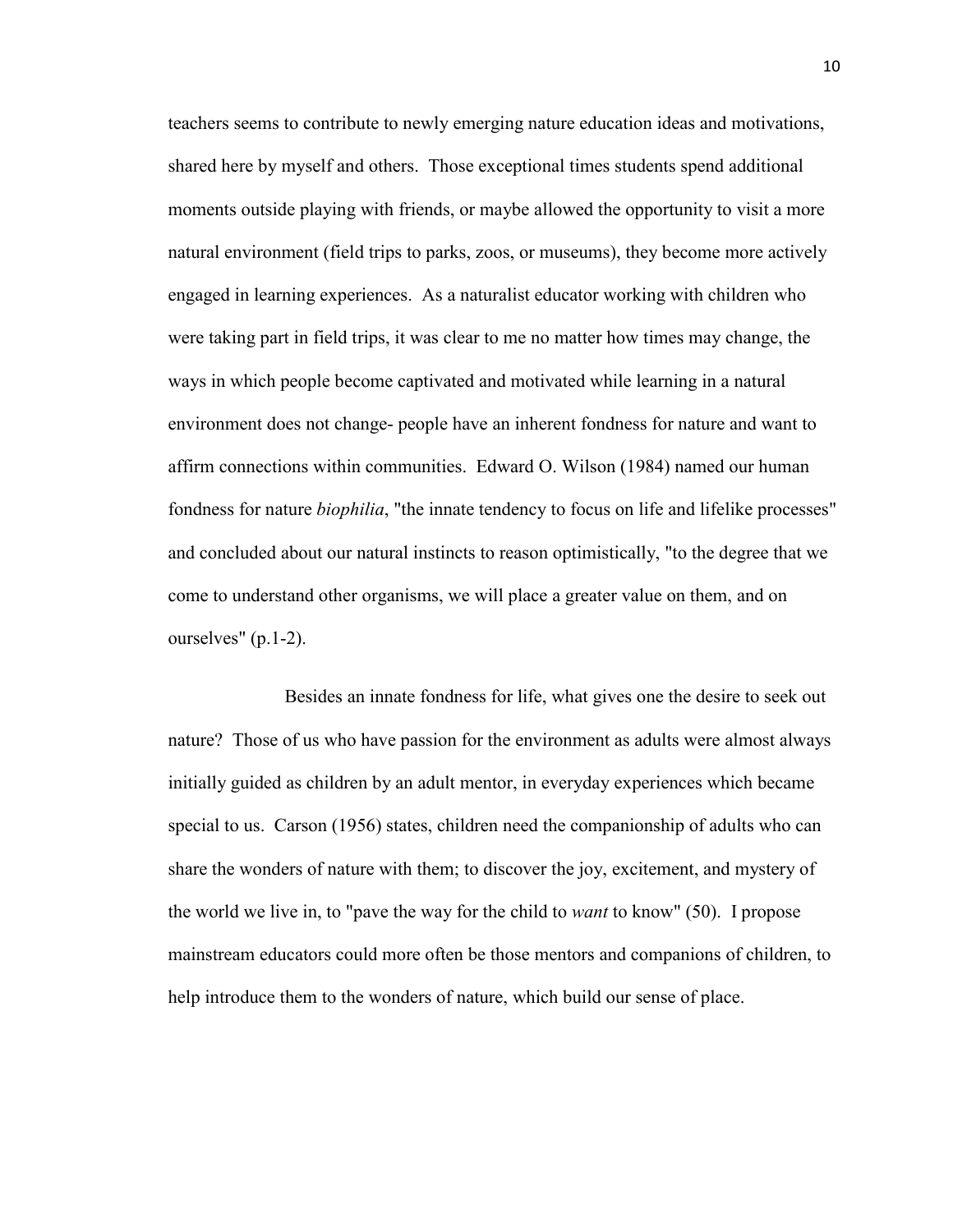#### **How I Found My "Sense of Place"**

Like millions of other people living in the Great Lakes region, I grew up in a city. Undoubtedly, fantastic times spent with other children and adults who shared a passion for nature helped me form a "sense of place" throughout my life. I'm attached to Lake Michigan because of the memories I have there; it has special meaning to me because of times spent alone in peaceful reflection or sharing simple joys with loved ones. I often go by the lake to relax, many others in my community do as well. Most naturalists would probably agree simply being near water refreshes the human mind and spirit. I walk along the beach when given the chance to do something enjoyable, my daughter and I treasure hunt (my favorite pastime from childhood), she chases the seagulls. We play at the nearby parks with my son and our dog. People of all kinds visit the city beaches, they hang out on the pier downtown on the waterfront, participating in an array of healthy activities, often some kind of exercise. Around the lake, people easily connect with their minds and spirits, their family and friends. My sense of place developed here.

If I hadn't been able to enjoy outdoor experiences consistently throughout my life, I may not possess the same fondness for my surrounding environment and community that led me here, wanting to promote nature studies for all learners, wanting to contribute to my community. Others share the sentiment, both educators and parents, that we need to rethink our classrooms to foster lifelong enjoyment of learning, in direct relation to daily life. Also, there remains a strong and ongoing need to promote love and care for the environments and life around us. Public schools are the perfect place to promote connections to nature and the community through education. Knowledge shared and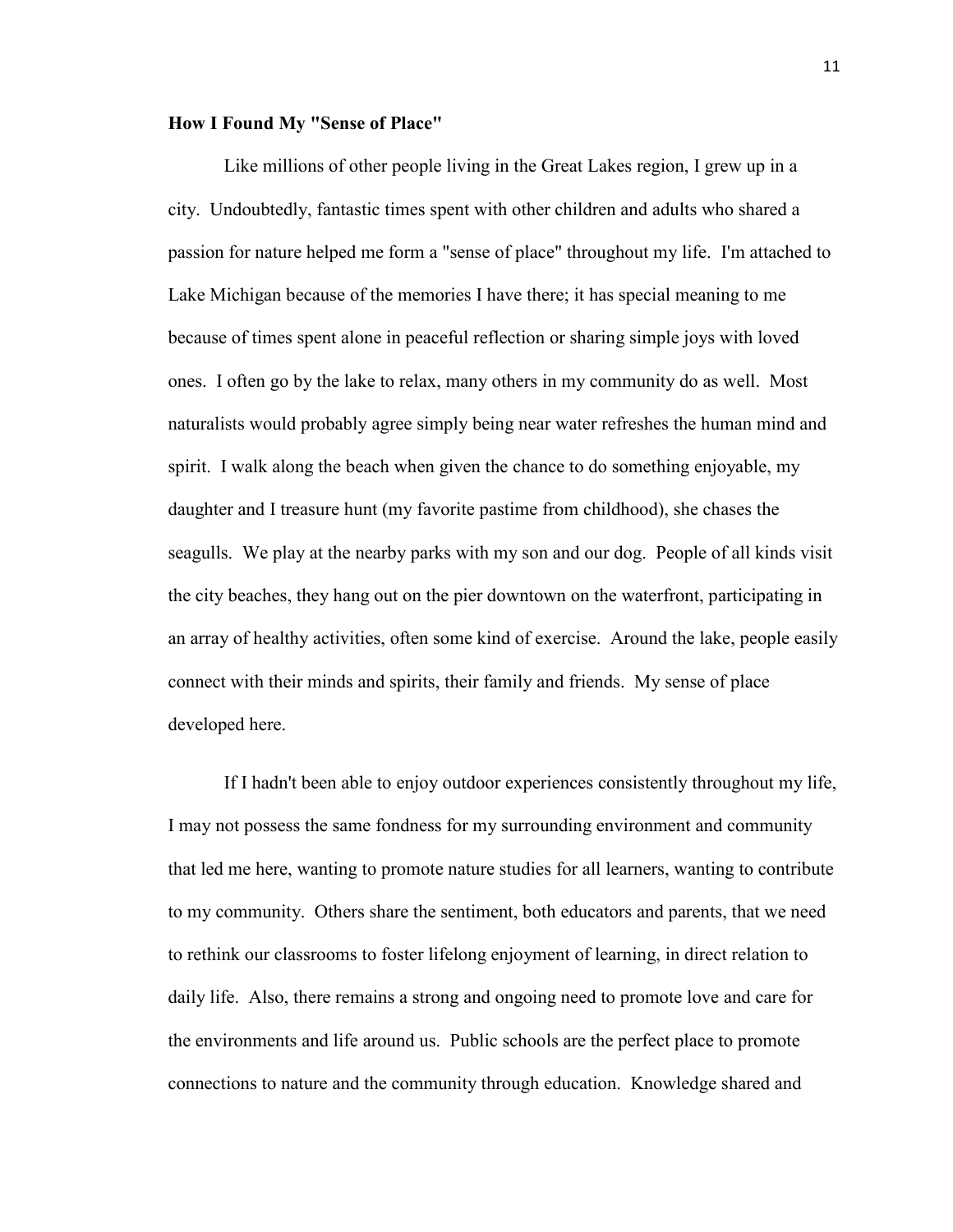investigated in place education strategies strives to be inclusive, inclusion creates equity in education.

#### **Indigenous Views of Nature**

Place-based education asks, "what is the nature of this place"? Nature includes people, we are part of ecosystems. Although I was raised in an urban environment, my family always taught me to follow an environmentally-minded path. We come from an Ojibwe background, to mention indigenous views of nature in my project feels personally necessary and relevant. Ecocentrism, most simply defined as a nature-centered system of values, has long served as an inspiration to me. Spirits of nature have guided my entire life and education.

Native Americans customarily spend every day time in consideration of nature, learning by observing phenomenon and patterns. Belief systems amongst indigenous people around the world share ecocentric views, these universal ideas are commonly illustrated by a web of life that connects us all- the notion is fundamental to being, knowledge, and spirituality. An ecocentric viewpoint expresses, *connection* is fundamental to all life, all people. An adaption of a quote from Chief Seattle proclaims, "Humankind has not woven the web of life. We are but one thread in it. Whatever we do to the web, we do to ourselves. All things are bound together. All things connect."

In elementary school, the stories of Native Americans were not told accurately; curriculum was not inclusive to what was taught to me about history from my family. Many children in our diverse United States have undoubtedly felt similar ways while attending school. Culture should be used as a context for education, viewed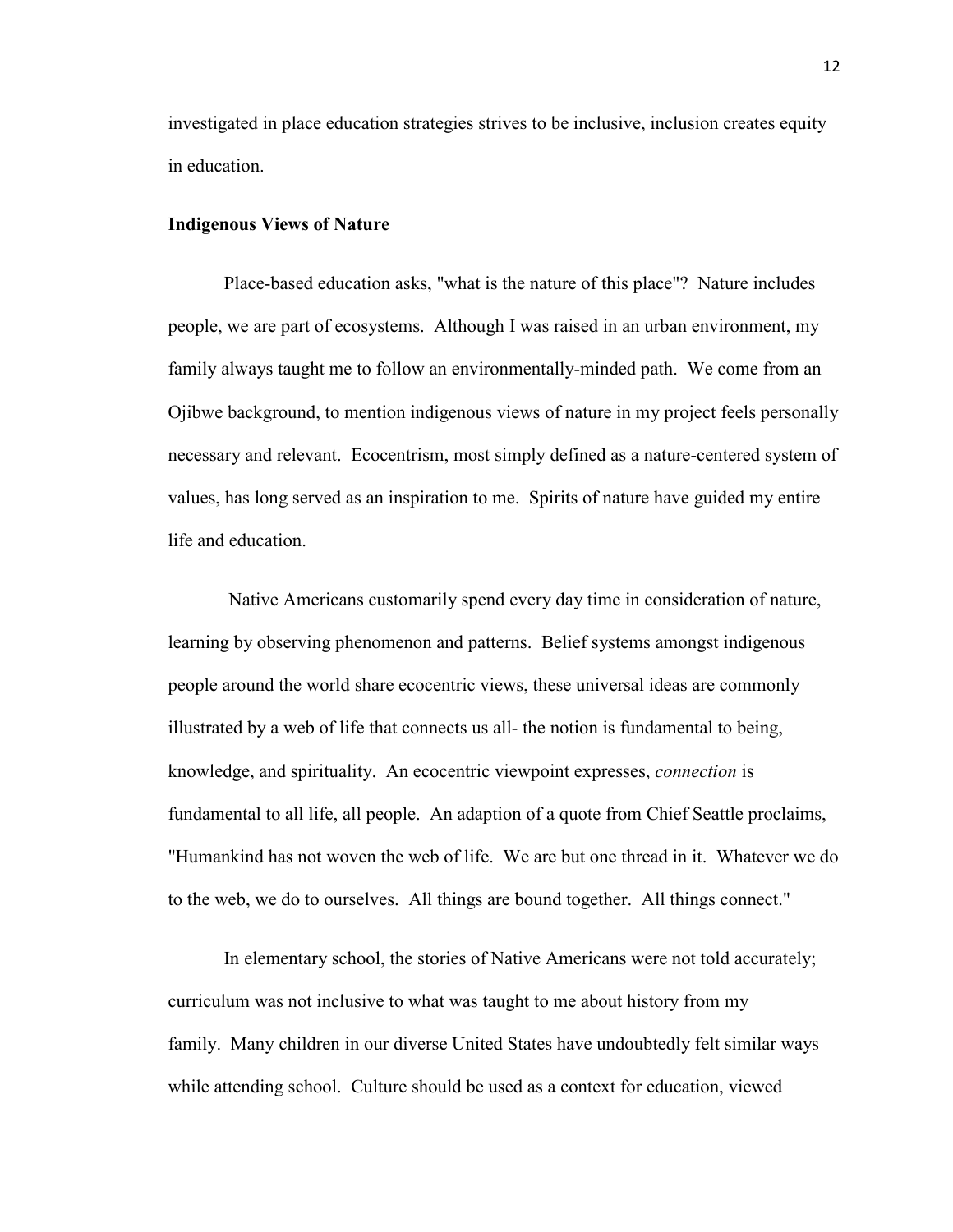through the lens of place, because people have constantly used culture as a starting point for learning and understanding the world (Ark, Leibtag, and McClennen 2020, p.15). Place-based inquiry allows for many cultures to be explored, creating more collaboration and unity in learning experiences. Nature connects all of us, it effortlessly provides equity and inclusivity in education.

In learning about the environments we live in and how they came to be, what we call "the nature of places", it should be an educational necessity to look at the histories of all people in relation to a place and how they got there. Educators must take care to include indigenous people as part of natural history study to aid in the process of decolonization. Before a much longer discussion on why building relationships with nature and the community is vital to education, it is highly significant to mention how indigenous views directly relate to environmental justice, one of the goals and possible results of environmental education. Decolonization within educational context can be another way to promote equity and inclusivity.

#### **Introductory Conclusions**

My graduate capstone project dedicated to natural science and environmental education asks, in what ways could nature study and place-based education be taught to students who live in the urban environment? Goals, learning benefits, and results of nature study and place-based education will be discussed to better understand aims of the project, development of a curriculum devoted to nature journaling. The intended audience for the work here is educators in public schools, who may hope to bring nature studies to the classroom. UbD curriculum has been written to meet standards for high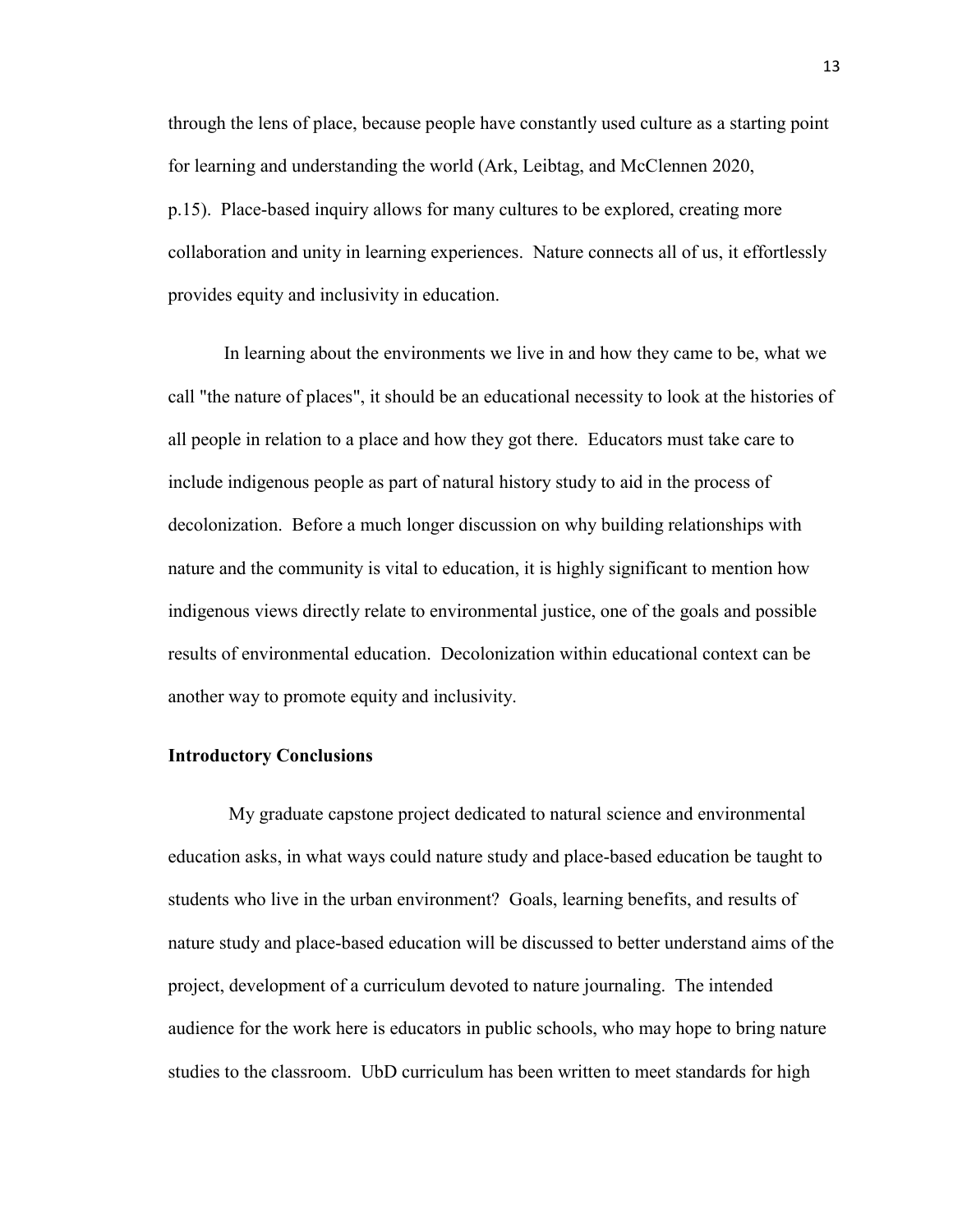school students in Wisconsin. Specific attention has been given to those living in urban environments in other states by also utilizing the NGSS cross-cutting concepts in the curriculum design.

The literature review in Chapter 2 will discourse the history and perspectives on environmental education, place-based education, and urban environmental education. The goals, learning benefits, and results of environmental education frameworks will come to be understood, along with the benefits of using nature journals as a learning method. These topics will lead us to nature journaling and place-based education for high schoolers living in urban environments, inspiration for the project curriculum described in Chapter 3. The nature journaling curriculum development project follows *The Understanding by Design Guide to Creating High-Quality Units* (Wiggins and McTighe 2011). Final conclusions in Chapter 4 will detail the limitations of my project, with implications and suggestions for future research.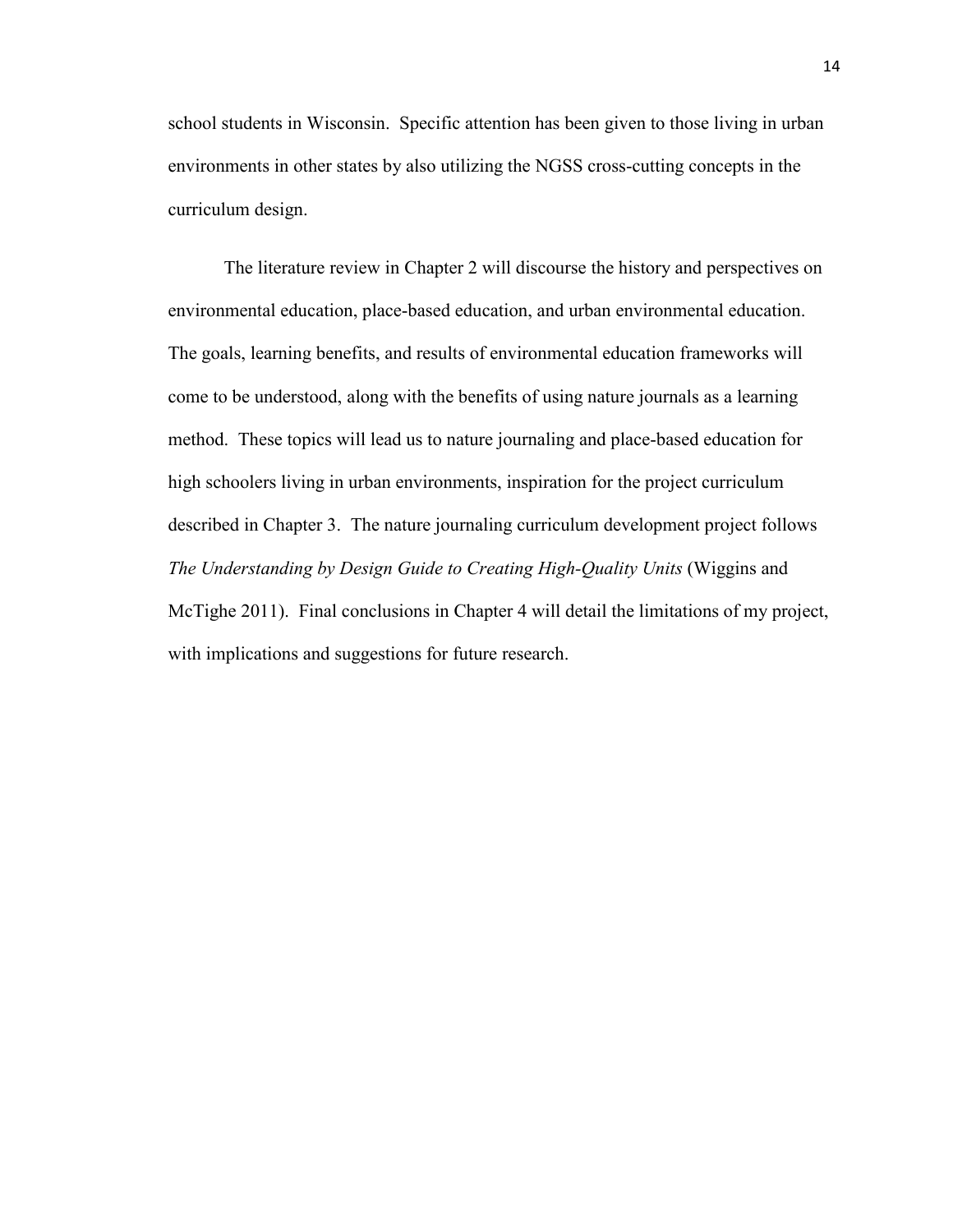#### **CHAPTER TWO: LITERATURE REVIEW**

One of the most critical conversations humanity is having on a global scale today is presumably the most important question we will ever have to ask in terms of our human survival: how do we live sustainably? We wonder how to prevent the ecological harm we cause, how to apply necessary aid, and find lasting solutions to the varying environmental crises of Earth, our home. We seek to know what we can do as individuals and collectively to solve these crises: climate change, loss of habitat and species, toxicity in our atmosphere and waters, the list goes on continuously... It would be unfair to Earth- its natural environment, human life, and the rest of living species here, to be unable to recognize our foremost influence and responsibility. Humans are the primary cause of these environmental crises, but we are also able to offer solutions to them, if only we make a collective effort. More and more, instead of wondering answers, we enact resolutions. Resolutions lead to revolutions, and there have been many on Earth so far. We are on the edge of what should be the greatest collective human revolution of all time, based on our love of the environments we inhabit and create- an environmental revolution dedicated to the Earth, our home, the place we cannot live without.

Inspiration from these thoughts, actively considered by our global leaders, and to be considered by the leaders of tomorrow who are students today, has led me to my project dedicated to nature journaling and place-based education for high school students. Attention has been given to those who live in urban environments, with examination and explanation for use of place-based and urban environmental education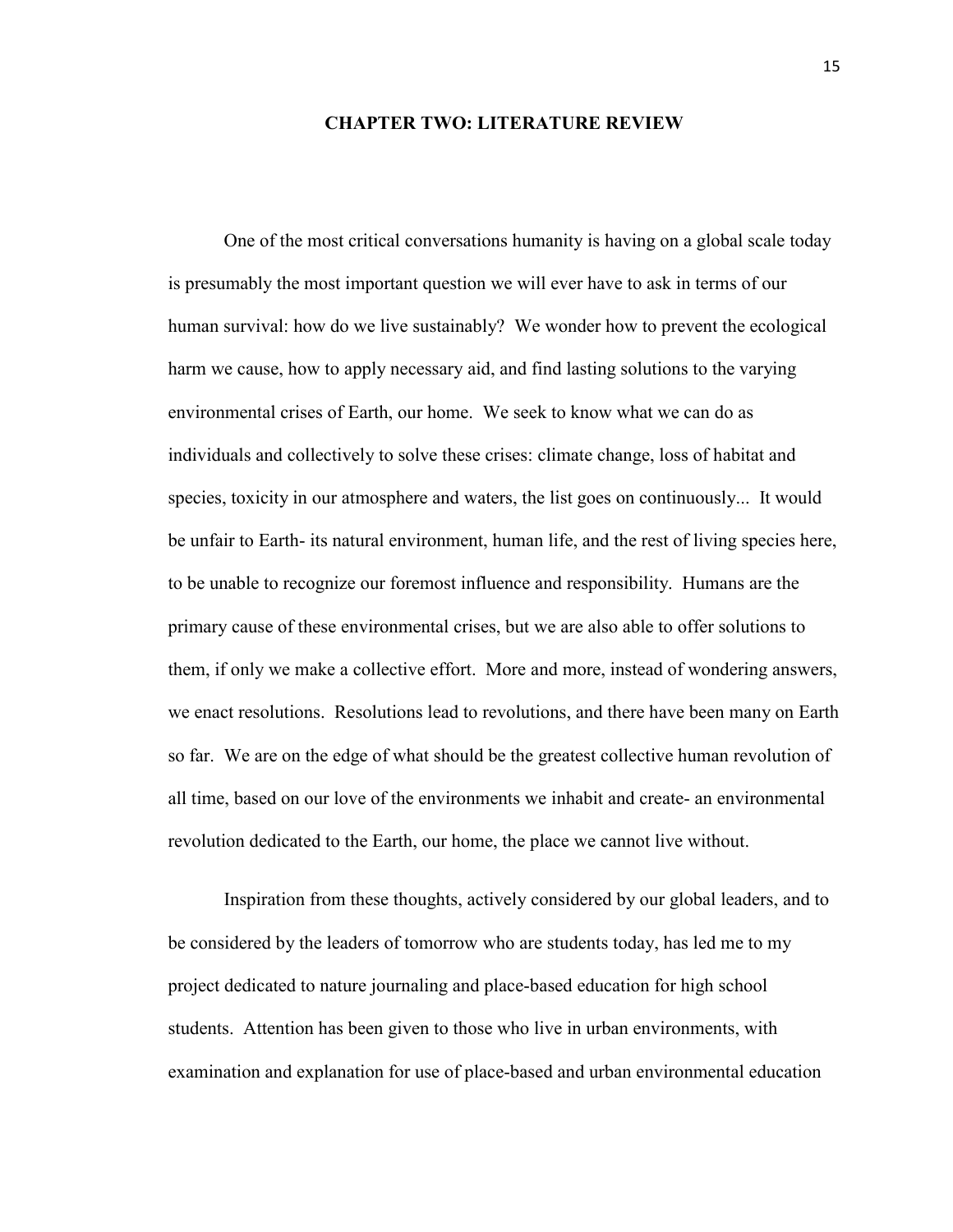frameworks in the public school setting. The following capstone project dedicated to natural science and environmental education asks, in what ways could nature study and place-based education be taught to students who live in the urban environment? Goals, learning benefits, and results of nature study and place-based education will be discussed to better understand the aims of my capstone project, development of curricula devoted to teaching nature journaling. The intended audience for the work developed here is educators in public schools, who may hope to bring nature studies to the classroom, with curriculum written to meet standards for high school students, and specific attention given to those living in urban environments.

The following literature review discusses how nature and place-based education may be used to promote "sense of place", along with why these environmental approaches are beneficial to individuals and communities. My project follows the Wisconsin State Standards for Sustainability and Ecoliteracy. If different states have similar standards for environmental education, the methods shared here will likely be able to align with those. With aspiration, the beneficial and necessary roles of nature and place within public education will continue to be realized, and more often put to use. May my project serve to inspire students, educators, and community alike; as the environmental works of many others have inspired me on my personal educational journey, giving me hope for the future of places and people.

Environmental education provides a foremost resolution of how to address environmental issues long-term because it gives communities opportunities to form personal and communal relationships with nature. Numerous studies in environmental education and related fields have shown, appreciation for nature builds the foundations of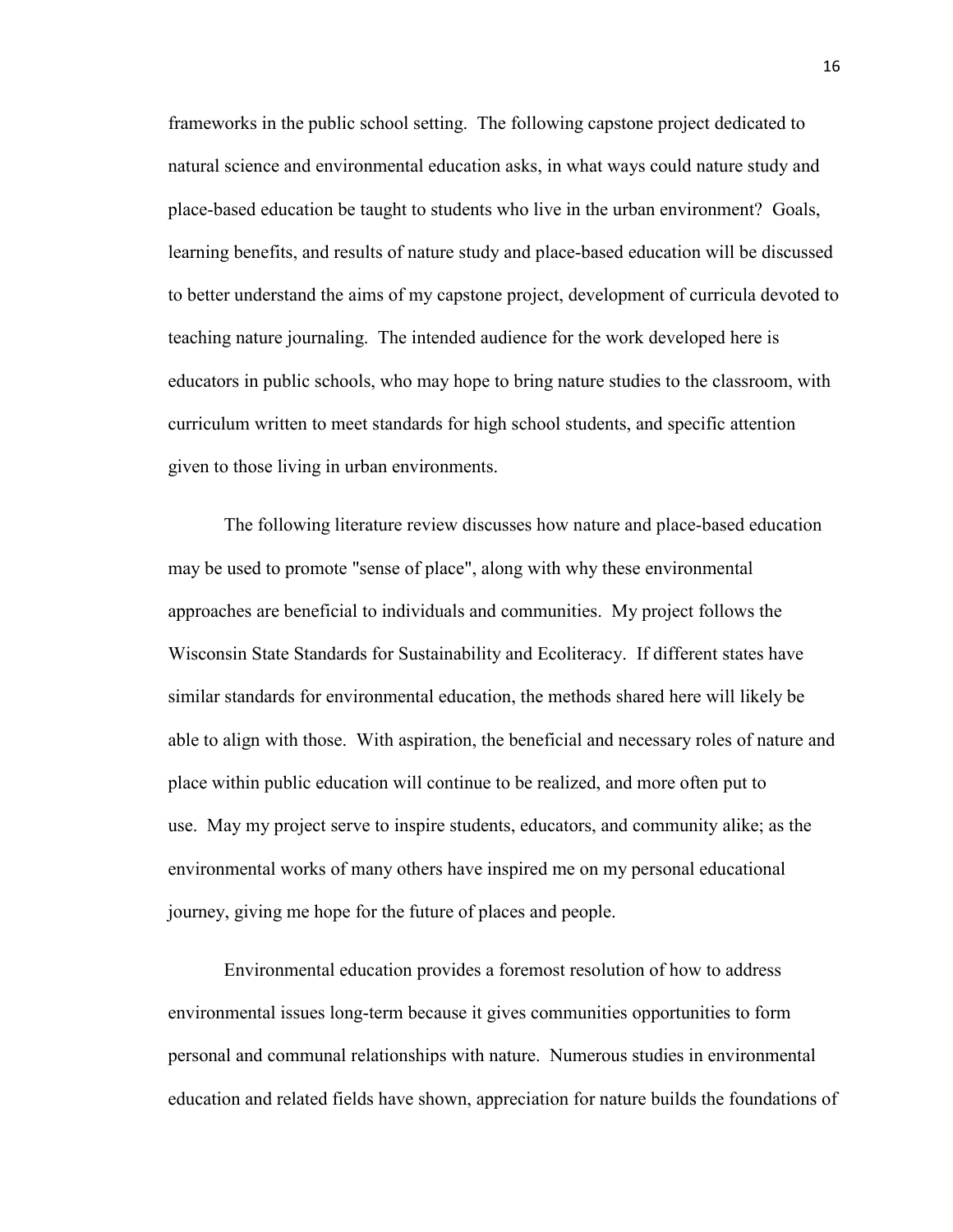the personal and communal relationships- what could be defined as "sense of place", one of the most significant ideas to be discoursed and understood for purposes of my project. Aligned with a relationship with the natural world- the global community connecting us- is the relationship individuals have with their local communities. When people have a "sense of place" they are more likely to care about the places they live or interact with because they have special meanings. Literature shared here will show, when people become attached to places that hold special meaning, they take initiative to improve and protect what needs to be. These critical environmental ideas, and the outdoor experiences they would be based upon, could be implemented into public education if made a priority. Concepts of nature and place assist to create understanding of the relationships between individuals and environments. Ideally, these humanenvironment relationships would be built throughout the lifetime of learners, at all levels of education (UNESCO 1978).

Outdoor activities and other lessons revolving around nature appear to be more available to learners at elementary and middle school levels. There seems to be a need for the continuation of nature study into high school, for learners who will soon to enter the world as influential adults. High schoolers should have access to nature studies and be allowed to have hands-on, real-world experiences in the places they live. Positive environmental attitudes and "sense of place" could result from nature and place-based education. High school students are at a proper academic level to understand the ideas conveyed by these environmental education approaches and put them to action. Nature may not be easily accessible to learners in urban environments, which makes it ever more crucial to experience and examine in public schools.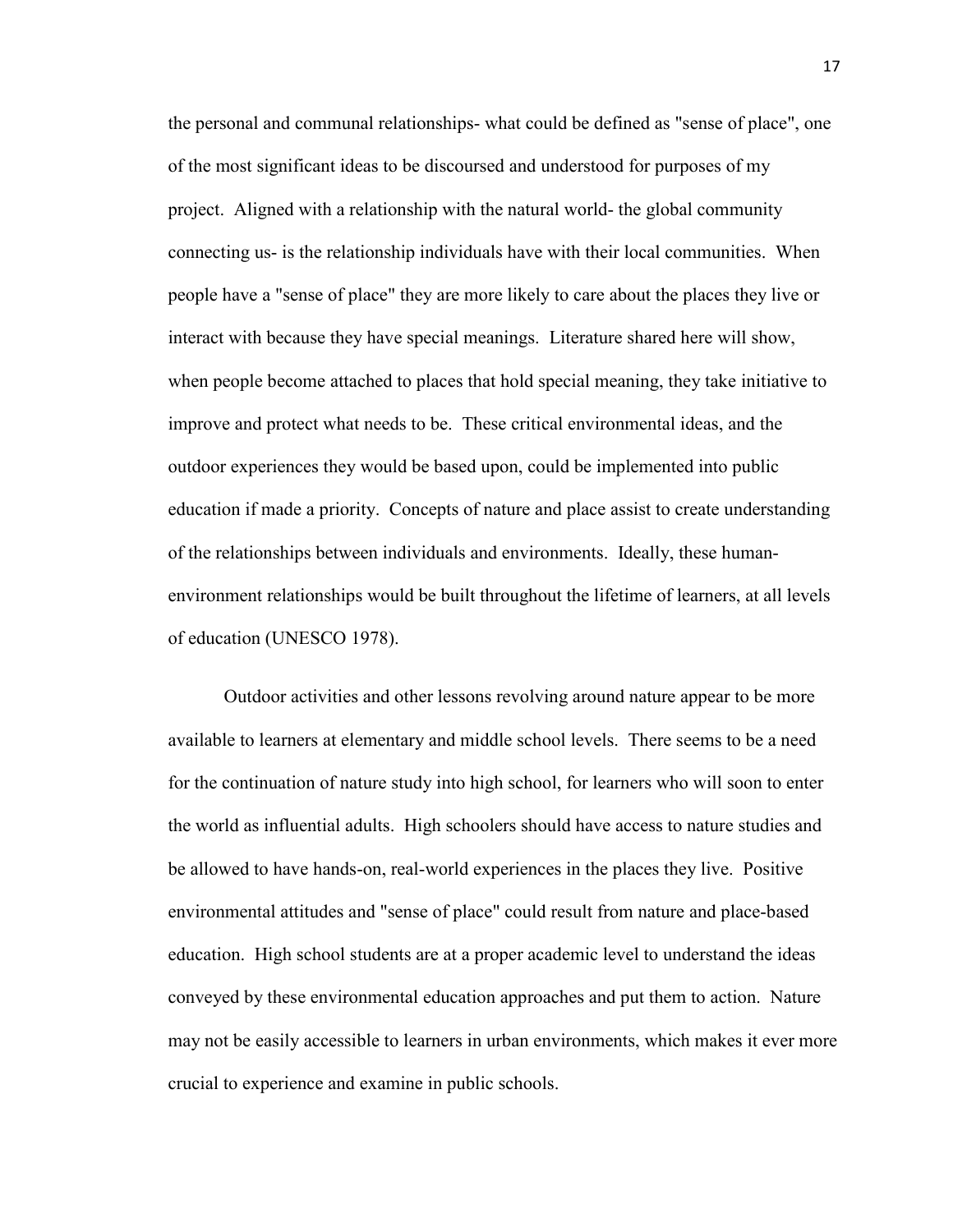Humanity as a majority is part of the urban landscape, a fact not likely to change anytime soon, if ever. Urban life creates various effects on the ecological footprint of humans. However, sustainability ideas offer solutions to our currently immense ecological footprint. Urban environmental education, subtopic of environmental education, has been broadly defined as, "any environmental education that occurs in cities" (Russ Ed., Russ and Krasny 2015, p.14). UEE attempts to specifically address environmental literacy among students, foster positive youth development, and inspire community-based environmental stewardship (Russ Ed., Russ and Krasny 2015, p.14). Public schools throughout the urban landscape will need to offer environmental education to students throughout the course of education, with the goal to accomplish an ecological awareness across communities. Fortunately, the need for environmental education to be part of public school curricula seems to become more understood and met consistently than ever before, and hopefully will continue to be. Overall, UEE intends to contribute crucial outcomes of human well-being and environmental integrity in cities (Russ Ed., Russ and Krasny 2015, p.14). Environmental education will now be discussed at length to understand how educators come to reach the subtopics of Urban Environmental Education and Place-Based Education.

#### **Environmental Education and Nature Study**

Humans are part of nature. Environmental education in its forms has existed since people began to evolve and migrate, seeking to understand the natural world. Early people were well aware of our connection to the land, they relied on it completely. Truly,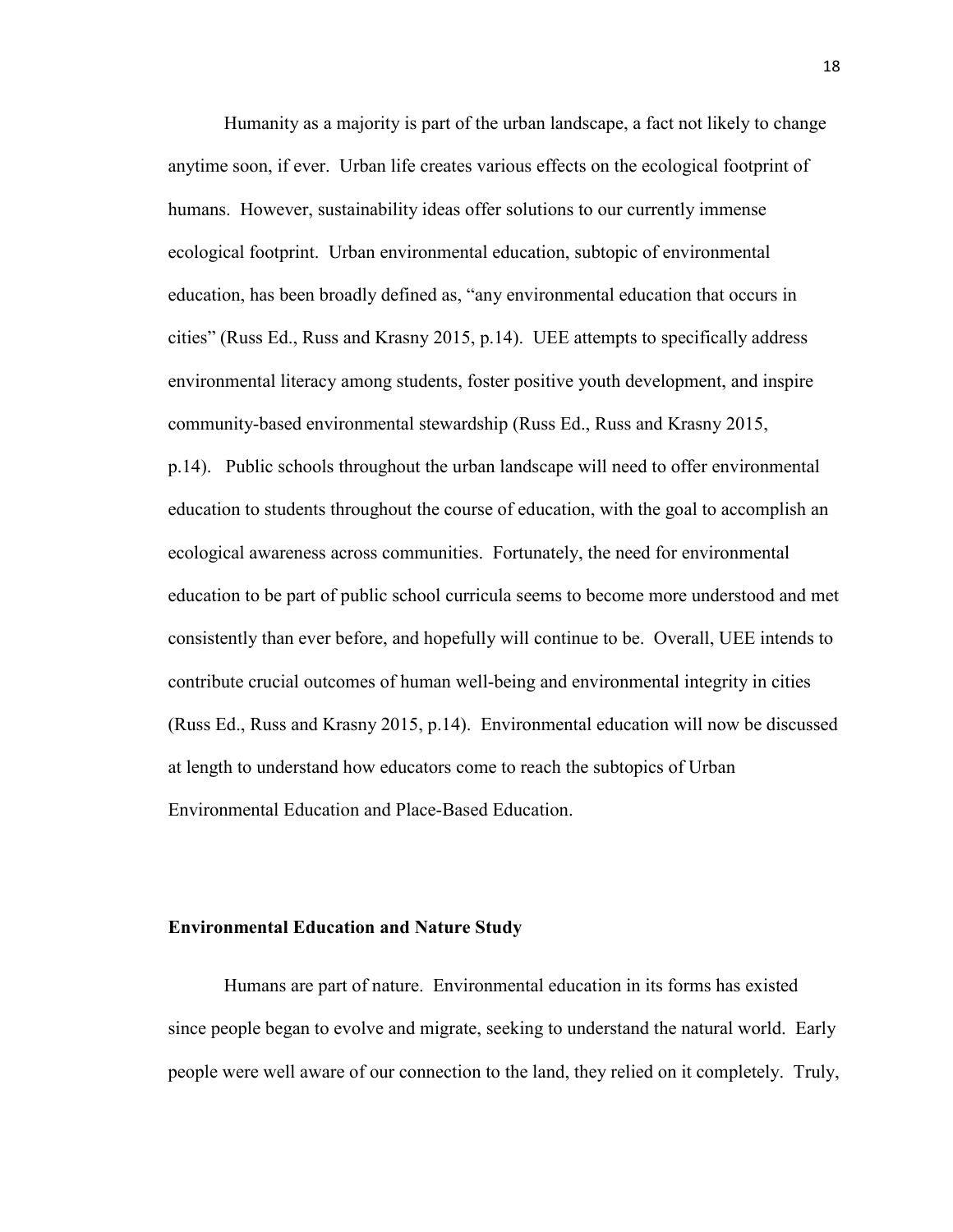we have examined nature and its related teachings from our humble beginnings. Ability to perceive vast complexities of the natural world around us has always been extremely important in our human quest for knowledge and ultimately, survival. Nature has always been the human basis for knowledge. Our environment has been studied using scientific methods for centuries. Stated plainly by Orr (2004), in conclusion about what humankind seems to have always inherently known, "all education is environmental education" (p.12).

Environmental education consists of many ideas, consistently redefined over the past century as scholars work to develop the field. It would be difficult to discourse all its aspects completely for purposes here; as a field of study, it has become quite expansive and connective. Thought of most simply, environmental education teaches people about nature, and raises awareness about human influence on our environments, by learning about Earth systems across academic subjects. A main goal is to develop a population concerned with solving sustainability problems individually and collectively.

Nature as an all-encompassing study has been incredibly familiar over the course of humanity. Environmental education as we know it grew out of the international Nature Study movement, which started in America and was considered quite popular (Sobel 2004, p.8). In times past, nature study was ordinary practice in the public school. The Nature Study movement of the early twentieth century was pioneered by Liberty Hyde Bailey (1903) in *The Nature Study Idea*; and furthered greatly by educator and nature journalist Anna Botsford Comstock (1911), who wrote the best-selling *Handbook of Nature Study*. Nature studies included ample time spent outdoors, with nature journaling by schoolchildren being a common method of knowledge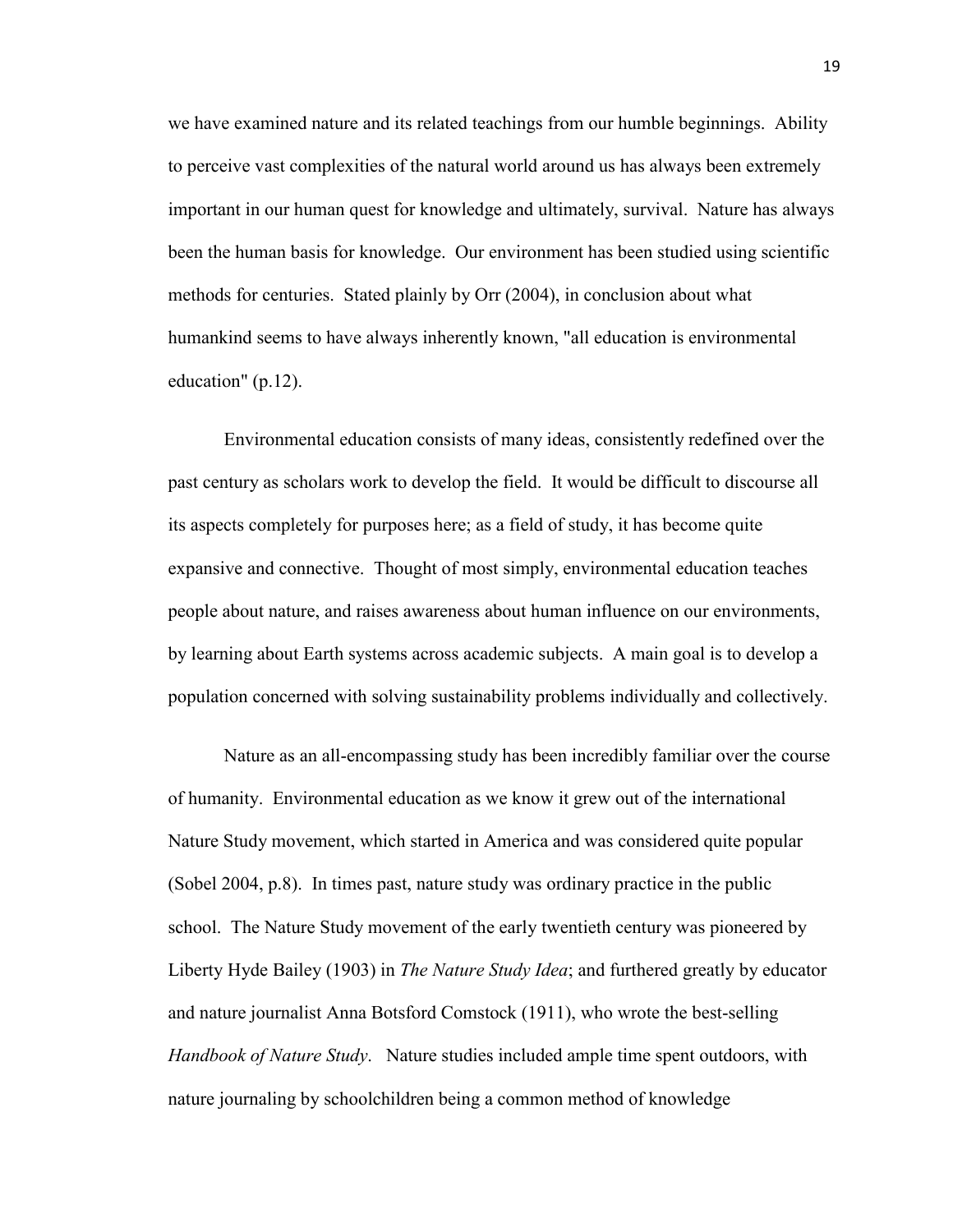assessment. Although the Nature Study works of Bailey and Comstock would be considered dated by our current standards, there remains some notably useful information in regard to the development of best practices to teach and study nature, these ideas have been continually used and developed by environmental education scholars, leading to much progress in the field. Some of the nature study ideas found to apply to my specific work will be shared briefly.

Now over a century ago, when public education was first becoming ever more accessible and mainstream, learning about the natural systems of Earth was believed to be completely fundamental to one's education. Even earlier than the beginnings of American public education models, in 1830s Germany, waldkindergartens developed with nature as the basis for attaining knowledge. Kindergarten was brought to America by immigrants and has long been the foundation for public education around the world, but the nature lessons education was principally based on are now much less focused. Today, it seems out of the ordinary for students, particularly those in urban environments, to partake in the outdoor lessons that were once a significant part of mainstream education.

Environmental Education as we know it now came to be officially defined in 1975. At the United Nations Educational, Scientific and Cultural Organization, the Belgrade Charter was developed, it states the goal for environmental education: "to develop a world population that is aware of, and concerned about, the environment and its associated problems, and which has the knowledge, skills, attitudes, motivations, and commitment to work individually and collectively toward solutions of current problems and the prevention of new ones" (Thompson and Hoffman 2019). The world population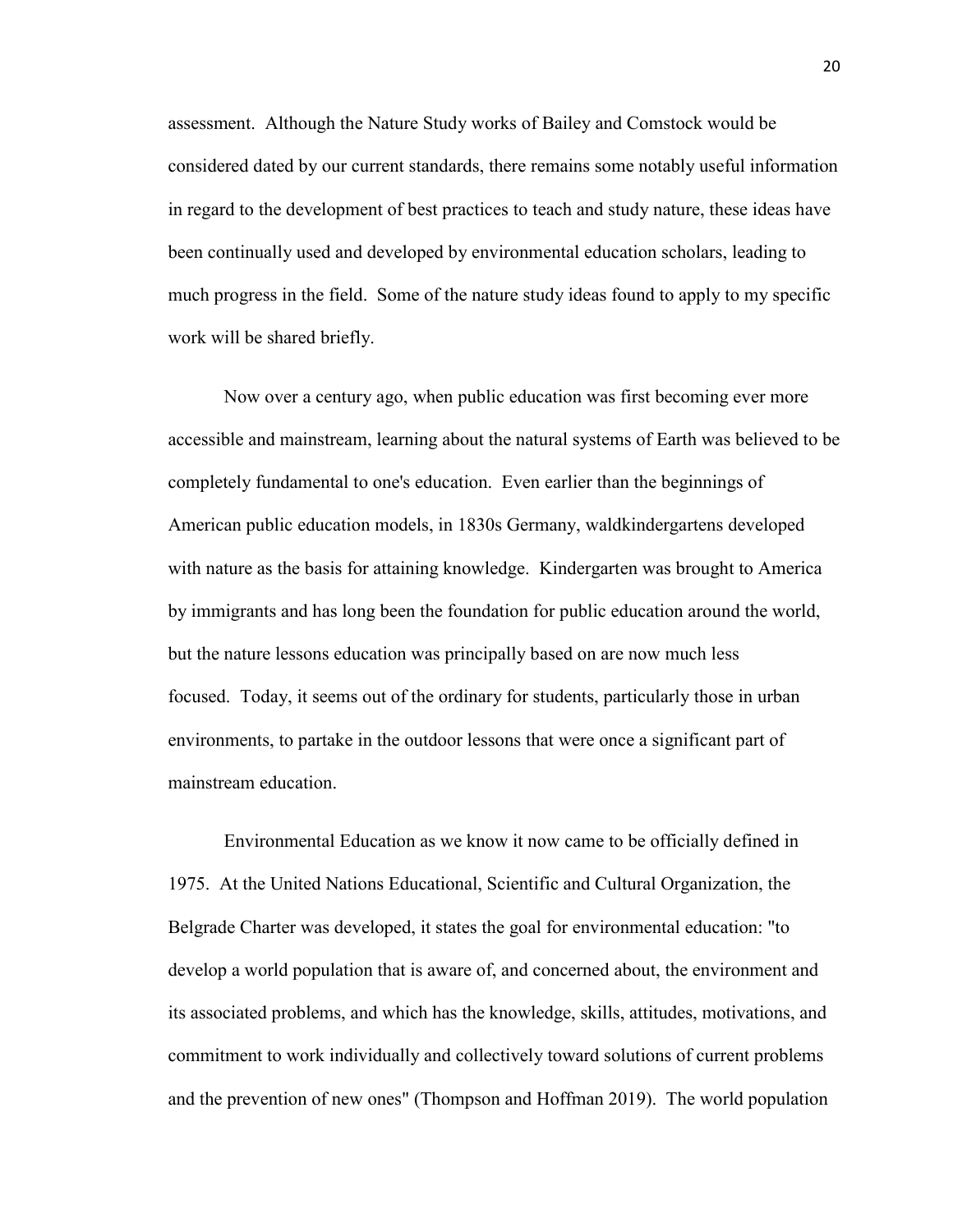needs to care about the environment, share and possess these qualities if we are to continue our survival by learning to live sustainably. To help meet the goal of sustainability, society should become what is called ecologically literate. Being ecologically literate involves active engagement in positive environmental behaviors. Positive environmental attitudes are thought to be motivated by enjoyable experiences in nature, most notably happy times spent outdoors in early life. Environmental education literature frequently suggests, for growing people to gain environmental awareness, they will have at some time experienced positive connections to a place they care about (Carson 1956, Sobel 2004, Anderson 2017). Positive attitudes toward nature are more likely to be practiced if the population is exposed to environmental education, particularly in public schools, where the majority of people grow up learning.

Priority for environmental education helps to present various ecological issues. Though often based on natural science, the various environmental education frameworks available have great capacity to be methods of interdisciplinary study, representing a few subjects of choice or even combining several together. Environmental education uses nature to create scaffolding for teaching basic school subjects: science, math, reading, writing, art, history, and social studies. It's capable of covering all of these and everything in between. When students are offered the option of learning about a chosen subject and seeing the alternate ways it can be related to other subjects they may not favor as much, they become more excited about learning in a general sense. They are better able to see the connections in learning between subjects, shown to them through all the connections in nature, which offer captivating comparisons. Benefits of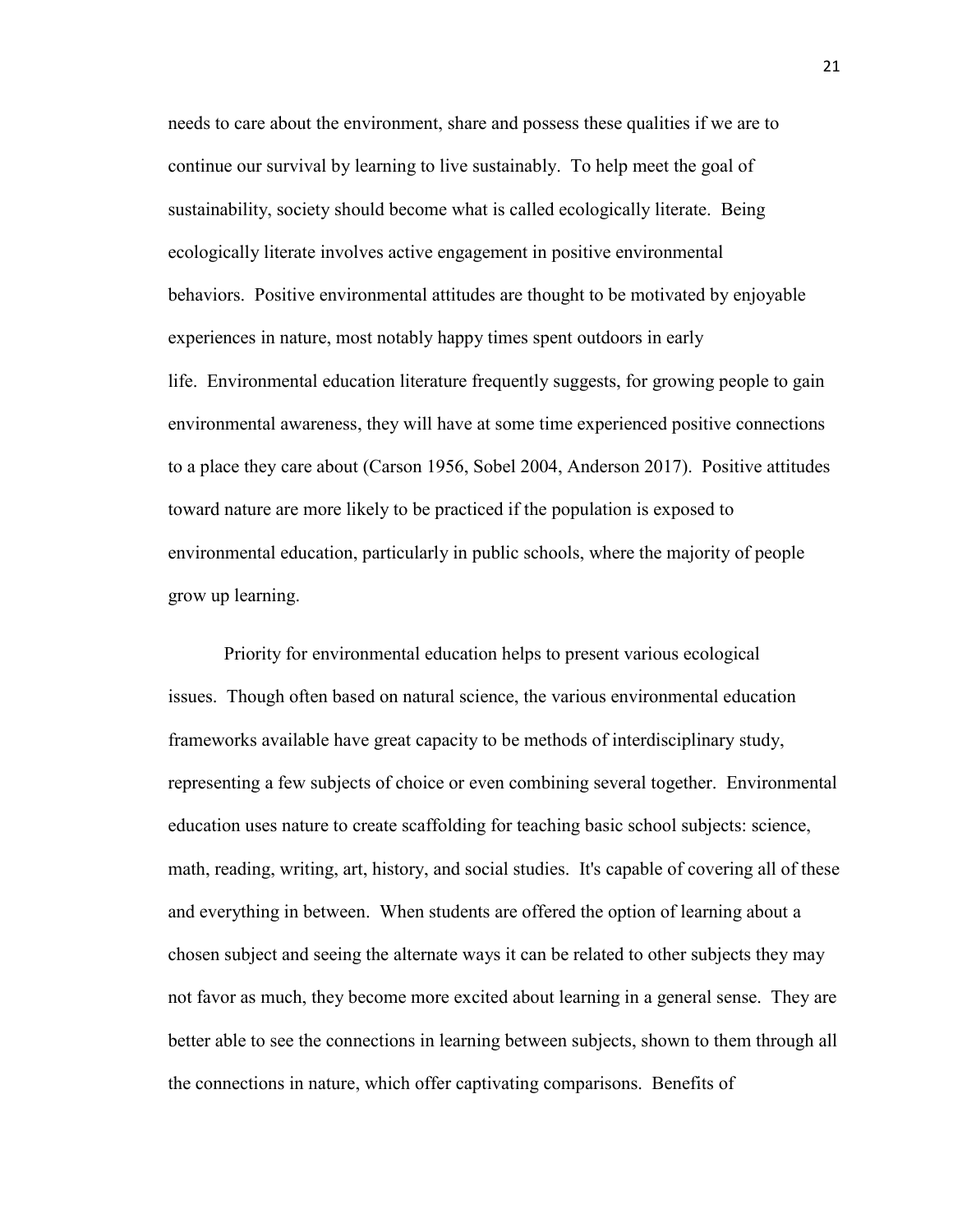interdisciplinary studies offered by model environment-based programs have been identified in a report by the State Education and Environmental Roundtable, a national effort to study environment-based education. According to the Roundtable study, which examined 150 schools in sixteen states, stunning results indicated, "environment-based education produces student gains in social studies, language arts, and math; improves standardized test scores and grade-point averages, and develops skills in problem solving, critical thinking, and decision making" (Louv 2005, p.206).

According to the National Association for Environmental Education, environmental education has the defining characteristics: led by learners- which provides students with opportunities to construct understanding through active investigation, supports sharing of ideas, prompts inquiry, and provides real-world context that enables learners to develop skills (Thompson and Hoffman 2019). Success of these defining characteristics can be found in the literature and study samples to be mentioned here. An excellent example of educators using urban nature as a classroom comes from ecological restoration programs in the Bronx, where students develop leadership and problemsolving skills by transforming abandoned areas into usable green spaces (Russ Ed., Russ and Krasny 2015, p.20). As mentioned, environmental education has consistently grown as a field, with different frameworks and methodologies becoming part of it. What methods educators choose to use would be dependent on what works best for the community they represent.

Let us picture environmental education today as a tree, which grew from the educational roots of nature study. Branches from the tree of environmental education are its varying frameworks, some of the most well-developed and currently growing in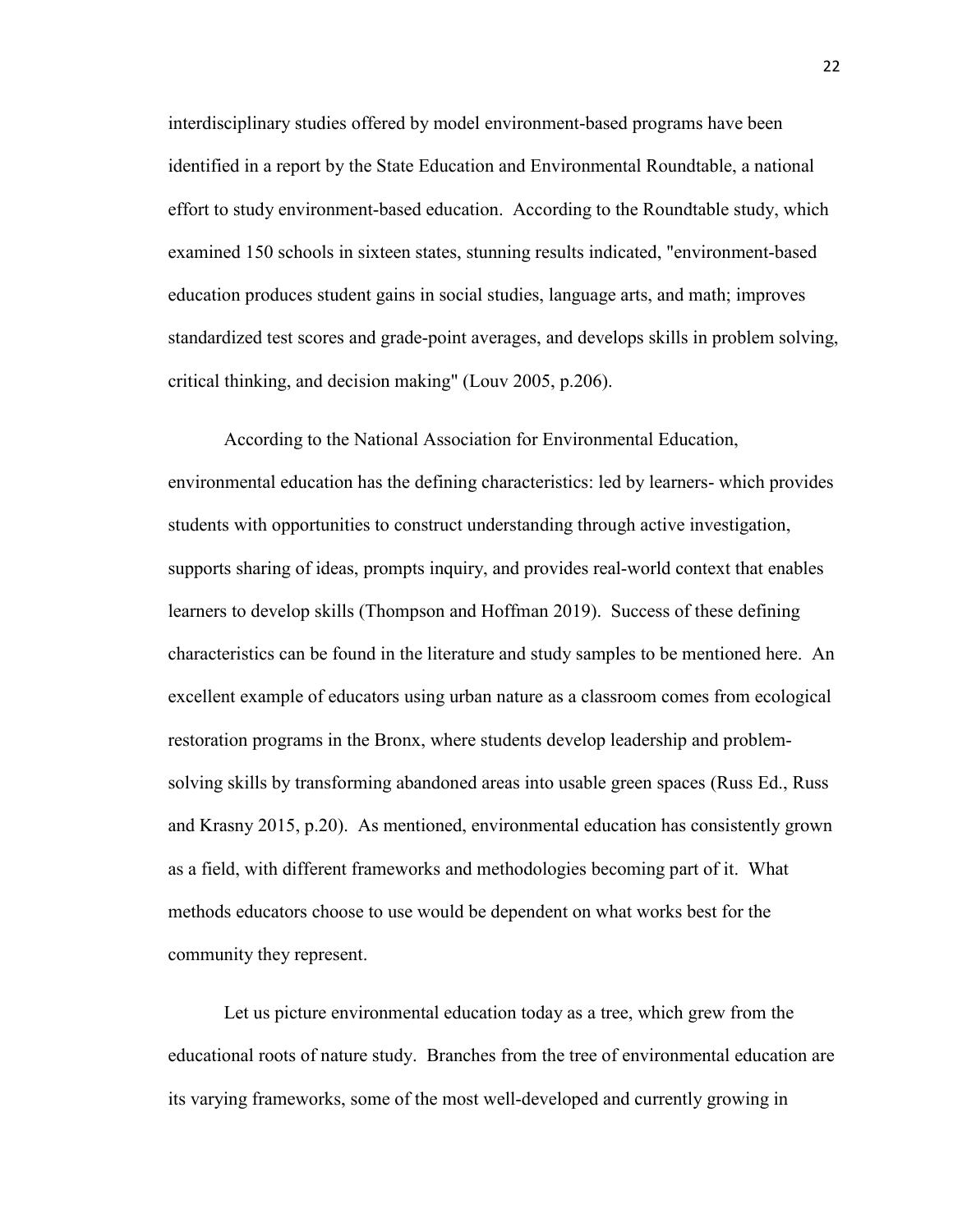practice will be referred to here, "place-based education" and "urban environmental education". Though environmental education has a variety of frameworks that could be examined under its lens, place-based education and urban environmental education will be the focuses of the following capstone project, establishment of a nature journaling and place-based curriculum design for educators of high school students. Reasons attention has been given to those living in urban environments will be shared here. Environmental education approaches will be discoursed in the literature. When fused together in an experiential and instructional curriculum, learning from nature and place offers learners ever more opportunity for knowledge and self-development.

#### **Place-based Education and Sense of Place**

Development of scholarship concerning place arose in response from concern about how we live and the consequence of our modern lives for the sustainability of places (Wattchow and Brown 2011, p.53). Place-based education, known as PBE, is the "pedagogy of place" or "pedagogy of community" (Sobel 2004, Anderson 2017). Like nature studies, place-based education aims to raise citizens who understand connections in a community. It differs mainly in that it does not focus only on natural geographies of communities, but human geographies as well, the entirety of one's environment. When students possibly have limited access to natural areas while living in urban areas, PBE gives the opportunity to apply environmental education to urban areas more readily because it studies all aspects of a community. Civic engagement and service learning are essential to PBE. Through pedagogy of place, education becomes a preparation for citizenship (Sobel 2004, p.12). Students work to make a difference, to enact solutions to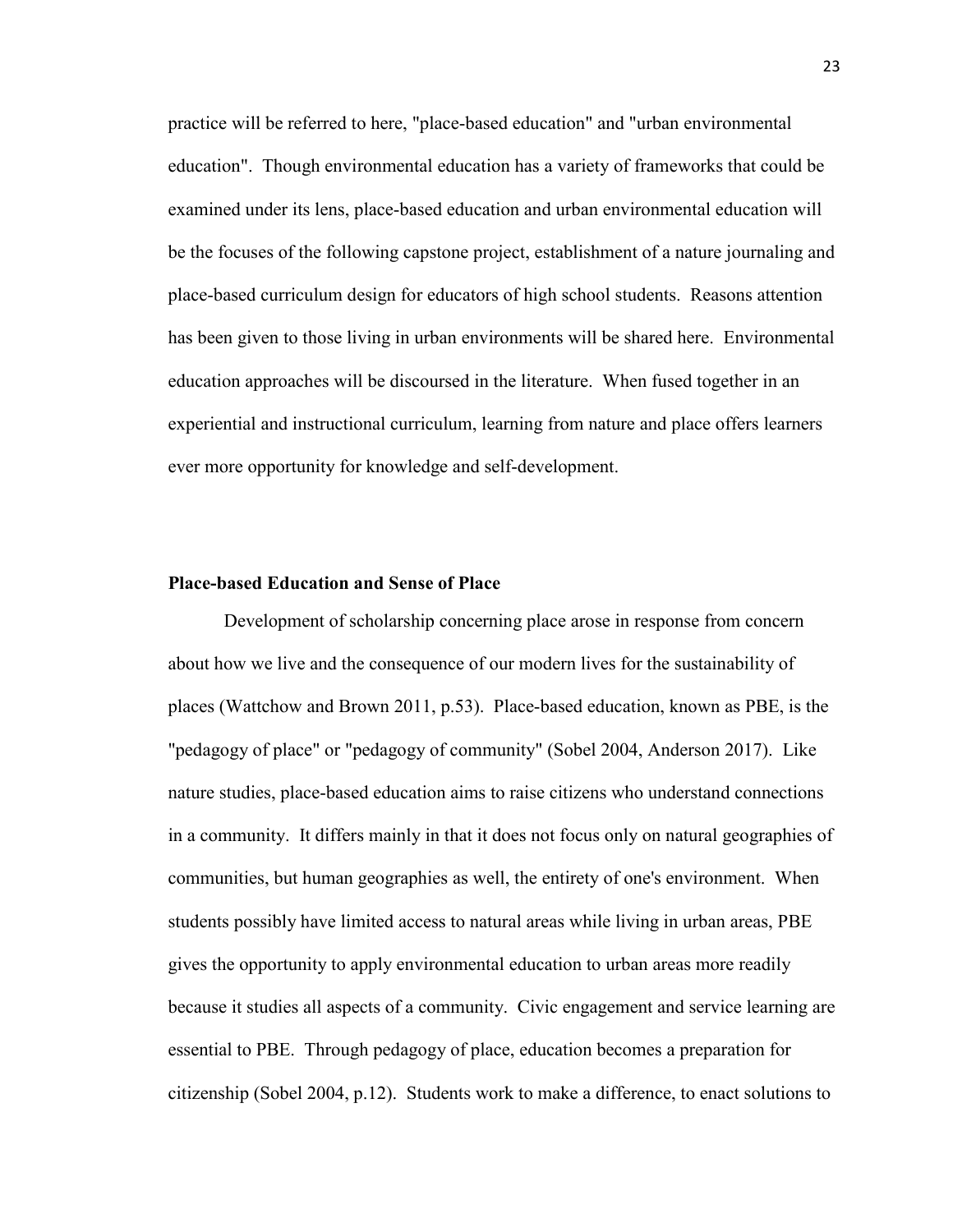community issues. They become resources and assets to the place they live. In doing so, they become stewards of nature and culture (Anderson 2017, p.1). A significant characteristic of a place-based approach is use of experiential education methods to help individuals become life-long learners.

Research suggests an experiential, PBE approach that involves interdisciplinary, project-based learning helps students retain curricular content and skills better than traditional approaches (Anderson 2017, p.76). Communal experiences result in dialogue and reflection between learners, which leads to greater understanding. The study of place involves intellectual discussion of direct observations, investigation, experimentation, and skill in the application of knowledge (Stone and Barlow, Eds., 2005, Orr, p.90). Some examples of experiential projects include making art, restoring natural areas, and planting community gardens; these can contribute to a collective sense of place that demonstrates environmental value (Adams, Greenwood, Thomashow, and Russ 2016). The Millennial generation is the largest, most diverse, and most urban in United States history- with 80% of them growing up in cities (Russ Ed., Griswold, Tolman, Breuer 2015, p.135). One example of a nationwide environmental community project comes from Leaders in Environmental Action for the Future (LEAF), a project of The Nature Conservancy, that combines environmental learning in 25 environmentally-based urban high schools with real world environmental work experiences. The LEAF project works to empower the next generation of conservation leaders by restoring habitats, focusing on saving endangered species, and supporting scientific studies (Russ Ed., Griswold, Tolman, Breuer 2015, p.136).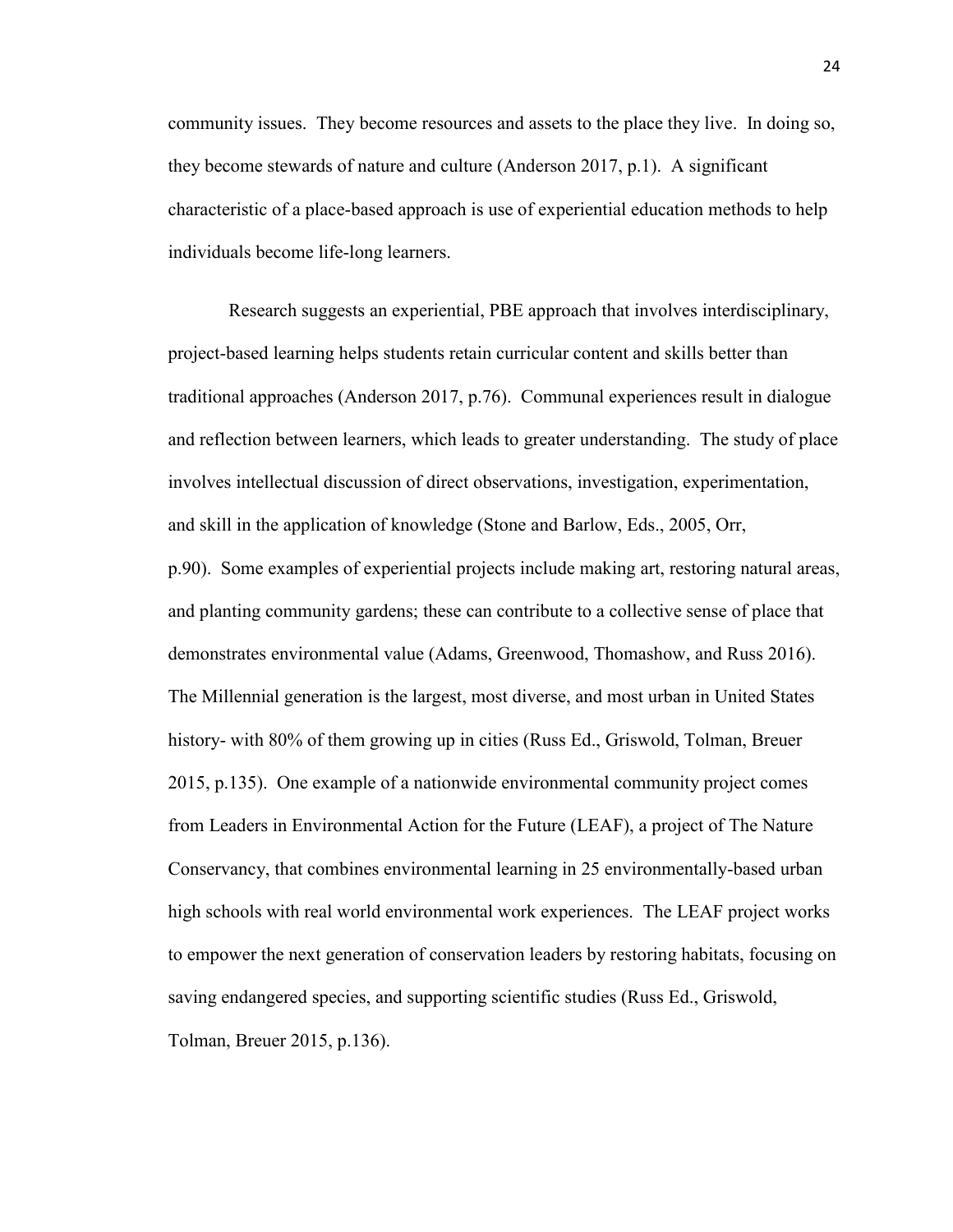Citizen science, also known as participatory action research, an environmentbased form of experiential learning, could provide even more accessible activities for educators take part in with students. One of the most prominently used methods for people to take part in citizen science has been to create nature journals to keep observational records of seasonal changes, study the migratory flows of animals, and make comparisons between the movements of people and animals. Phenology is the study of cyclic and seasonal natural phenomena, especially in relation to climate, along with animal and plant life. Phenology as nature study is the perfect example of how environmental education can be brought to any classroom. Additionally, phenology studies led with journaling can assist in understanding the phenomenon and realities of global climate change. Keeping a nature journal raises consciousness about interactions in the local environment and helps students to understand how the places they live are ecologically valuable. As students are given access to local environments and gain appreciation for them through exposure, motivation to act on and problem-solve ecological issues becomes of interest and importance. These experiential learning examples demonstrate how environmental education encourages learners to take notice and care for the ecology surrounding them, through direct interactions with the community.

Though meant in part to remedy dire ecological problems, place-based education also seeks to teach and motivate through a positive view. Strengths of PBE are best summarized by the environmental educator who has written most extensively on the theory, David Sobel (2004), "it emphasizes creative exploration and the joyful realization of the ties that connect a person with nature and culture of place" through an approach to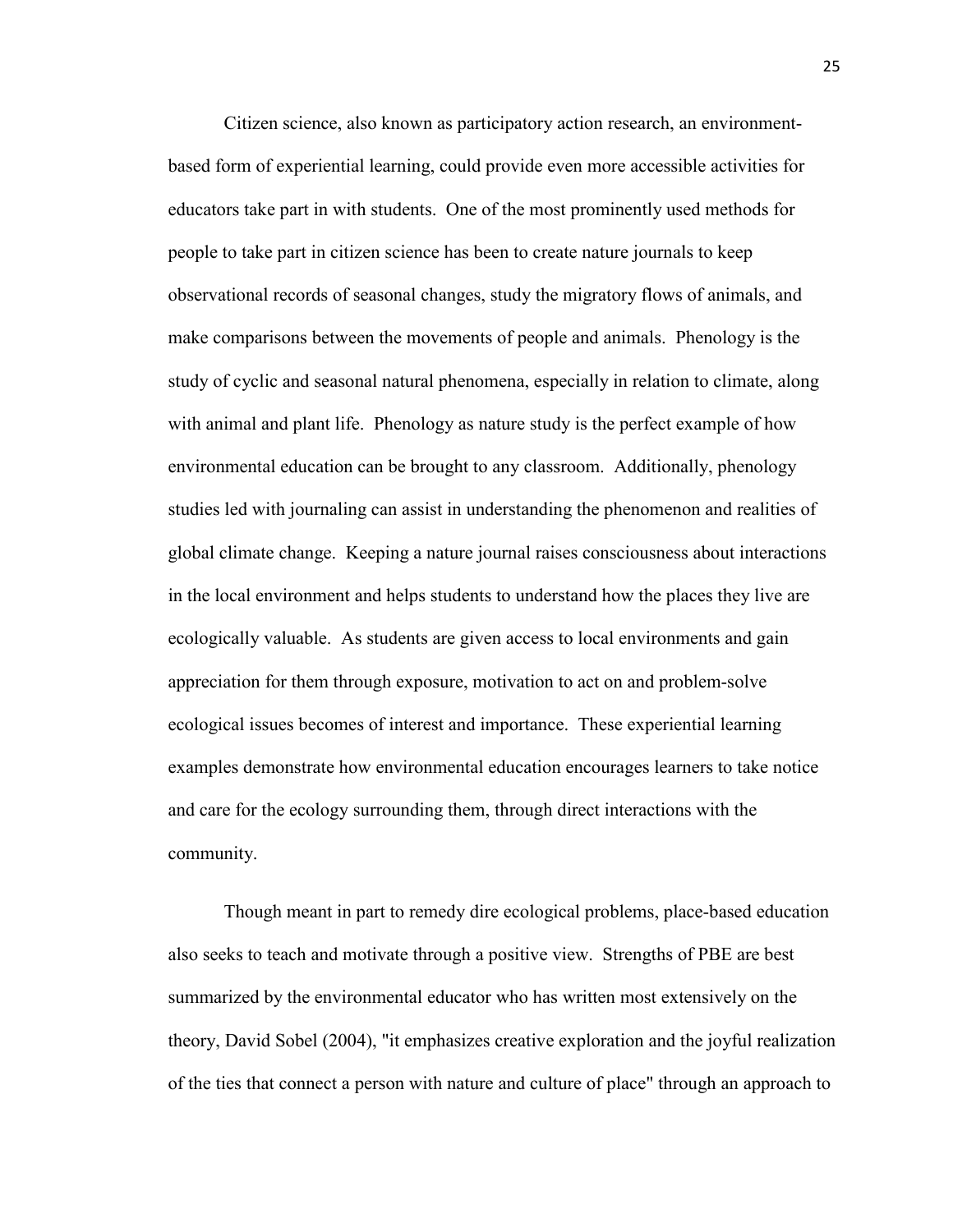education that begins with love (ii-iii). Creativity, exploration, joy, and love- these are some of life's most important lessons, frameworks emphasizing these should be essential to education. Being able to love learning and feel connected to where they live gives people a better sense of well-being. Allowing for these will lead the way for learners to gain a "sense of place".

Perhaps the most significant goal of place-based education is to help learners to attain a "sense of place". Intrinsic to environmental learning, "sense of place" comprises the attachment and meanings a specific place holds for groups or individuals- it's the emotional connections that bond us to places. Sense of place defines how we view, interpret, and interact with the world (Adams, Greenwood, Thomashow, and Russ 2016). Everyone has unique perceptions of the environment around them. Experiences we have, in the places we are captivated by, deeply assist in our understanding of self. Sense of place- knowing ourselves and our communities, in context of ecological scale in relation to the rest of the world, has a naturally significant role in our lives that should be reflected in our educational systems. When people have a strong sense of place they are more likely to be motivated to formulate actions on environmental issues, they are also more readily able to recognize possible effects these will have on greater communities (Sobel 2004). With natural environments as guides, PBE has the potential capability to uniquely address climate change, growing population, and expanding human control of the environment- exemplifying the environmental education slogan, "think globally, act locally" (Shannon and Galle 2017, p.74).

Place-based education has a main goal of connecting learners to their communities, to help them to feel a sense of belonging, part of what makes up "sense of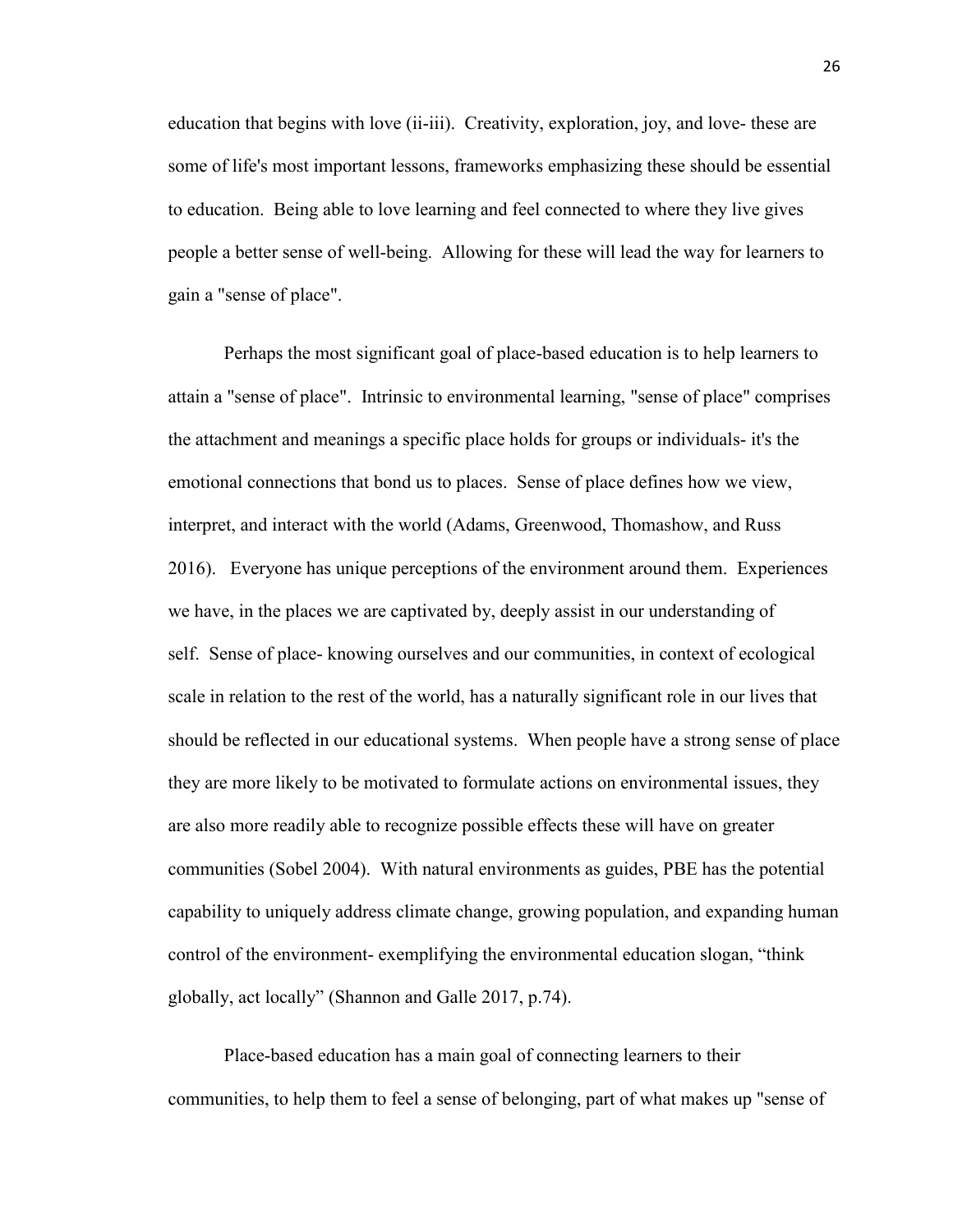place" (Sobel 2004). Developing a "sense of place", one's belonging and attachment to the places they spend time, can be beneficial to people throughout their lives. Place literature discusses how lived experience of place plays an important role for individual and collective identity; it has been suggested place serves as a source of security and identity at individual and collective levels (Wattchow and Brown 2011, p.66). Community can be built by creating bonds, personalizing learning, and promoting contribution. Environmental education literature continually asserts environmental stewardship, the idea of taking responsibility for the natural world to improve and protect it, starts with developing an affinity for the natural world. Naturalist Edward O. Wilson, earlier mentioned and frequently used as an example in the literature of environmental education, once stated about his affinity for nature, "it was searching and dreaming, not systematic knowledge, that led down the scientific path" (Louv 2005, p.151). Local experiences ground students in an understanding in an understanding of why something is important, or why they might want to care, by creating personal connections to real-world places (Vander Ark, Liebtag, McClennen 2020, p.65). To allow learners to know themselves through exploration creates bonds to place, creates an affinity for the natural world, and promotes affections that may endure for a lifetime.

PBE takes place in the community, outside of the classroom walls, with experiential projects being created by learners who feel as though they belong to the community (Sobel 2004). Learners may come to possess better awareness of personal place within the community, the influence of people on places, and even how they can be influential in the community. Through PBE framework, students and educators alike learn about the places they live together. They may work to figure out ways to make the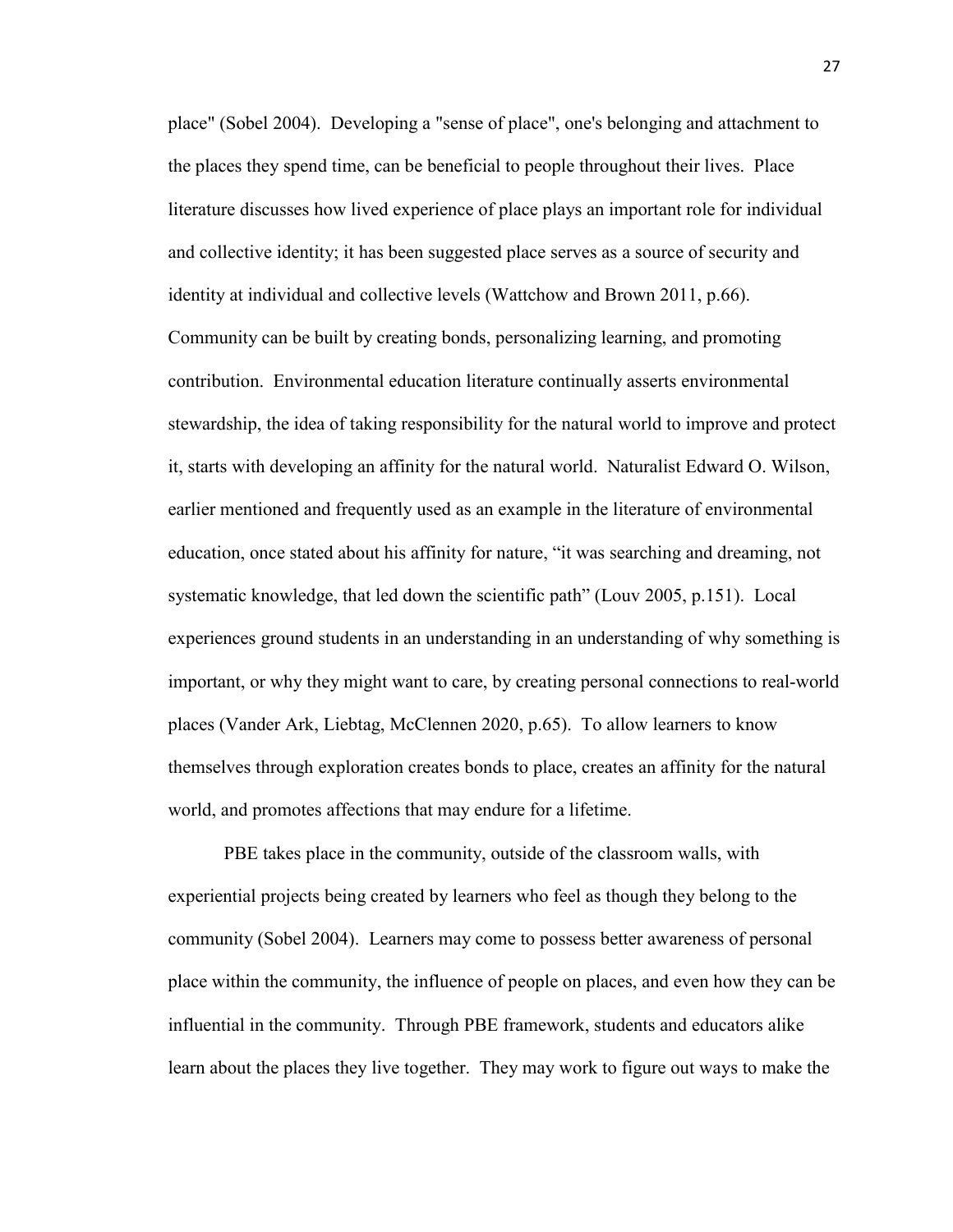places they live healthier, happier, and more sustainable. Communities should be inclusive and equitable to society and the environment. One of the ways communities can build inclusivity and equity is by offering more access to nature to many children through public school programming. We all have an influence on our communities and small personal acts can make a positive difference for all of us. Exposure to nature is one small act that makes a difference to communities (The Journal of Sustainability Education 2018).

Cities should work with public school systems to pursue nature exposure on a common level for many children, which would mean a great deal to the community in its entirety. The need to build strong common connections amongst people and the places they live isn't often discussed as an actual academic goal within the realm of public schooling, but place-based education challenges that view (Sobel 2004). Increased practice of using place-based education methods within public schools could very well result in a population of empathetic individuals, who care for the environment and each other, which would accomplish the foremost goals of environmental education. As time goes on, it seems more often public educators will be allowed to take initiatives to meet the societal need of providing care and wellness for individual learners. Experiential education curriculums that promote care like PBE does could be used as teachers continue to meet academic goals. The success rate of the possibilities given by the connections between learners and place in more than an academic sense currently proves difficult to measure, and more research needs to be done in the field of environmental education to make completely accurate conclusions about how these may lead to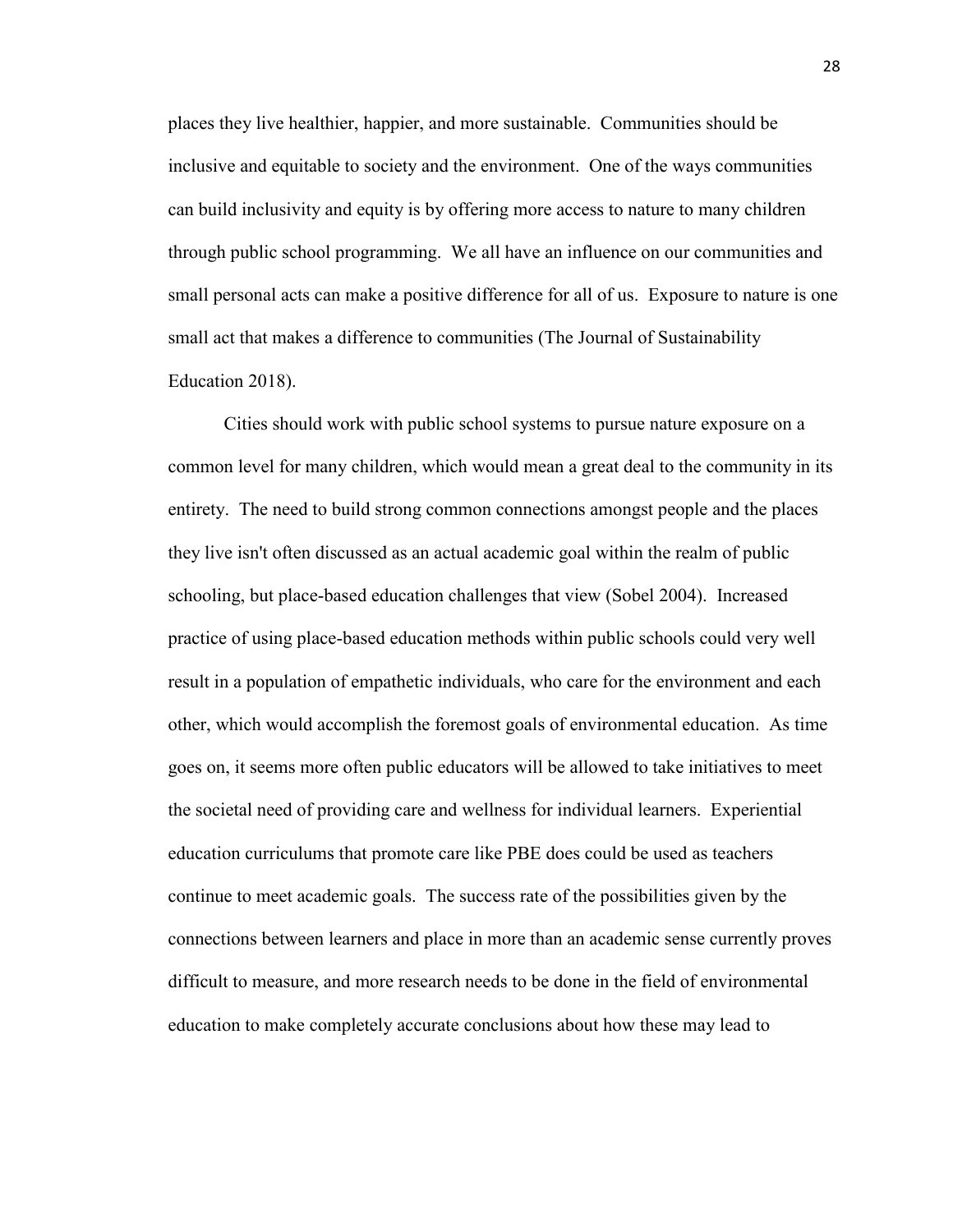ecological consciousness and improved well-being, but the significant hope of nature and place pedagogy is to establish well-known ways to promote a sense of place.

In a city, a sense of place echoes the intersections of culture, environment, history, politics, and economics; it's affected by global mobility, migration, and blurred boundaries of natural and built environments (Adams, Greenwood, Thomashow, and Russ 2016). Urban landscapes are complex places that result in a multitude of human perceptions. To further create an ecologically minded culture within a place, education that focuses on place should be encouraged, to increase the connections between individuals and groups who live there. If groups of individuals who share like-minded ecological awareness and positive feelings for a place exist, it's more likely a sustainable community will arise. Sustainability and environmental justice are connected, living sustainably means recognizing people are inseparable part of the web of life (Lanza 2005, p.213). These ideas must be applied far across our human landscapes, with cities being parts of our living web.

#### **Urban Environmental Education**

Cities are dynamic and socially constructed places, created and inherited, constantly growing and changing (Adams, Greenwood, Thomashow and Russ 2016). Sense of place has complex and different meanings to the individual. Exploration and discovery in natural and built environments allows for personal inquiry and collective learning. Use of environmental education framework helps learners come to understand what places mean, allow them to do, and why they are important. The experiential learning approaches utilized by urban environmental education could heighten ecological consciousness, an important consideration for cities. Skills and knowledge specific to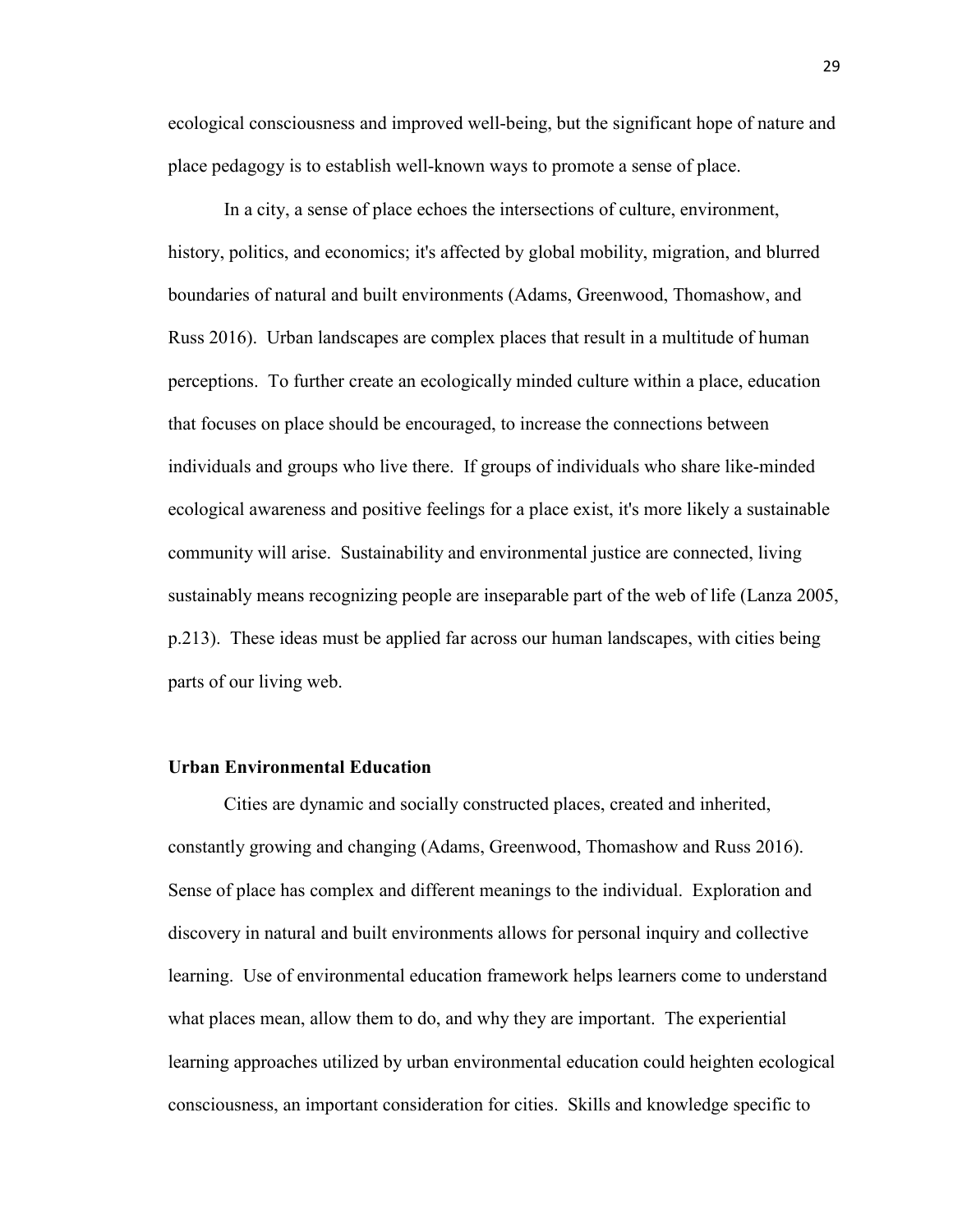solving urban environmental problems have become an integral part of environmental education. To engage city residents in environmental problem solving, UEE must be relevant to individuals with different cultural, economic, and ethnic backgrounds (Russ Ed., Russ and Krasny 2015, p.18). Educators should use culture as context and view education through place (Vander Ark, Liebtag, and McClennen 2020, p.15). With such respect to diversity, civic culture will be better able to arise and strengthen.

In correspondence to the field of environmental education, learning focused on urban environments was originally conceptualized in the times of the nature study movement and came to further be developed around the environmental movement of the 1960s and 1970s. UEE grew from concerns about science literacy and newfound recognition that experiential learning can enhance understanding of natural history and other aspects of science. Educators were advised to teach about biology, natural science, and resource conservation by taking students to various urban sites, including school grounds (Russ Ed., Russ and Krasny 2015, p.16). Today, UEE continues to take place through exploration of natural, historical, and human elements in cities; and attempts to make environmental education relevant to the everyday experiences of urban residents (Russ Ed., Russ and Krasny 2015, pp.17-18). If PBE and UEE methods were to be used conjunctly, schools may partner with civic groups and city parks to play a role in treeplanting, beautification, and landscaping in the community. Urban wildlife would be better preserved by involving residents in the management of natural areas in cities; urban ecological restoration projects are substantial tools for educating students about urban biodiversity to increase environmental literacy (Russ Ed., Russ and Krasny 2015, p.19).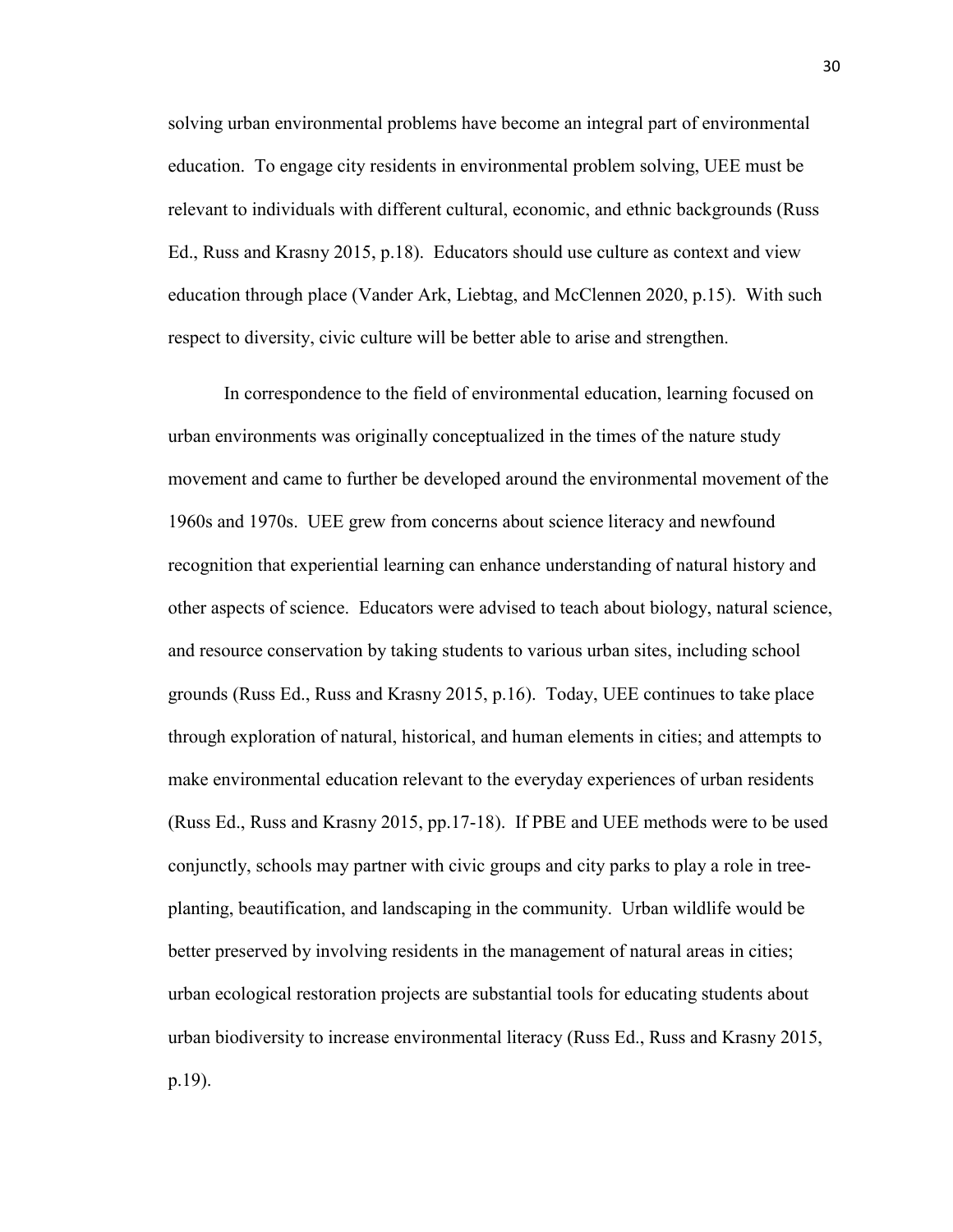Preservation of natural areas in an urban region does not necessarily mean children will be exposed to nature (Louv 2005, p.261). UEE gives equity to learners, since not everyone has the same opportunities. Young people who live in urban landscapes may only be exposed to nature if their families have necessary time, resources, and interest to do so. Caregivers may be fearful of allowing children to venture far from home due to the dangers urban life may present, traffic being a commonly cited reason and threat of violence being an unfortunate reality.

Access to quality urban green spaces remains an issue of ecological and social concern, impacting quality of life (Maddox, Nagendra, Elmqvist and Russ 2016). Human health should be a key consideration when we think about our responsibility to the environment we are part of. Those who live in cities may have worries about air pollution, waste disposal, clean-up of waterways, city planning, traffic congestion, lack of recreation areas, and other experiences of urban life (Russ Ed., Russ and Krasny 2015, p.18). Governments must address the tasks of climate change adaptation, reduction of carbon dioxide and other emissions, accommodation of rapid urbanization, and mitigation of environmental injustices (Russ Ed., Russ and Krasny 2015, p.20).

UEE can improve quality of life by remarkable measure. For individuals, it may nurture creativity and reaffirm positive aspects of culture, increase self-esteem and selfconfidence, produce positive attitudes towards learning, and improve critical thinking (Russ Ed., Russ and Krasny 2015, p.20). Exposure to nature promotes active citizenship and shows people they possess the power to influence policy and make decisions about the environment. Legitimate outcomes of positive youth and community development have been continuously demonstrated as results of urban nature programs (Russ Ed., Russ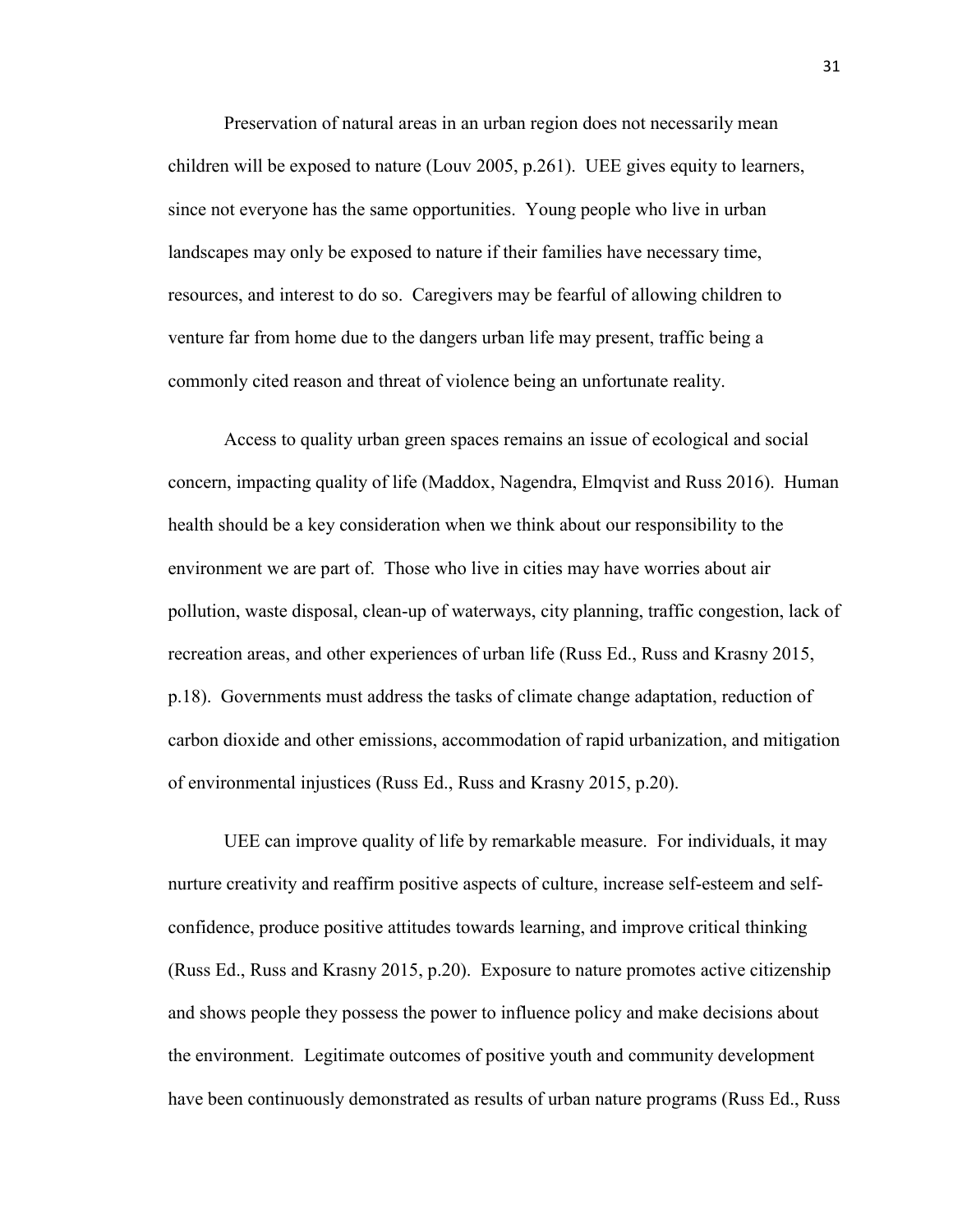and Krasny 2015, p.20). To break down all the research to its most fundamental level, nature affects our well-being. Numerous studies show people experience an unequal distribution of green space in urban environments. We can conclude from that information, in cities there may be more pronounced need for nature exposure due to the lack of it. Green spaces are scientifically proven to improve mood and physical health, and the relationship amongst these factors appears to be even stronger for those who have less privileged socioeconomic backgrounds (USDA 2018, p.11). The sentiment that nature has a positive effect on our well-being echoes in the words of acclaimed biologist and educator Rachel Carson, "there is something infinitely healing in the repeated refrains of nature- the assurance that dawn comes after night, and spring after winter". Nature brings us together, and its demonstrated benefits bring necessary equality to our world.

For all the reasons discussed here, educators in public schools should make best attempt to use the community as a classroom. When people have time and ability to safely experience the place where they live, they are better able to build attachment and meaning that connects them to the world community- a sense of place. People may become empowered by responsibility as the result of environmental education experiences, where all learners have opportunity to deepen awareness and understanding for the environment and each other (Adams, Greenwood, Thomashow, and Russ 2016). Cities should work toward these worthy goals through educational systems.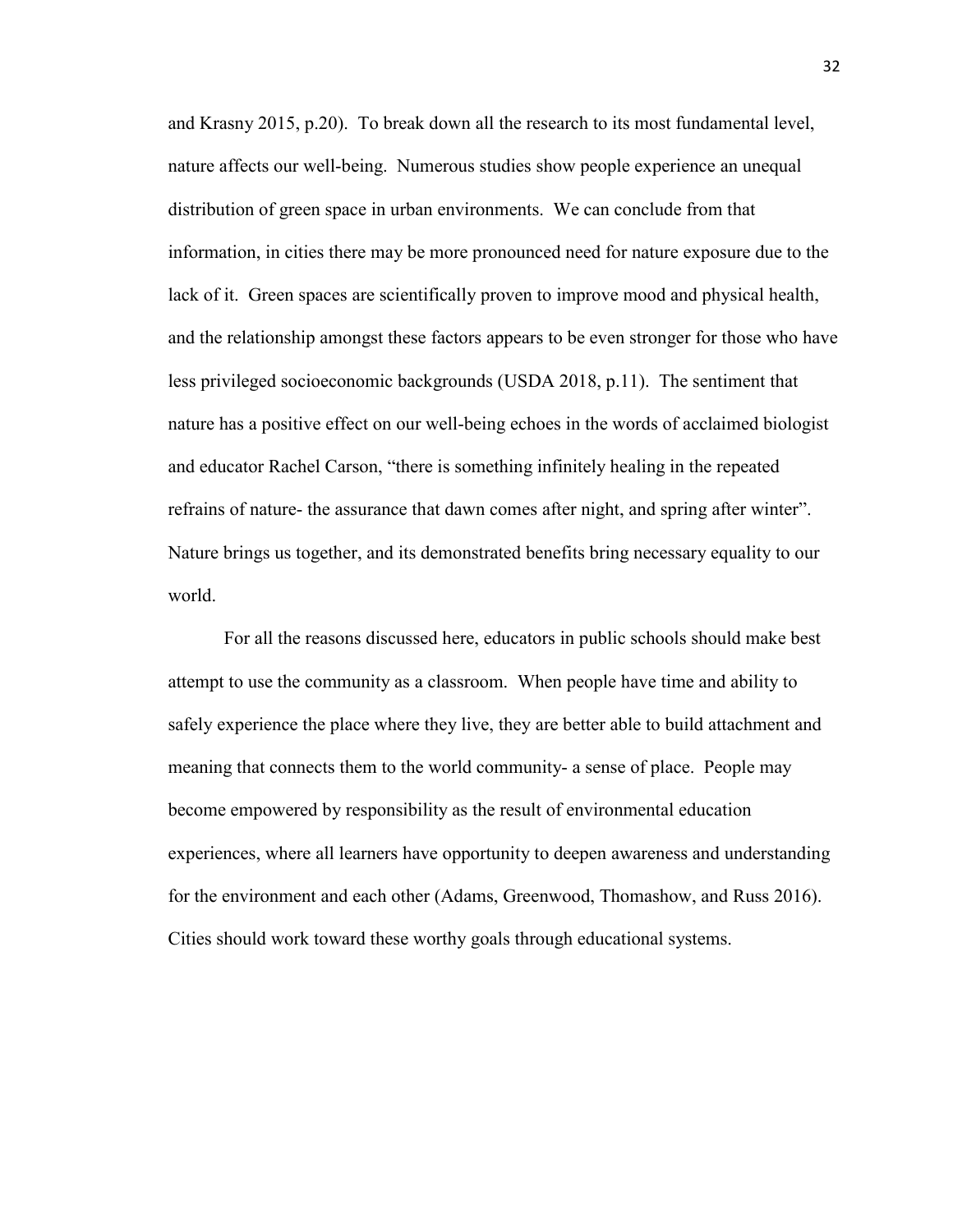#### **Imagining the Goals, Benefits, and Results of Environmental Education**

#### *Sustainability and Ecological Literacy*

Ecological literacy focuses specifically on the preferred outcome of sustainability. Sustainability means meeting the needs of the present without compromising the needs of future generations. It works to find ways to preserve and renew our precious Earth resources. Ecological literacy presumes we understand our place in the story of evolution, consider how we relate to natural systems, and are ultimately aware of those life connections; it's knowing our health, well-being, and survival depend on working with natural forces (Orr 1990, p.3). Ecoliteracy has an experiential approach; examples of learning strategies include observation, experimentation, and research (McBride et. al 2013, p.16). Objectives of ecological literacy, also called eco-literacy, align well with the lessons of a nature journal: acquire knowledge of ecological concepts and principles, develop observation and experimentation skills related to the scientific method, develop critical thinking about natural systems through analysis and synthesis, and understand environmental realities. These objectives will help us to achieve the scientific thinking necessary for emergence of new sustainability practices. To reach the significant goal of an ecologically aware and sustainable society, we could also assume an equitable state of the world would be met.

#### *Environmental Justice*

Diversity and justice are top priorities in environmental education. The United States Environmental Protection Agency (EPA) defines environmental justice as fair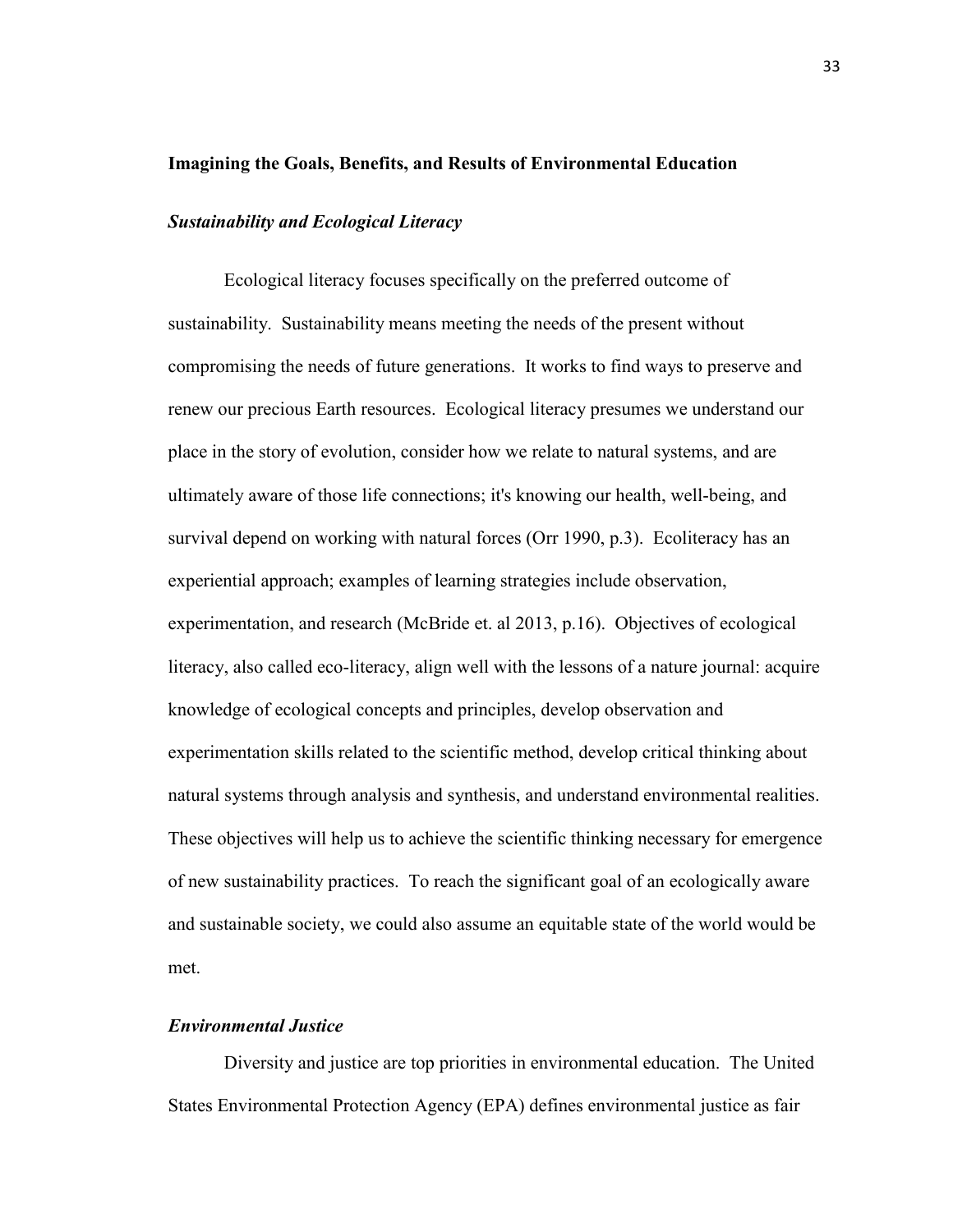treatment and meaningful involvement of all people with respect to environmental laws, it embraces the principle everyone is entitled to environmental protection (Russ Ed., 2015, pp.82-86). Environmental justice seeks to create environmental equity and address issues of environmental racism and inequalities that are the result of human settlement and industrial development (Russ Ed., Hjarding, King, and Chin 2015, p.82). Scholarly research suggests there tends to be patterns of environmental injustice, where minorities and poor people are more likely to live in areas considered undesirable, with more exposure to toxins and environmental hazards, and while they experience unequal distribution of green space (Russ Ed., Russ and Krasny 2015, p.18) (Russ Ed., Hjarding, King, and Chin 2015, p.82). Those who live in urban environments are more likely to be impacted from the effects of pollution, and have less access to nature areas to spend time in. Ecological consciousness gained from environmental education brings about awareness of issues related to environmental justice and empowers people to change communities for the better. It should be a necessary duty of educators to teach children about how nature and society are connected; and promote sustainable futures. The primary goals of public education are equity and inclusion, which environmental educational opportunities offer. Society must be prepared and dedicated to bettering our world and communities (Vander Ark, Liebtag, and McClennen 2020, p.65).

#### *Decolonization*

More often than not, mainstream education has been taught from reflectional perspectives of few privileged individuals. Across subject matter, these narrow narratives prevail. Educators must work to dismantle these colonized belief systems that continue to falsely influence education and cause misinformation in the minds of our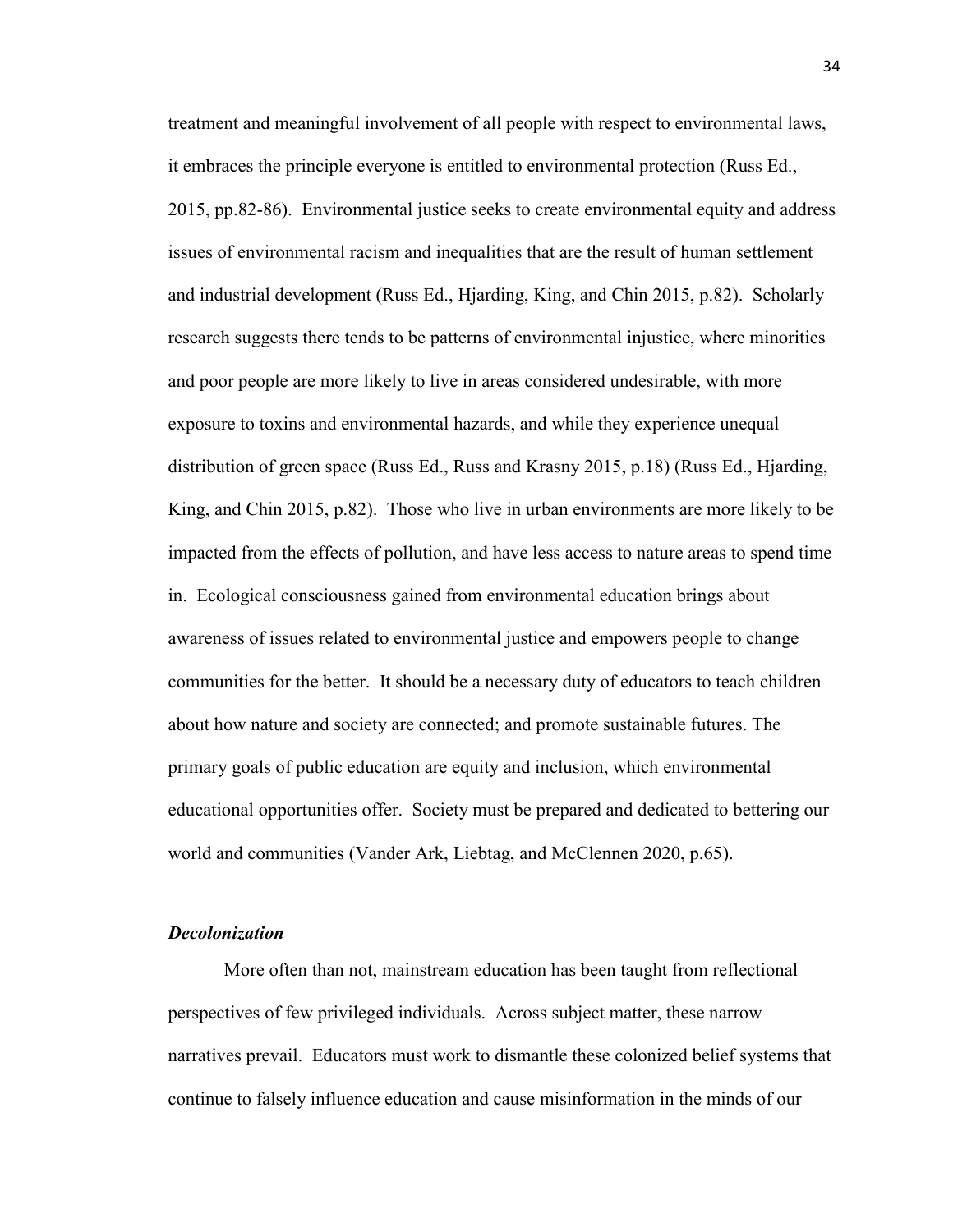youth. Place-based education can assist in decolonization by offering more broadened perspectives, one way being to learn about the original inhabitants of a place. Another could be to discuss and better understand ecocentric Native American belief systems. These methods would provide more equity and inclusion to education.

A well-known Native American proverb gives the sustainable estimation, "we do not inherit the Earth from our ancestors, we borrow it from our children". These views move away from common anthropocentric standpoints to more equitable and inclusive ecocentric views of the world and its life. These ideas should be shared far and wide. They would be particularly useful to reflect on in an environmental education sense.

Sustainability, ecological literacy, environmental justice, and decolonization define imaginable apexes of the substantial goals, benefits, and results of environmental education. These critical societal outcomes would bring incredible well-being and unity to communities around the world. Even more benefits could arise within individuals themselves, such as sense of place- the feeling of belonging to a community. My capstone project dedicated to natural science and environmental education has questioned and explored the ways nature study and place-based education could potentially be taught to students who live in the urban environment. After careful analysis of the literature, it has been determined one meaningful way of teaching about nature and place to learners who live in urban environments could be to use nature journals.

#### **Nature Journaling**

Record keeping is an ancient tradition. Educator and nature journaling guide Clare Walker-Leslie (2021) notes, "since the dawn of the human mind, people have sought to know nature better and to know their own selves better" (p.3). Her thoughts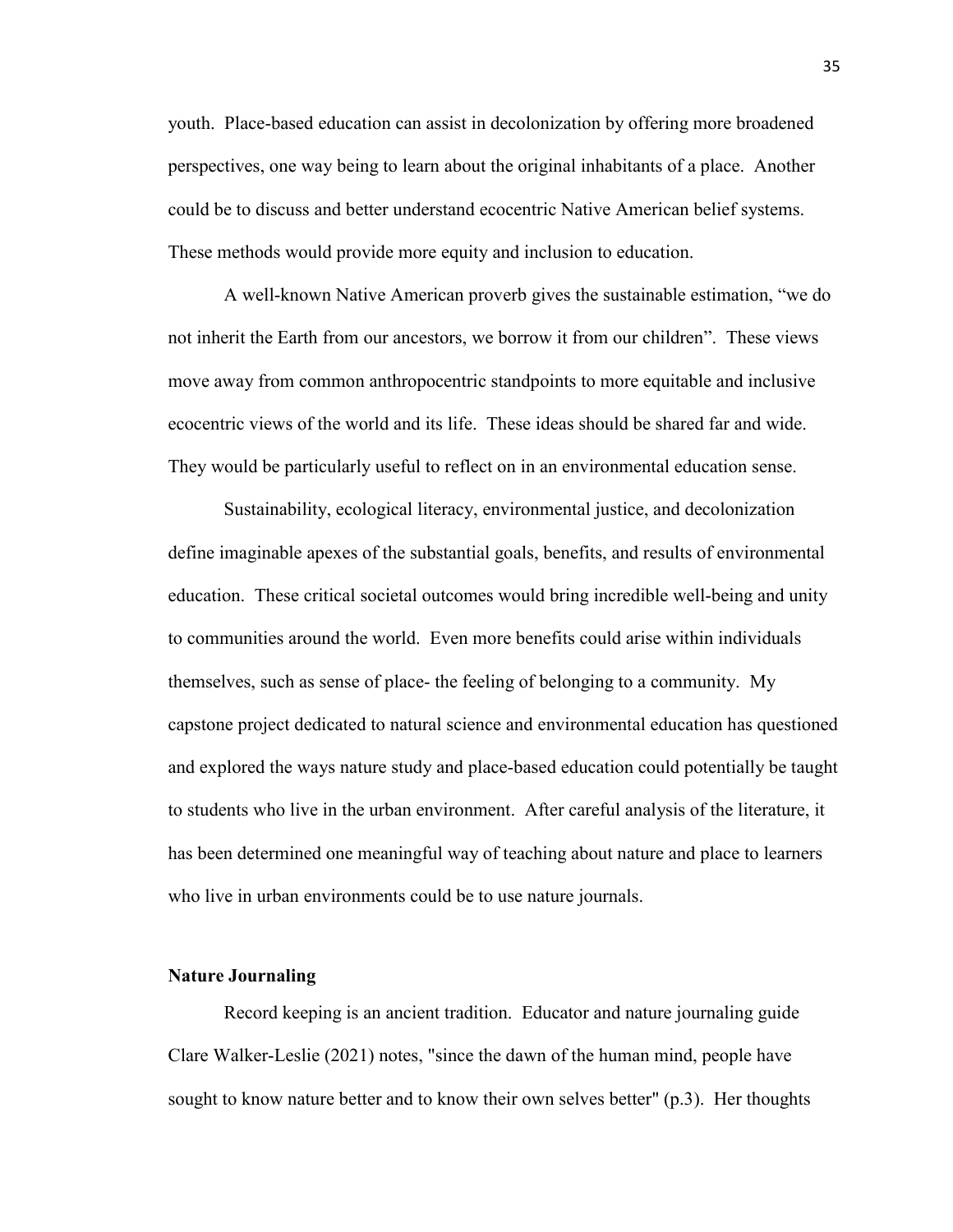connect with the personhood and sense of place we have begun to discuss. Nature journals can influence how people see themselves in relation to places and build collective understandings about community, especially when related projects occur in the school setting. Historically, nature journals were part of curriculum, and they were also trendy amongst adults who chose to be mindful of everyday life experiences (Walker Leslie, Tallmadge, and Wessels 1996, p.35). Today, people share details of life in digital formats, often with many others participating in the same daily activity. Memories can be stored right in our pockets. In a society where technology dominates, journal keeping may be a fading tradition, but the basic ideas put forth by the practice are still commonly in use and continue to apply to everyday life.

Nature journaling offers students connection with their environment, offers educators flexibility as a teaching tool, integrates many disciplines, and allows opportunities for various styles of learning (Walker Leslie, Tallmadge, and Wessels 1996, p.37). Differentiation for learners is an extremely noteworthy consideration for public school teachers, they should keep nature journals in mind as an option for fun class projects that have the capability to strongly relate to individuals and additionally allow for collaboration. The heart of nature journaling is the learning of observation skills; its purpose being practicality, not aesthetics- it's important for educators to encourage the idea that anyone can be an artist (Walker Leslie, Tallmadge, and Wessels 1996, p.39). Any kind of person can enjoy the lessons offered by use a nature journal.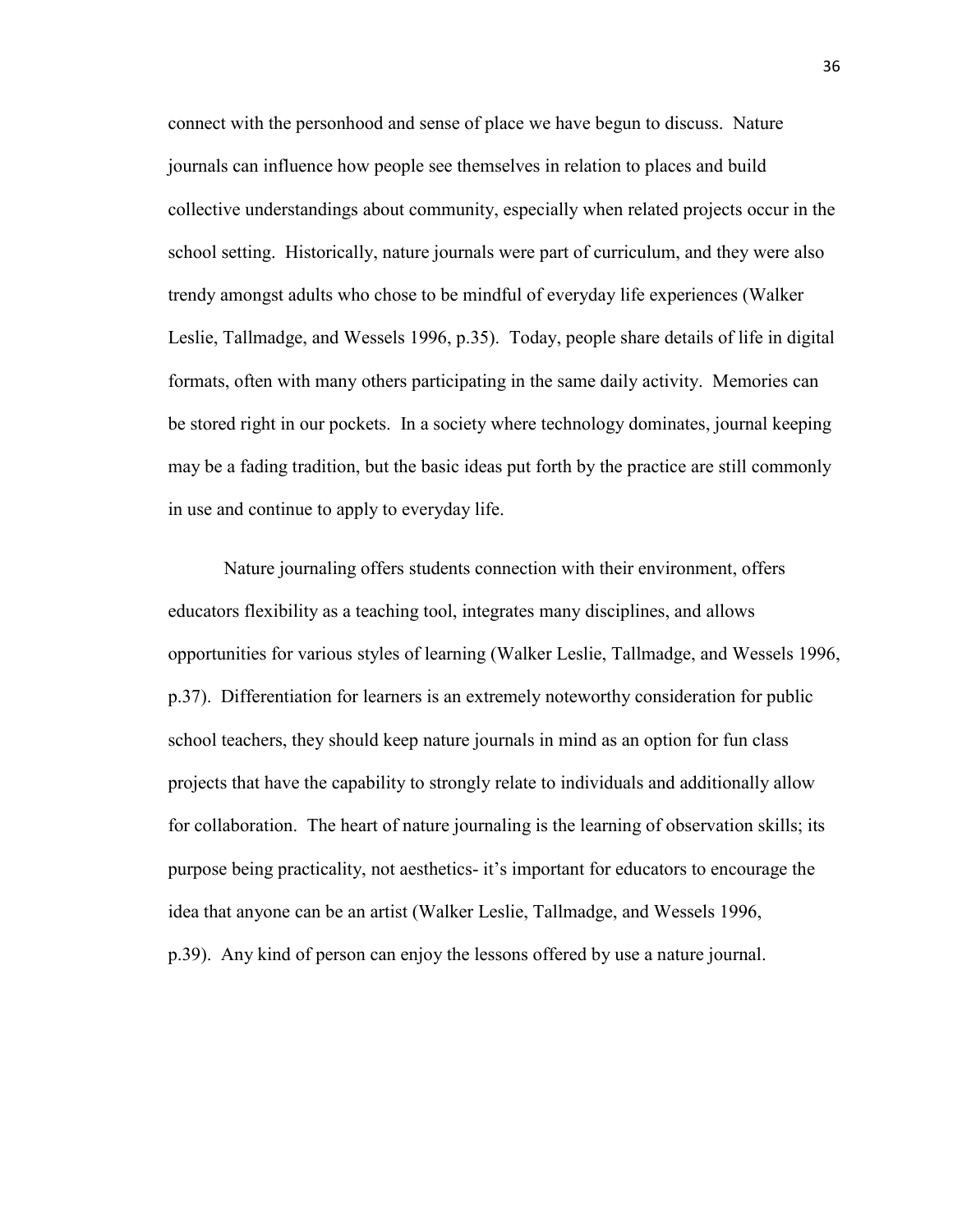#### **Literature Review Conclusions**

Place-based education reflects the community of a classroom. It involves experiential, hands-on, life skill learning. Its methods are meant to cultivate a life-long enjoyment of learning using the community as a tool. There may be a focus on sustainability. If such a PBE curriculum focuses on sustainability, it also strives to develop civic responsibility and stewardship, initiating learning through the natural and human aspects of a community. "Sense of place" is feeling care for and belonging to one's community, it evolves over time through exposure. It may be more difficult for learners in urban environments to reach green spaces by themselves, which is why educators of all kinds should and must take initiative in developing environmentallybased public programs.

PBE and UEE are steadily growing frameworks, though they are not based on new ideas, nature study and environmental education have long taken place. Nature as a teacher should again become fundamental to mainstream education, as it once was at the beginnings of public school. PBE and UEE can assist in bringing nature education back to the forefront, by providing educators with ideas and ways to give students access to local environments, to inspire culturally relevant curriculum. Public school students need access to nature as part of the curriculum, at every level of the educational journey (UNESCO 1978). Ideally, field trips could be taken every season, or more often if possible, to local public natural areas with accessible and suitable learning environments. For the most part, any outdoor environment considered not hazardous could be acceptable, although all outdoor activities offer risk and result in better chance of adventure with experiential learning opportunity. What would be most reachable and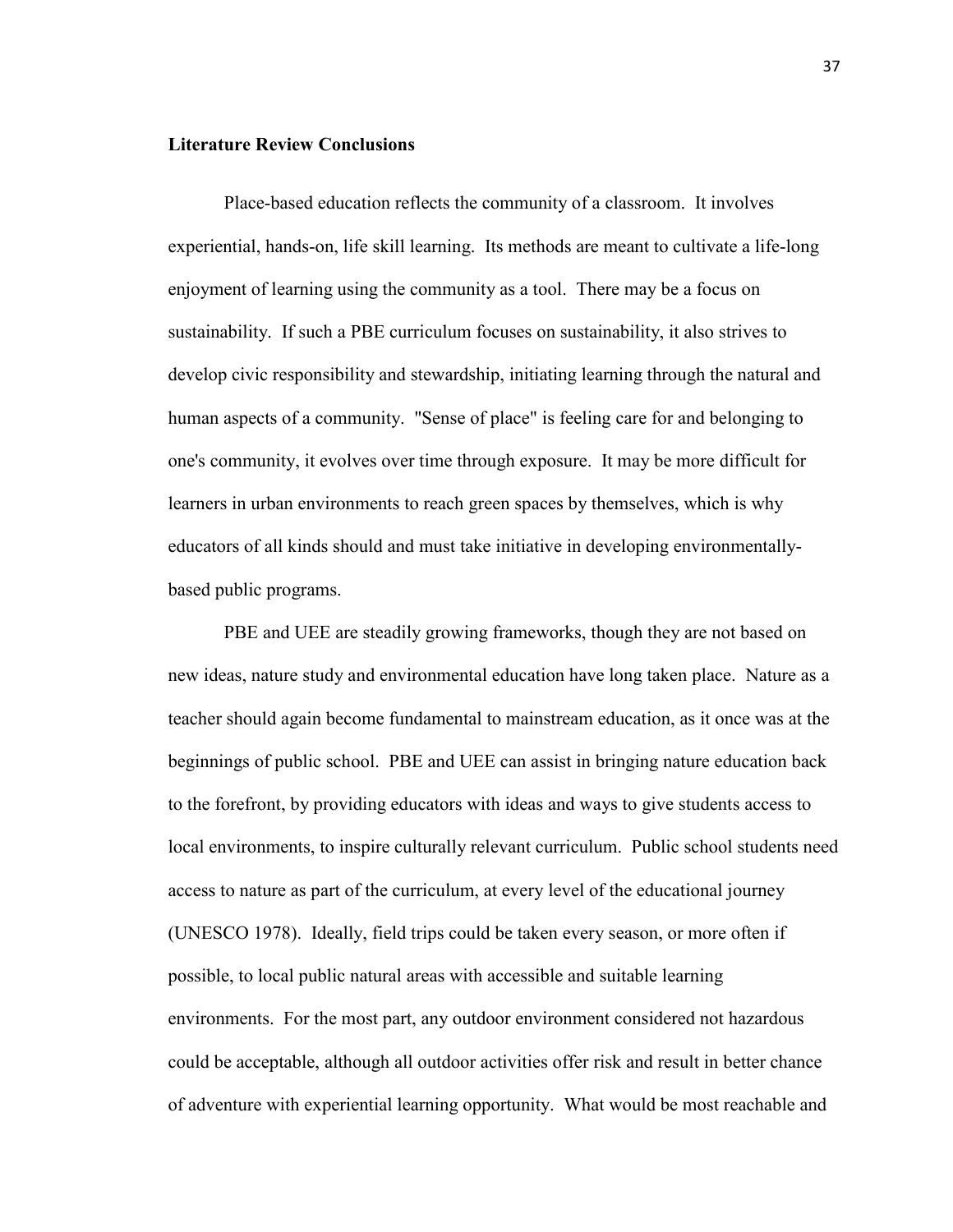constructive depends on an individual community. Even schoolyard observations could be used for purposes of children getting to know the landscape. People in a community should have a common knowledge of the environment in which they live, educators who provide more access to green areas during the abundant amount of time learners spend in public schools could accommodate such an idea. By developing a "sense of place" through time spent in nature and the community, an abundance of positive life experiences and well-being can result within the individual. Meaningful connections to nature encouraged by educational systems presumably assists in the greater shared goal of forging ahead to an environmentally aware and active populace who envision a sustainable world.

Educators of all kinds can have the ability to offer a variety of lessons through nature with ease. Nature has long been drawn upon for inspiration in learning, being the absolute basis of all knowledge. Working with interdisciplinary methods under the scope of natural science, educators would be able to collaborate across subjects to offer deeper understanding of both nature and the subjects used to explore it. There are endless possibilities when lessons involve nature, it offers opportunity for excitement and adventure in learning. If only a few natural resources were available, in accompaniment with motivated educators, public schools would be better able to offer comprehensive nature curriculum such as one described here. Environmental education would be greatly beneficial to learners living in urban environments not only in a personal sense- it could eventually lead to greater environmental awareness in the communities they are part of and will eventually come to care for and be more active in, as they grow in life.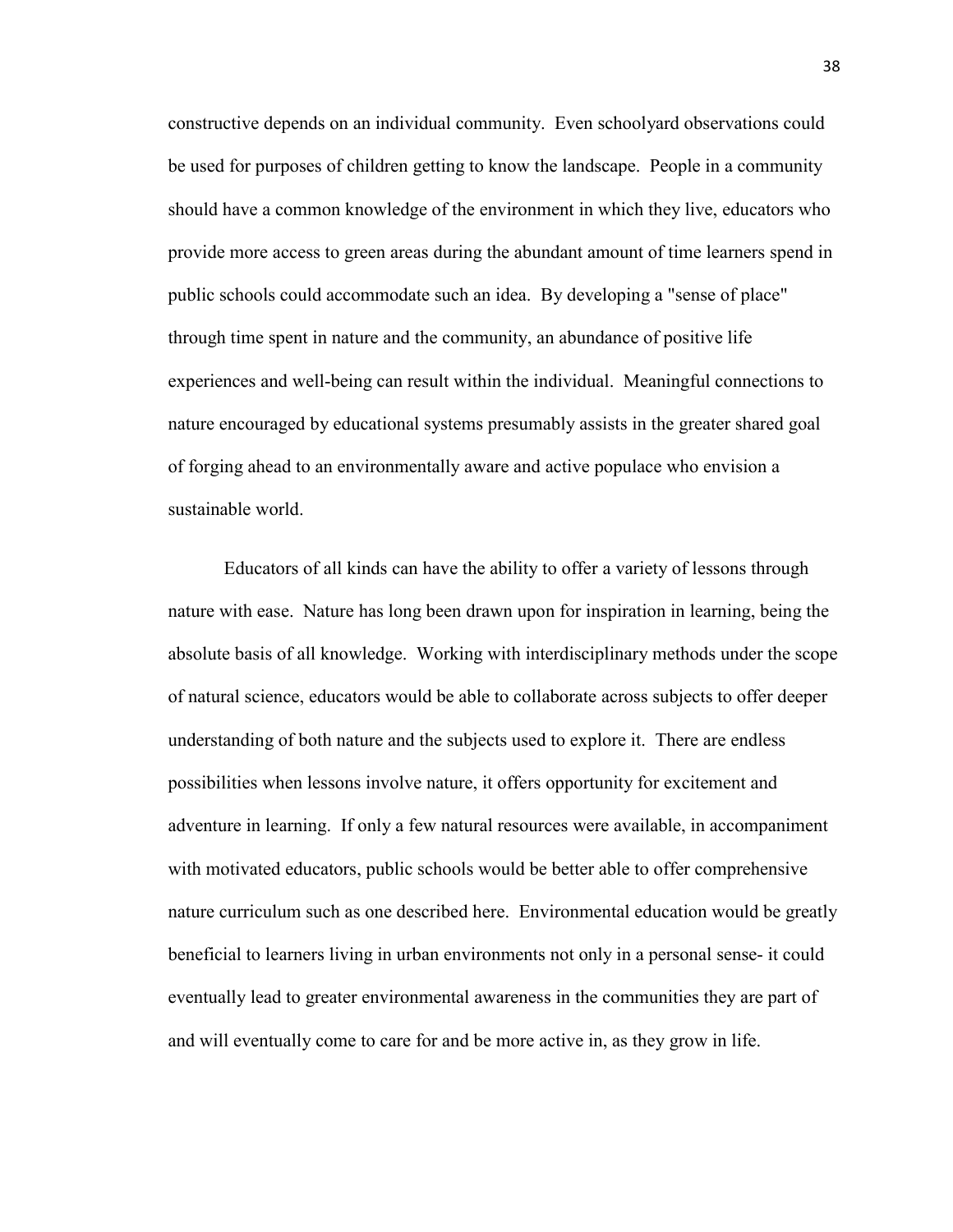For purposes here, nature and place as learning resources have been discussed prospectively within the sphere of public education. Public schools remain the most popular form of education and hold vast importance for society, for people around the world continue to believe in availability of knowledge as a foundation for humankind. As with everything from time to time, education could use and seemingly appears to be undergoing some fundamental changes, where everyone involved participates. Urban Environmental Education Review continually asserts in its articles, one of the goals and challenges of environmental education in the 21st century is to "advance progressive urban environmental ideas in a global context"

(2021). Environmental education approaches and curriculum that could be potentially useful to meet such challenges going forward have been discussed here and will now continue to be more manifestly presented in my project description.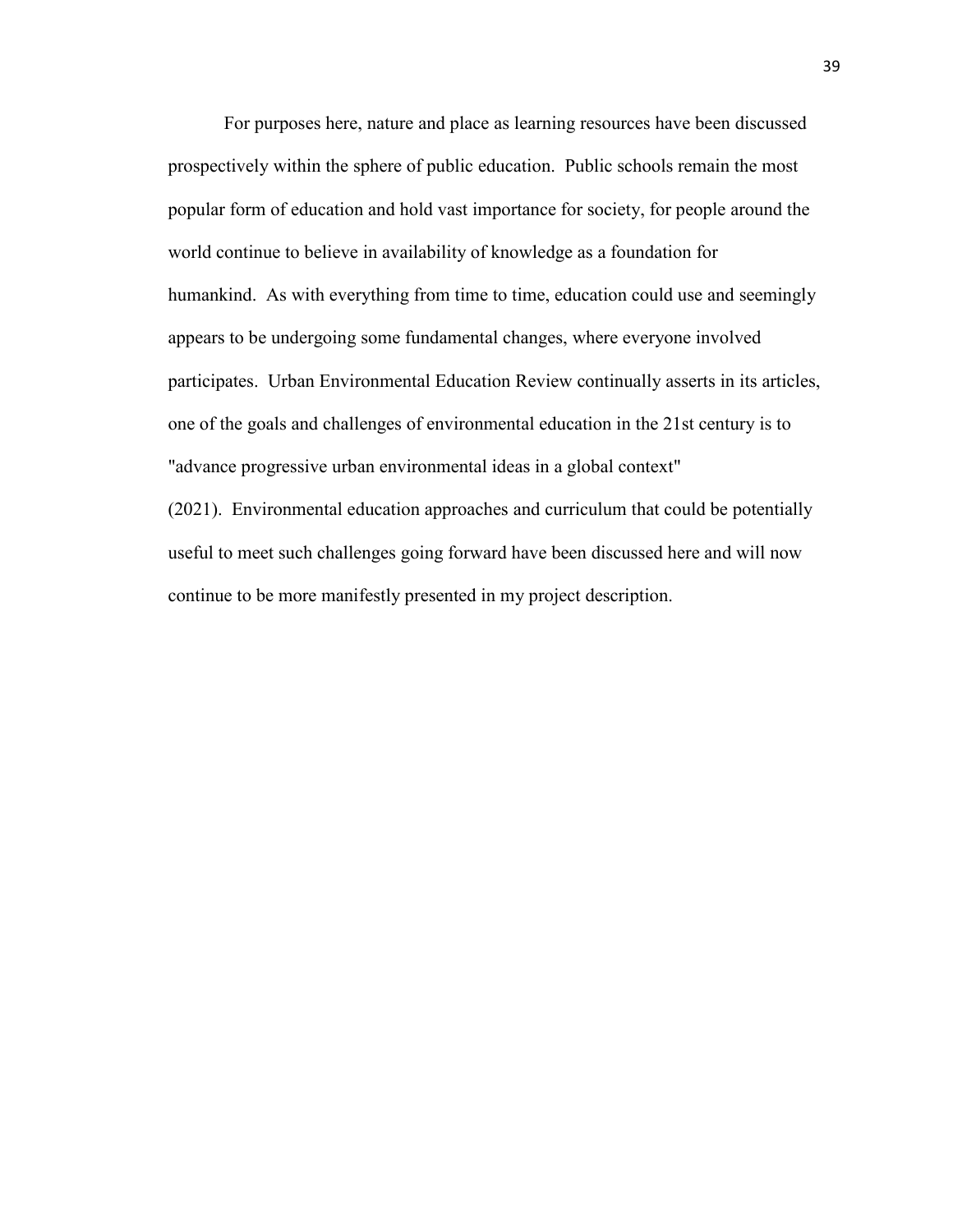#### **CHAPTER THREE: PROJECT DESCRIPTION**

#### **Background**

Learning about nature in an urban environment may present the challenge of access to a green area. The following capstone project dedicated to natural science and environmental education asks, in what ways could nature study and place-based education be taught to students who live in the urban environment? Goals, learning benefits, and results of nature study and place-based education have been discussed in the literature review chapter to better understand the aims of my capstone project, development of a curriculum devoted to teaching nature journaling. The intended audience for the work developed here is educators in public schools, who may hope to bring nature studies to the classroom, with curriculum written to meet standards for high school students, and specific attention given to those living in urban environments by examination and utilization of place-based and urban environmental education frameworks.

Nature experiences are an important component of place-based education. Design frameworks for the nature journaling curriculum here described include place education explored through nature study, all were discussed in the literature review of Chapter 2. For my capstone project, nature journaling activities follow Understanding by Design theory and curriculum framework. Incorporation of place-based education goals and the intended outcomes of nature journaling into an Understanding by Design curriculum unit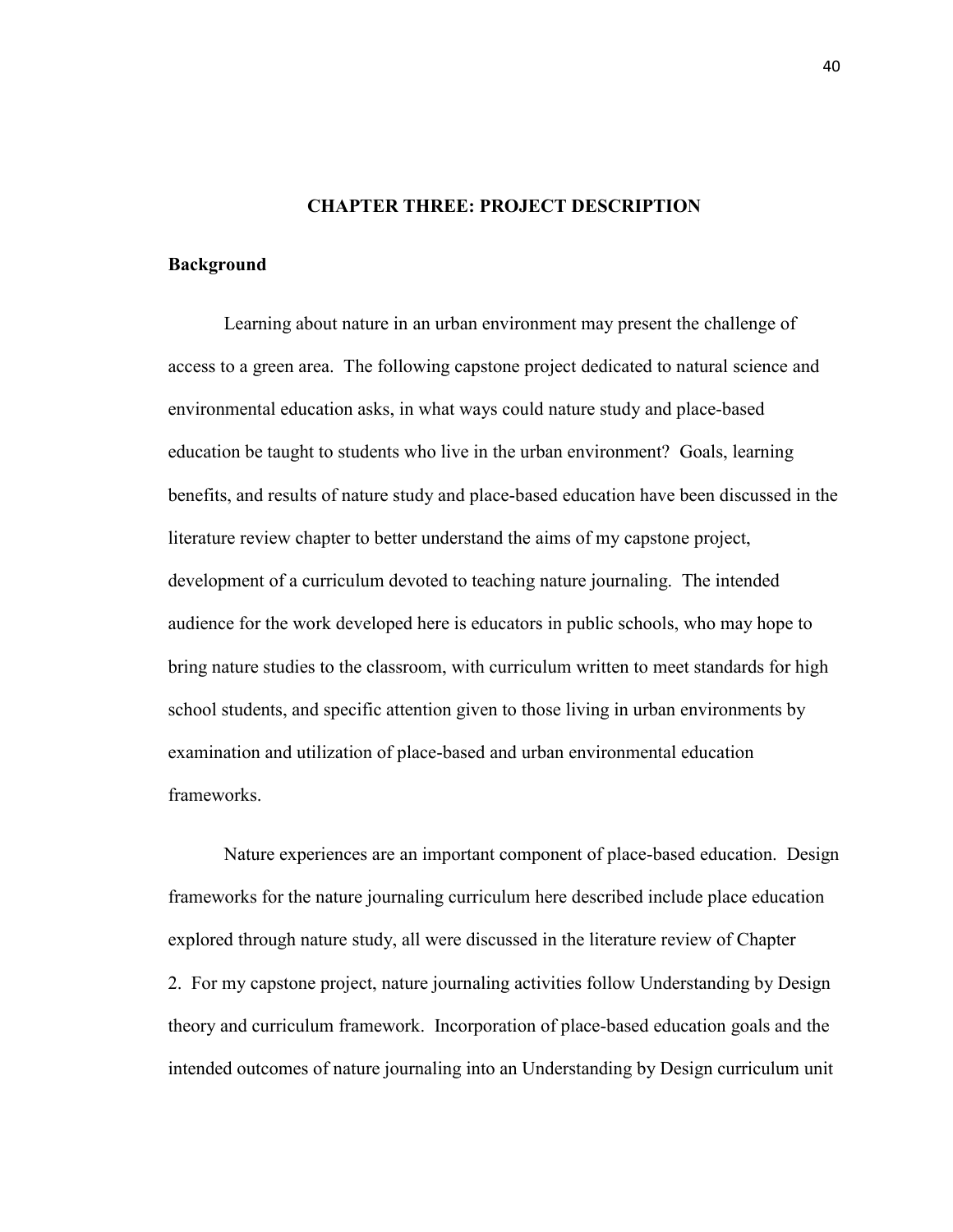provides more validation for nature journaling projects to educators in public schools, who may need to substantiate claims of benefits to learning using these approaches. Established goals and assessments for learning in the environmental curriculum shared here demonstrate the validity of using place-based and nature journaling approaches.

#### **Theory and Framework: Understanding by Design**

Backwards design, also known as Understanding by Design or UbD, was used as the curriculum-planning framework for my project. By using UbD design standards, educators can more purposefully review and improve our unit designs, our teaching, and student achievement (Wiggins and McTighe 2011, p.11). Design standards help educators to specify the desired qualities in unit plans and provide mechanisms for quality control, a validation of curriculum design. Additional validation of the principles and practices of UbD comes from emerging research on the neuroscience of learning. Implications discovered by this research include: (1) Pattern generation by the brain happens when new material is related to previous material, assisting neural connections and long-term memory, (2) experiential and hands-on learning stimulates the senses, making it the most engaging type of learning and assisting with long-term memory, (3) information is best remembered when learned through multiple and varied exposures, followed by authentic use of the knowledge (Wiggins and McTighe 2011, p.6). Wiggins and McTighe (2011) conclude, research findings on the neuroscience of learning provide conceptual support for UbD; and "should guide curriculum and assessment design, as well as instructional practice" (p.6).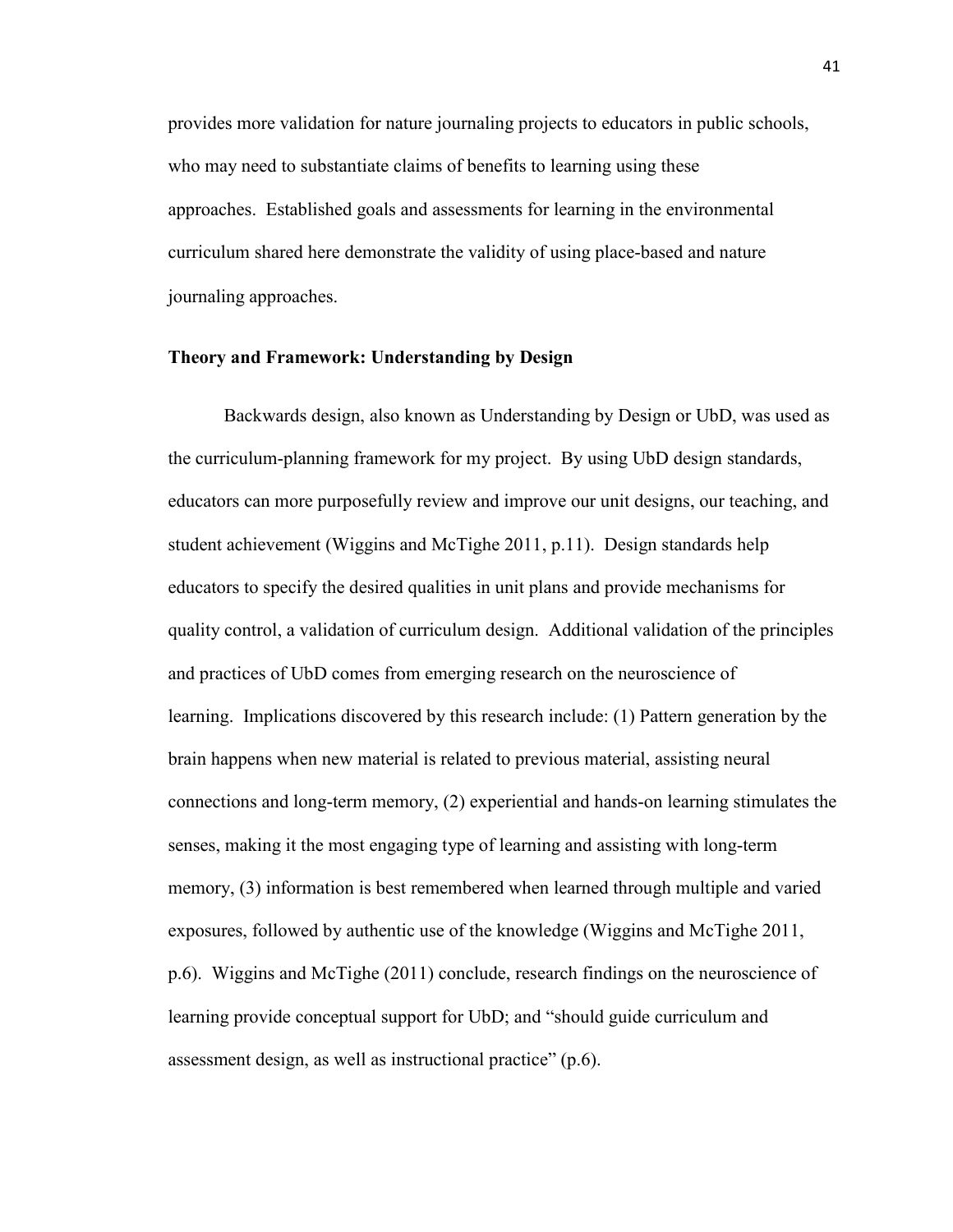A primary goal of UbD is student achievement- to develop student understanding, to make meaning of learning, and transfer it to new situations (Wiggins and McTighe 2011, p.3). One of the tenets of UbD defines understanding as six facets of capacity, to: explain, interpret, apply, shift perspective, empathize, and self-assessment (Wiggins and McTighe 2011, p.4). These capacities serve as indicators of understanding. Students demonstrate understanding when they autonomously make sense of and transfer learning through authentic performance (Wiggins and McTighe 2011, p.3). Nature journals are the perfect tool to assist educators with student understanding. Explanation, interpretation, and application are all accomplished through nature journaling. Empathy and shifts in perspective about the environment could be supported and may be more likely to occur through the nature journaling process and the real-life learning activities it offers. Now after explanation of reasons to use Understanding by Design theory, stages of design for my nature journaling unit will be briefly detailed. These stages were used in my project to create nature and place-based journaling unit design.

#### *Stage 1: Desired Results.*

The established goal is **connection**. Students will be able to independently use their learning to ask questions, make observations, and develop critical thinking skills. They will apply concepts, use teamwork, formulate reflections through writing and storytelling, use data analysis to make inferences and comprehend environmental interactions.

#### *Stage 2: Evidence.*

The evaluative criteria will be a nature journal project rubric. Students will show they understand by creation of a personally reflective nature journal demonstrating meaning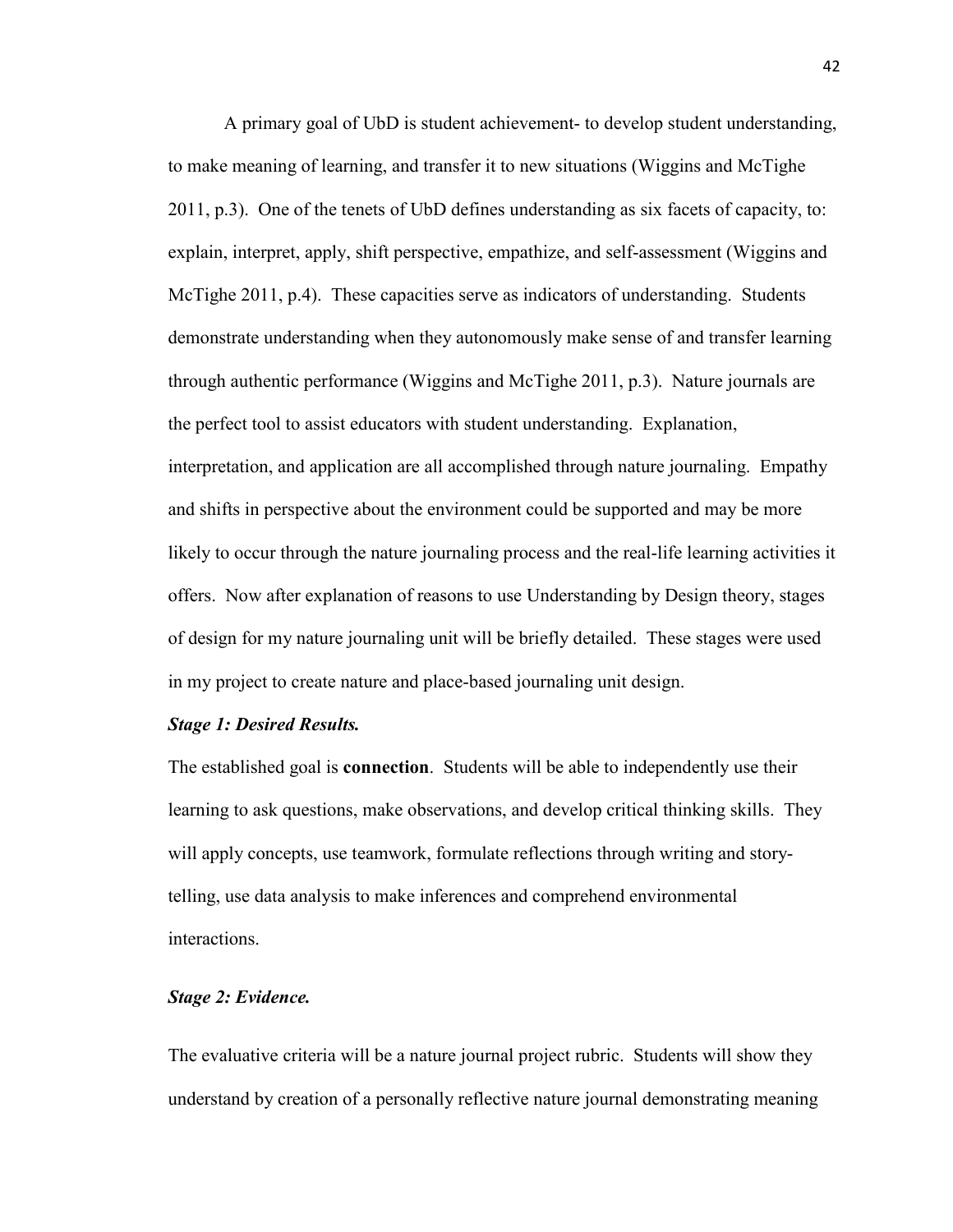and transfer of learning. Students will complete a self-assessment survey that reflects on experiences. Educators will conduct a survey in the field by observing student attitudes during place-based experiences and investigations.

#### *Stage 3: Learning Plan.*

Educators will use nature journal curriculum prompts given in the lesson plans to instruct students. There will be a class discussion about our place to establish current knowledge. Student success depends upon asking questions, using the senses, using teamwork, and formulating analysis to lead to complex performance. Understanding comes from the capacity to explain, interpret, apply, shift perspective, empathize, and selfassess. Repetition helps to understand and apply knowledge.

#### **Rationales for Nature Journaling**

Effective learning requires balanced focus on student understanding and application of knowledge, along with repetition (Wiggins and McTighe 2011, p.5). Nature journaling allows for balanced learning and utilizes repetition, as students repeatedly observe natural phenomena and life to understand and apply knowledge. Patterning as a concept turned out to be of noticeable importance to theory and curriculum for my project; it relates to the neurology of learning, connects to observation making while nature journaling, and has been addressed by the NGSS cross-cutting concepts to be discussed in the next section, Standards and Assessment. National standards of the NGSS were added to the curriculum design as an alternative to goal of "Connection" as defined by the Wisconsin State Standards for Ecological Literacy and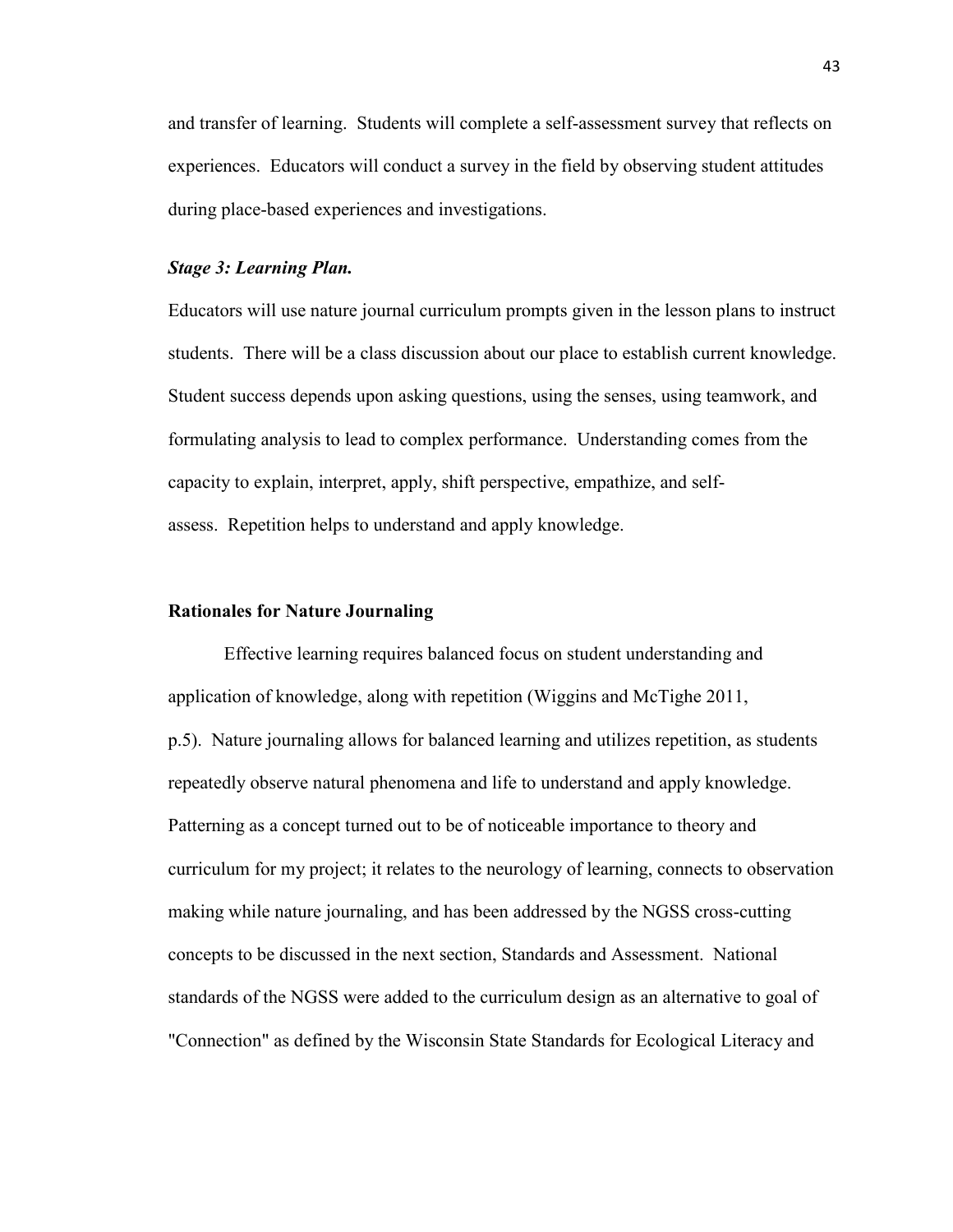Sustainability. Hopefully the addition of these standards allows for more inclusivity and application to educators outside of my state.

We must ask ourselves, what ways can we change public education to make students more excited about learning? What methods are truly the best ways to learn? Experiential learning rooted in place-based education proves to be effective in addressing both these concerns. Feelings of well-being and positivity toward learning, and improved performances, could very well be the outcomes of curriculum units resembling the one here presented. In addition to these beneficial reasons for promoting a nature study curriculum, PBE framework along with nature journaling as a teaching tool, are culturally relevant learning methods.

Place-based education is culturally relevant because it's the study of local culture. It gets students into the community to learn through it. It helps them come to better know themselves through the place they live. The most substantive goal of PBE involves connecting learners to their communities, for them to feel a sense of belonging, "sense of place". We can all learn about the places we live, each other, and figure out how to make the places we live as good as they can be. Communities should be inclusive and equitable to society and the environment. We all have an influence on our communities and even personal acts can make a positive difference for all of us. Building empathy and changing attitudes aren't usually discussed as actual academic goals, PBE challenges such a viewpoint (Sobel 2004).

Culturally relevant pedagogy such as place-based education has the potential to change individual attitudes toward learning and community positively in a multitude of ways. Cultural relevance remains an extremely important aspect in developing lessons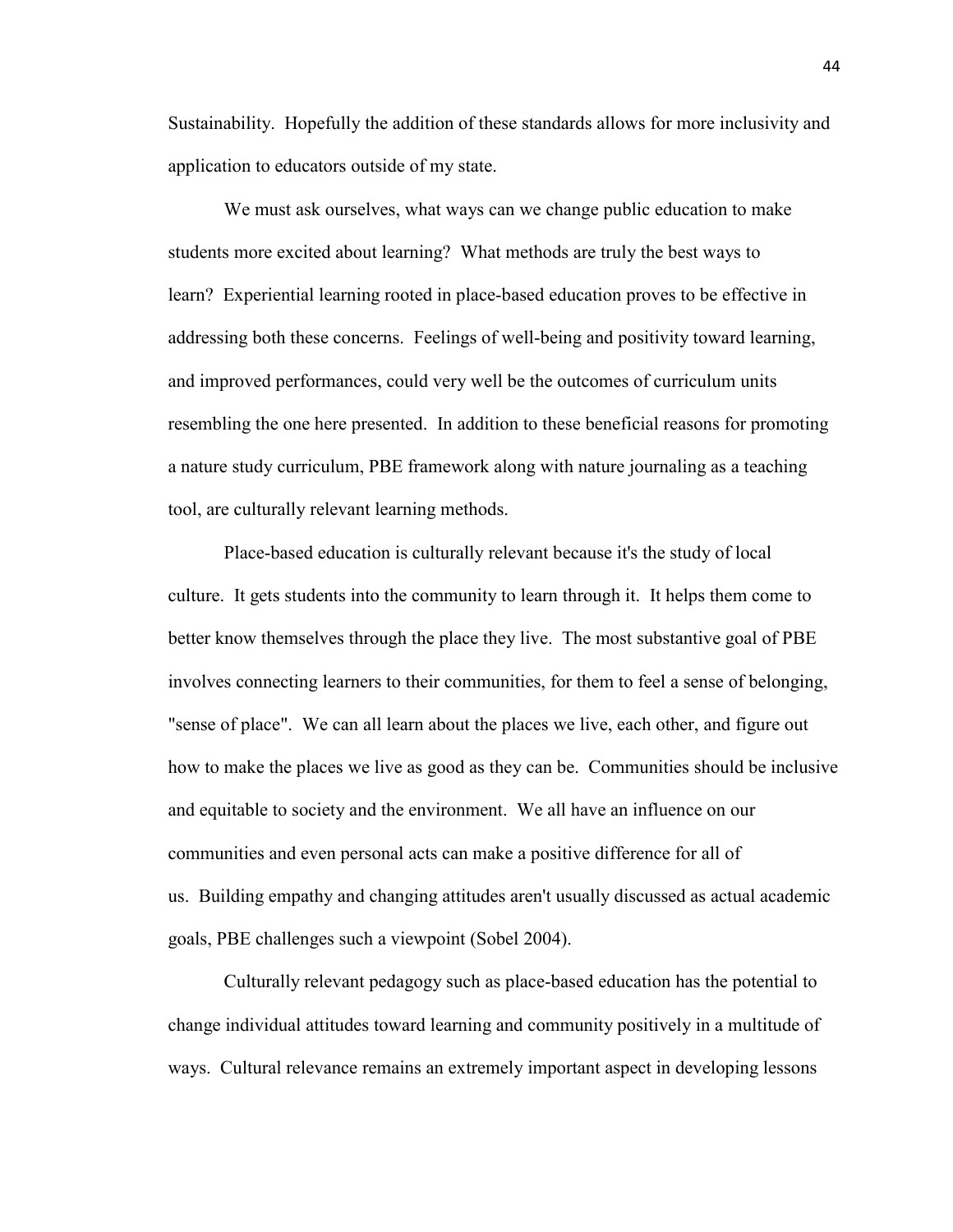for urban environments educators should consider, as they are very often teaching learners with a mosaic of backgrounds. Nature study is a culturally relevant practice, evidently a most effective one, continually utilized in some form by people all over the world. Culture, art, history, geology, and ecology are some of the common subjects PBE focuses on. PBE is culturally relevant in that it helps to highlight shared culture and promote community engagement, while it gives way to plenty of self-expression and interpersonal learning through collaboration. Knowledge shared and investigated attempts to be inclusive, inclusion creates equity in education.

High school students in urban environments have been chosen as the learners for a nature study and place-based curriculum. Students going through the transitional stage of adolescence may excel personally and academically when given the voluntary and authentic transformational learning experiences nature and place-based curriculums offer. Transformative learning aligns with the transitional stage of adolescence, and has the transformational qualities involved in the maturation process that can be fostered and enhanced to make successful life transitions (Singleton 2015, 4). High school students have been chosen as the learners for a place-based nature journaling project because they may be able to comprehend more complex concepts in a community, and perhaps could come to feel a "sense of place" through transformational learning experiences. Learners may become more ecologically aware and familiar with ecological literacy. Lastly, it is important to positively influence students of high school level on these environmental ideals because they will soon be entering the world as adults. They are responsible enough to take initiative, but they are also in the process of trying to figure out who they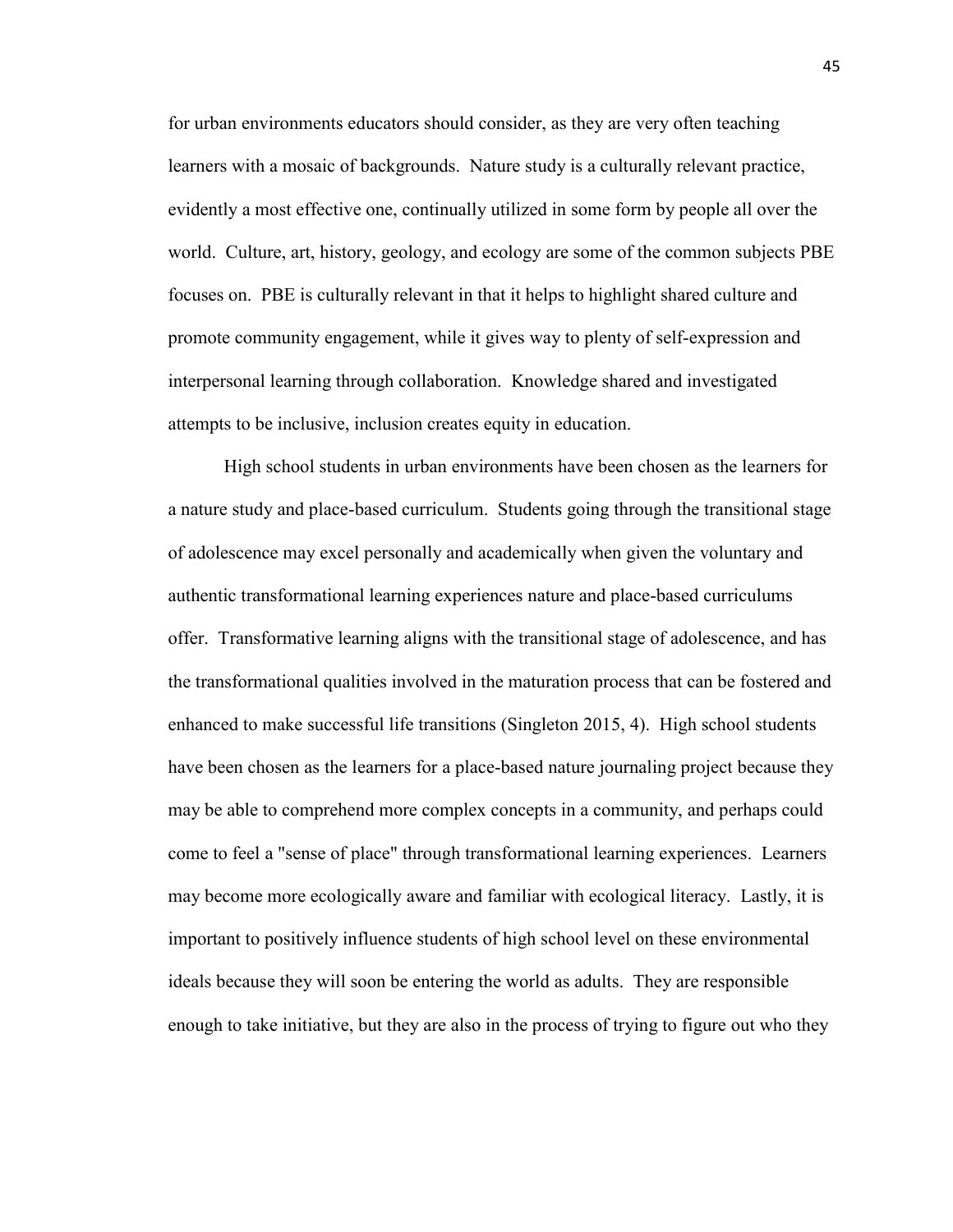are and want to be in the future. Sense of place, especially a positive one, helps people to realize all of these.

Learners who are part of the urban landscape often have less access to nature both at school and out of school. Programs that expose them to ecological experiences make it more possible for them to gain a sense of place where they live and expose them to the ideas that make up ecological literacy. In the case of high school students attending public high schools in urban environments, nature study may be a last effort to help them build strong positive connections with their communities before they begin life outside of the public classroom. PBE has been an effective method for interdisciplinary teaching, research shows students have more success when participating in this kind of experiential learning. Studies comparing students in the same schools who are exposed to PBE, alternately known as "environment as an integrating context" (EIC) and those who are not, conclude those students showed improved achievement across subjects; development of critical thinking, problem-solving, increased enthusiasm and engagement in learning, and even gains in summative measures of achievement like test scores and grades (Sobel 2004, p.25).

Natural history curriculum guided by a place-based framework will ask students to create a journal dedicated to observations of local areas. By observing nature, students will get a much better idea of physical and human geography around them, as well as notice the diversity of life. Place study will include journal entries dedicated to science, art, and history. Journals reflect literacy skills.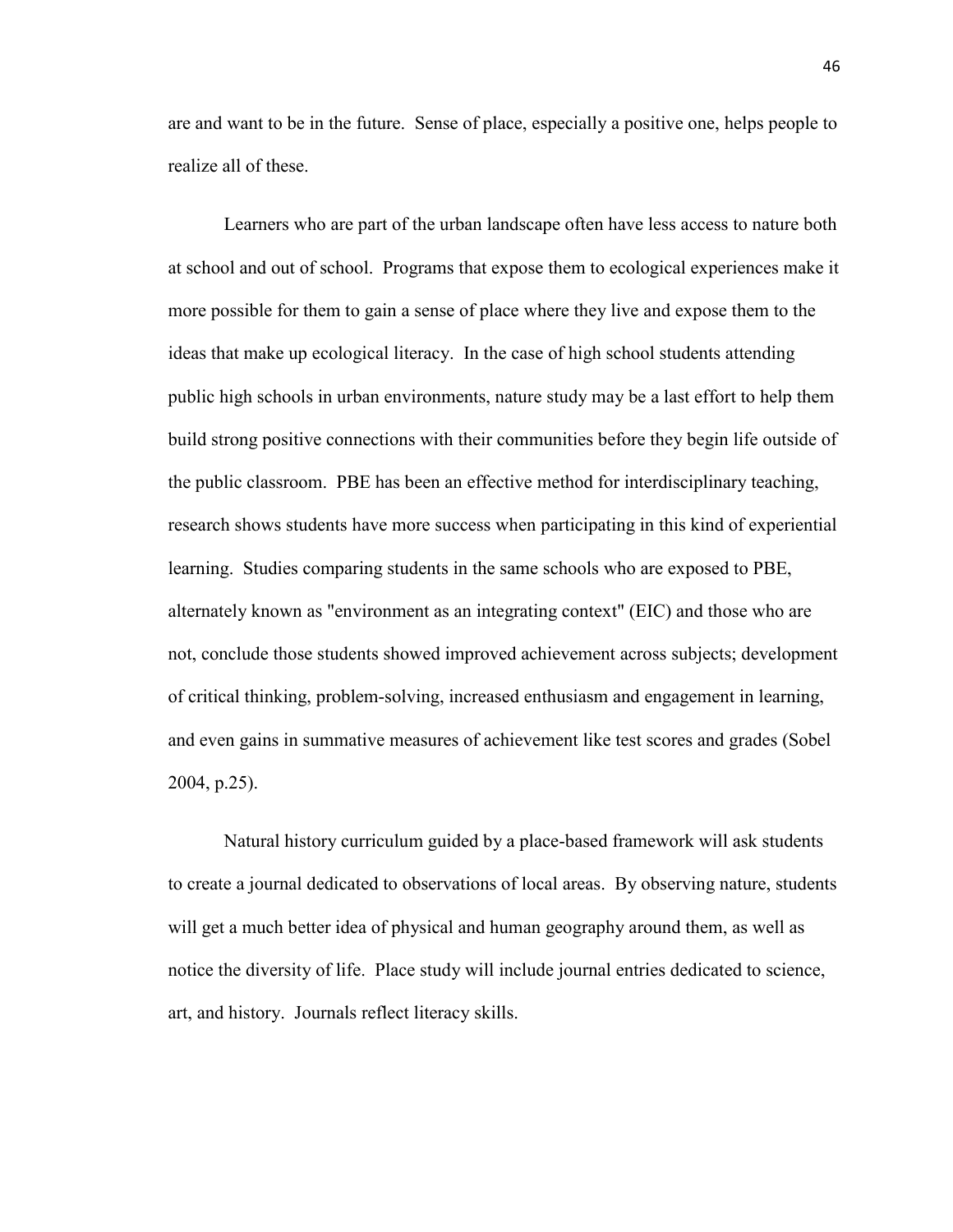#### **Standards and Assessment**

As a naturalist educator who seeks to share nature study and place-based ideas with public school teachers, it seemed best to reference Wisconsin State Standards for Environmental Literacy and Sustainability to establish goals for my Understanding by Design curriculum development project focused on "sense of place" and nature journaling for high school students. In addition, the nationally utilized Next Generation Science Standards "cross-cutting concepts" will be used in the UbD curriculum development as "habits of mind" and "cross-disciplinary skills" to assist in the established goals of "Connection" as students work on nature journals. National standards of the NGSS were added to the curriculum design as an alternative to goals of "Connection" as defined by the Wisconsin State Standards for Ecological Literacy and Sustainability. Hopefully the addition of these standards allows for more inclusivity and application to educators outside of my state. Standards are to be met with direct consistent observation of natural phenomena in order to recognize and understand the cross-cutting concepts: patterns, cause and effect, structure and function, and systems modeling (Laws and Lygren 90).

These standards outline how "to help students connect, explore, and engage in the world around them". They discuss how environmental literacy is intended to be integrated across subject areas at all levels of education, and state the underlying longterm educational idea is to optimize the health of natural and cultural systems, which requires knowledge and skills in numerous areas. These standards support the development of authentic interdisciplinary thinking skills by crossing content boundaries and increases learning for all students. I was surprised and pleased to find within these standards a very specific reference to culturally relevant teaching, a term described by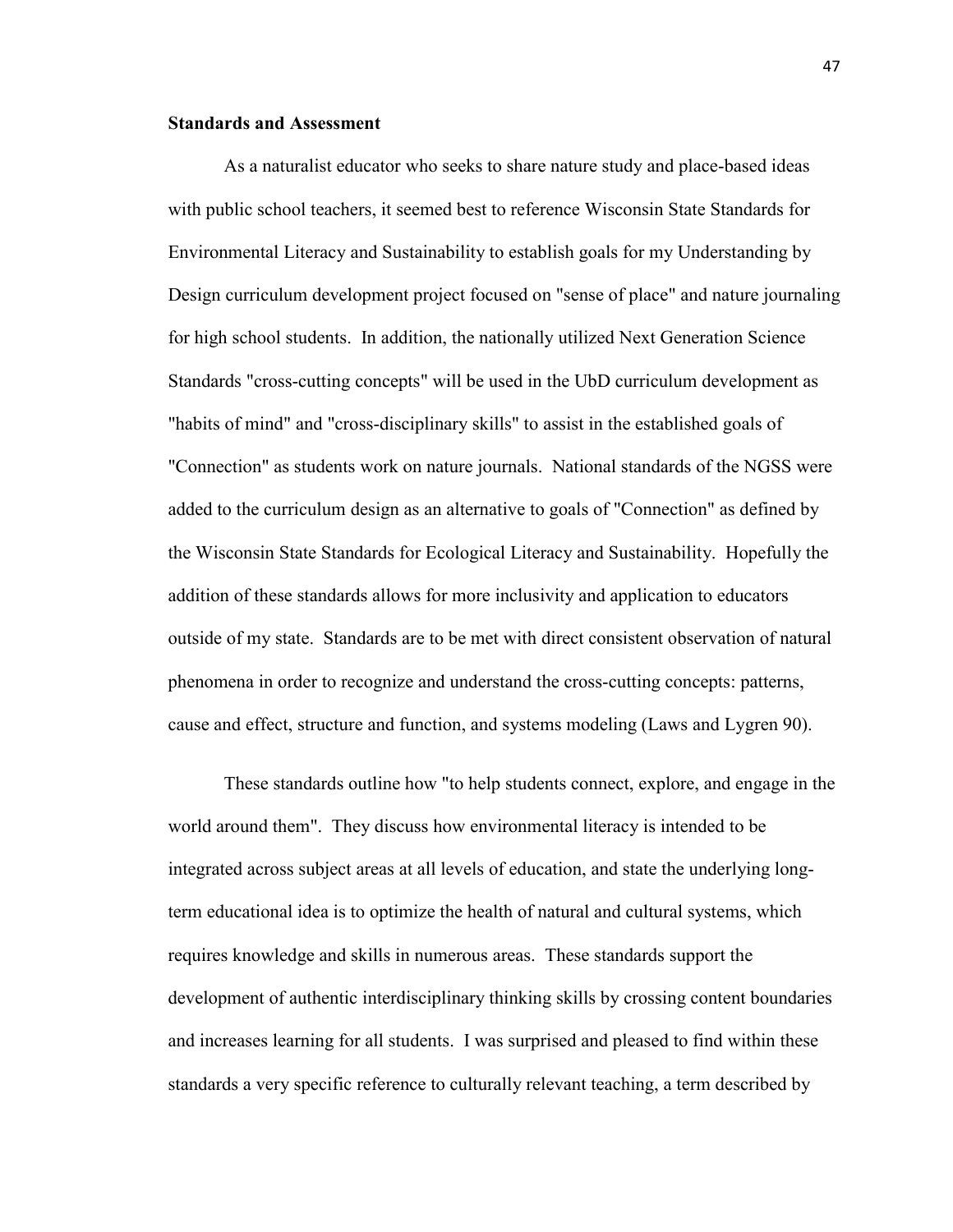Wisconsin scholar Gloria Ladson-Billings (DPI 1994) as "a pedagogy that empowers students intellectually, socially, emotionally, and politically by using cultural referents to impart knowledge, skills, and attitudes". Wisconsin holds a legacy for environmental education that should be further realized in our public schools through equity and inclusion.

Wisconsin State Standards for Environmental Literacy and Sustainability will attempt to be met in the first standard of "**Connect**: Students develop and connect with their sense of place and well-being through observation, exploration, and questioning" (28). These standards could be applicable to any place-based education framework, they seem to align well with the goals of PBE. Perhaps similar standards for environmental literacy and sustainability already exist in other states where educators would like to better promote environmental learning experiences. These standards meant to "connect" students to places they live could potentially be accomplished through a nature journaling curriculum, which has proven to be an effective tool for learning as discussed within the literature review. The following Standards for Environmental Literacy and Sustainability will attempt to build connection, to promote "sense of place" in learners:

C1.B: Sense of Place

- ELS.C1.B.h Analyze relationships between parts of local and global natural and cultural systems. Compare and contrast historical and current resource use, and analyze the effects on local, regional, and global natural and cultural systems.
- C1.C: Curiosity and Wonder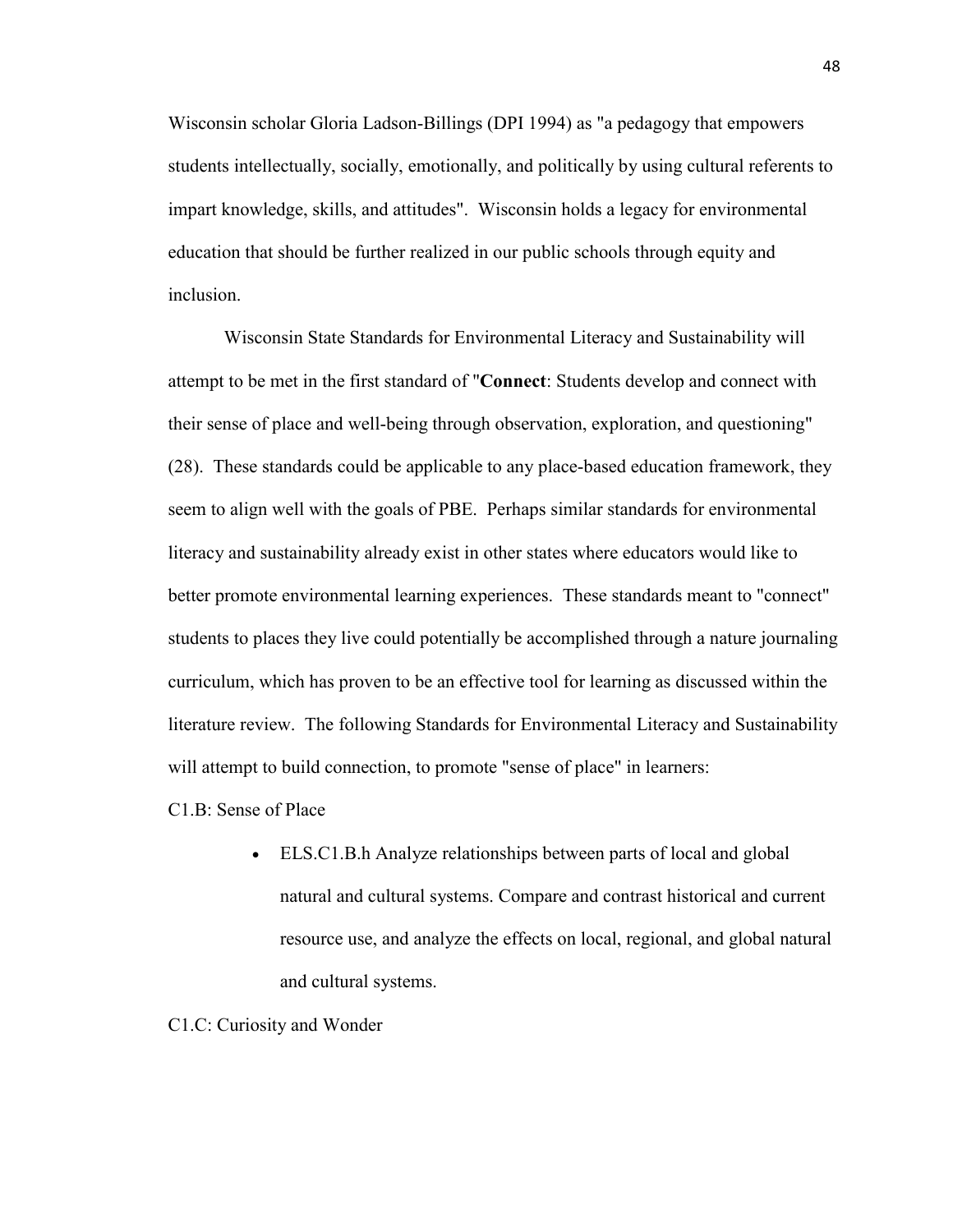• ELS.C1.C.h Investigate and analyze one's own curiosities about patterns that emerge from outdoor exploration to develop new questions, draw conclusions, or formulate new ideas or solutions. Reflect and share how one's perspectives influence personal curiosity, the pursuit of knowledge, and respect for others and the environment.

#### C1.D: Well-being

• ELS.C1.D.h Analyze the effects of environment and time outdoors on mental, socio-emotional, and physical health. Design and implement a home, school, or community wellness improvement plan that integrates the outdoors to develop mindfulness, confidence, and self-regulation; evaluate the outcomes, and communicate the results.

Goals of environmental education outlined by the UNESCO Tbilisi Declaration on Environmental Education consist of knowledge, attitudes, and skills (Russ Ed., 2015, p.9). Nature journaling curriculum shared here attempts to follow recommendations of the Tbilisi Declaration, an internationally guided effort to develop environmental education worldwide, with desired outcomes as follows : (1) gain knowledge about the environment and nature, (2) develop empathy and beliefs that foster an ethic of environmental responsibility, including positive attitudes towards nature and humanenvironment interactions, (3) gain critical thinking skills related to identification, prevention, and tackling environmental problems. Environmental education goals are meant to be globally applicable and could be important for educators to consider when developing an environmental curriculum. Preferred outcomes of *knowledge, attitudes,*  and *skills* guide the nature journaling curriculum unit here, focused on place and natural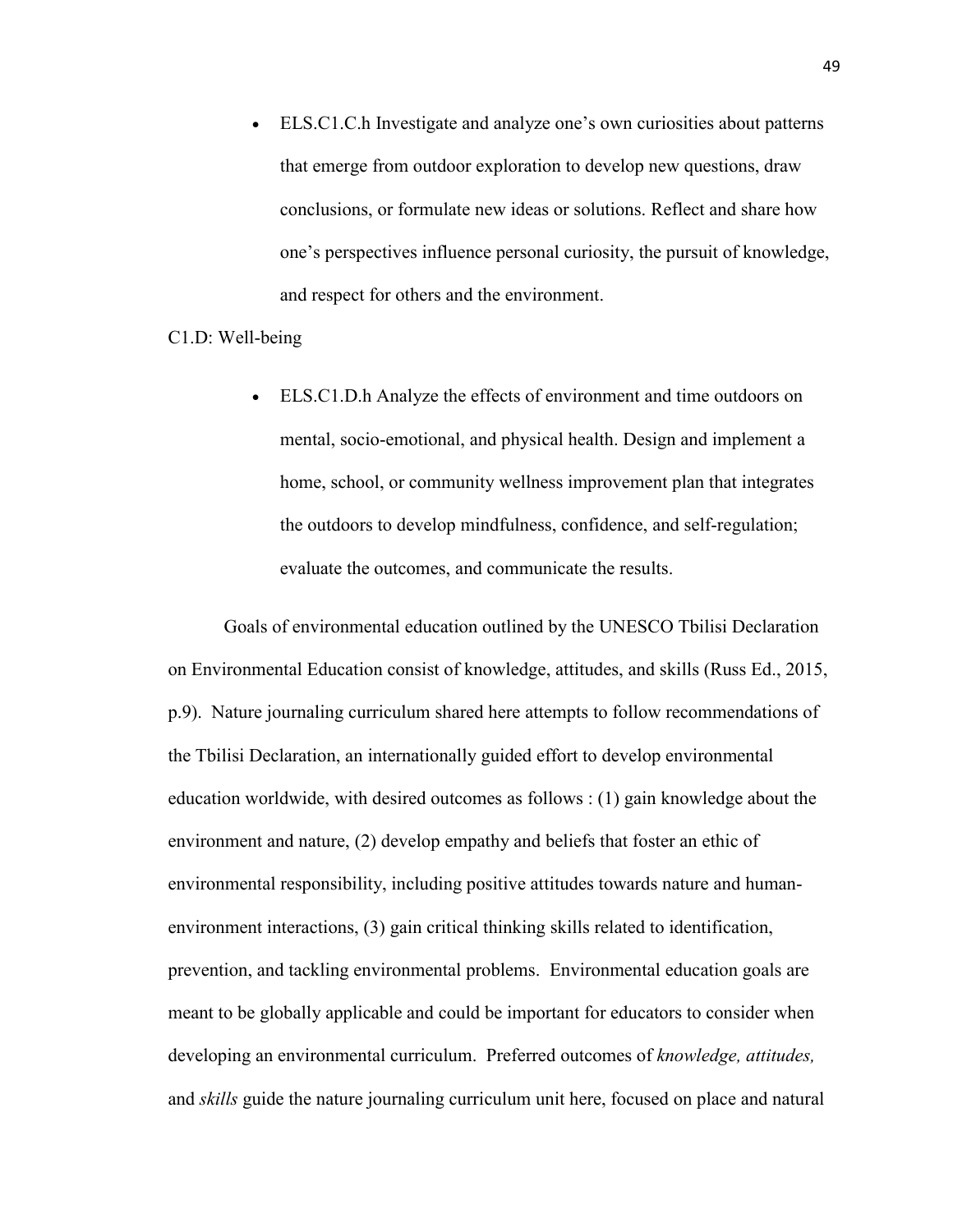science. Framework of PBE closely follows the objectives of environmental education, showing how EE has come to evolve and be put to use. Simplified recommendations of EE detailed here and the more specific goals of PBE align perfectly with the tool of nature journaling.

Based on these preferred outcomes, qualitative evaluation approaches will be used to measure resulting knowledge, attitudes, and skills of participants; parallel to the curriculum approach of nature journaling based on qualitative observations. Educators will have learners fill out an open-ended evaluation at the end of the program that asks: what they learned overall, if feelings or attitudes toward nature changed as a result from the project, and how satisfied they are after participation in a nature journaling project. Educators will also observe engagement and satisfaction levels of learners throughout the course of the program, to help measure positive attitudes resulting from the curriculum. Using qualitative survey methods, it can be possible to produce a more quantitative evaluation if desired (Russ Ed. 2015, p.12-13). For example, educators could measure how many students were satisfied after participation and reach a percentage rate. Rubrics will be used to evaluate knowledge gained about "the nature of place" through inquiry activities students record in nature journals.

Students will produce individual nature journals based on the place they live for assessment. Final journals can be in either hard copy or digital format, dependent on the preference of the teacher and differentiations for classrooms and students. Nature journals will integrate subject matter; particularly science, art, and writing. Formative assessment will be in the form of completed final journals, demonstrating compilations and reflections of knowledge. Summative assessment will be in the form of journal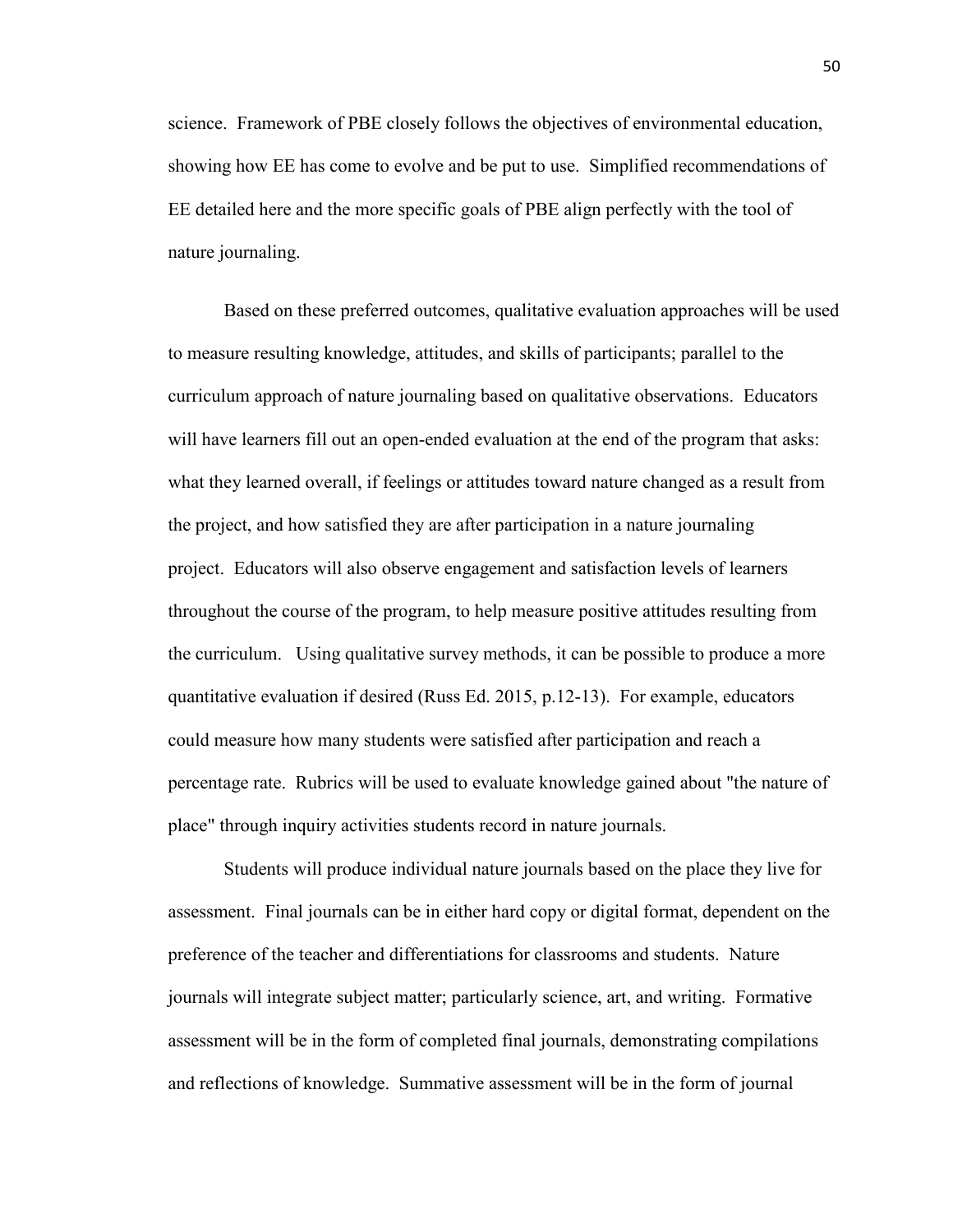keeping during each individual lesson, to create content for the final composition, which allows educators and students to assess knowledge as they take part in the activities. Educators should refer to the unit rubrics and student self-assessments in the project artifact. Instructional strategies for nature journaling will be shared in the unit guide for teachers.

#### **Project Description Conclusions**

Public school students in urban environments may not be exposed to nature during environmental education programs often, if at all. Safety of children has proven to be a main concern and reason parents cite for not allowing their children to play outside more often. Public schools struggle to provide resources for participation in educational nature programs, they are not considered a necessity or priority, especially to already underserved urban communities. Despite these challenges, time spent in green spaces must somehow be made a priority. Educators should take initiative and lead the way for positive shifts in public education as described here. Work of my project may be helpful or somehow inspire those who have the motivation to create changes. Environmental education for all children is a matter of justice. Nature in cities needs to be seeded, grown, and nurtured as commons (Maddox, Nagendra, Elmqvist, and Russ 2017). My project has shared the goals, learning benefits, and results of using place education methods and nature journaling; in the hopes these approaches will be more commonly utilized amongst public school teachers, who in turn may make more attempts to give students more access to nature. Access to nature provides inclusivity and environmental justice.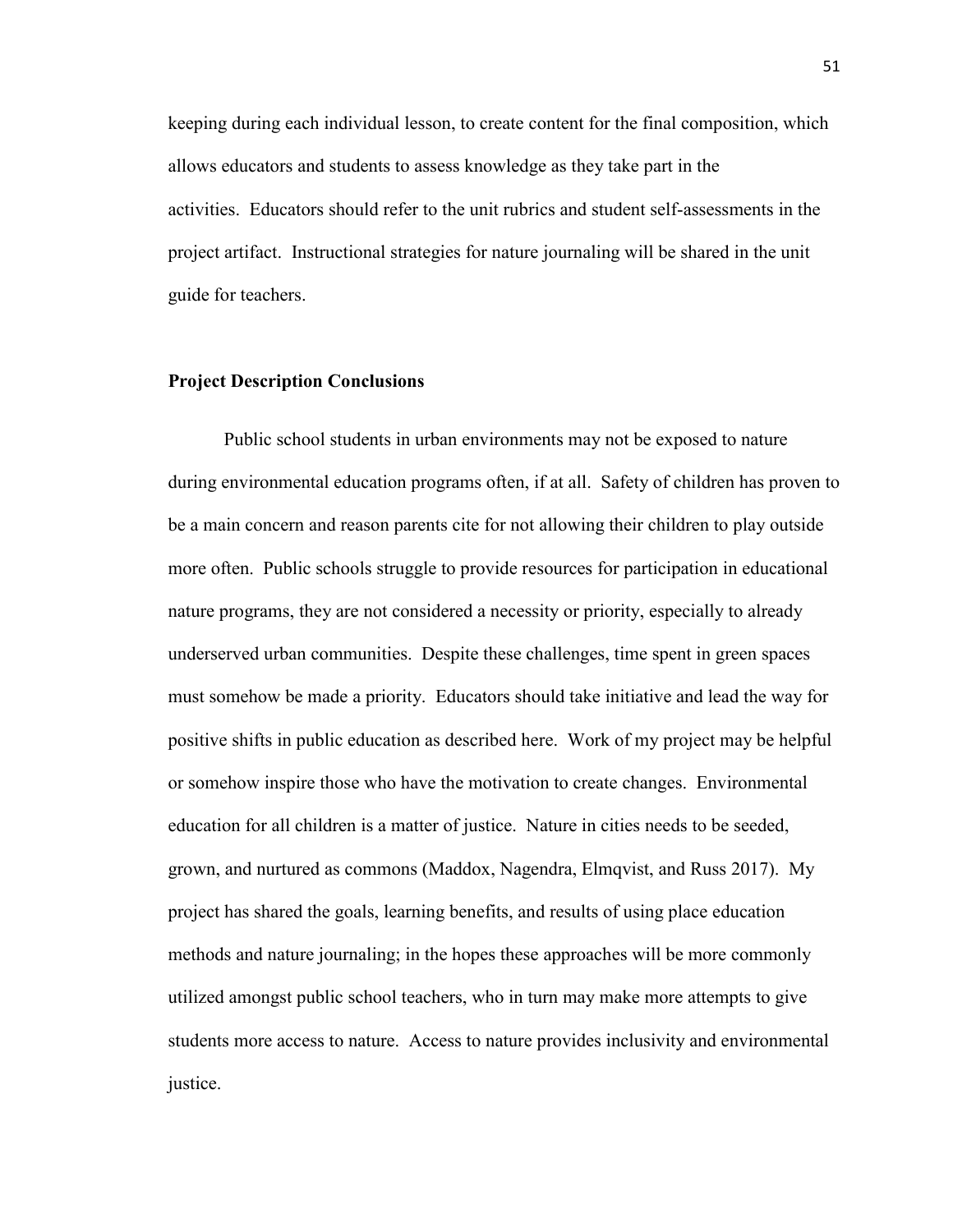In pursuing master studies of natural science and environmental education, it has been part of my goals to develop a nature curriculum for public schools in my area, while using nature as a classroom. Curriculum presented here could potentially be used in different communities, urban environments included, or used to develop similar lessons. Giving students chances to develop a sense of place through outdoor experiences will provide lessons that resonate in different ways as they continue in life after public school. Nature lessons such as those presented here can provide ideas to other educators across subjects about how an experiential curriculum could happen where they live. Roles of place and nature in the field of education may be further realized and put to use.

Perhaps at a later time the literature review portion of the essay could become more refined or built upon, although it currently meets Hamline University standards for the essay portion of the capstone project and should not exceed its length. Authors and educators very often continually improve upon former work. Nature journaling curriculum development could be expanded in a contextual way reflecting a diversity of places that could potentially be studied through nature journaling. Original anticipations of the project had been to create an incredibly specific place-based curriculum for my hometown in the Great Lakes, an urban environment in Wisconsin. The final result of the nature journaling curriculum development intends to reach and be applicable to more educators and students than its original prospect, with approaches adaptable and useful to other localities.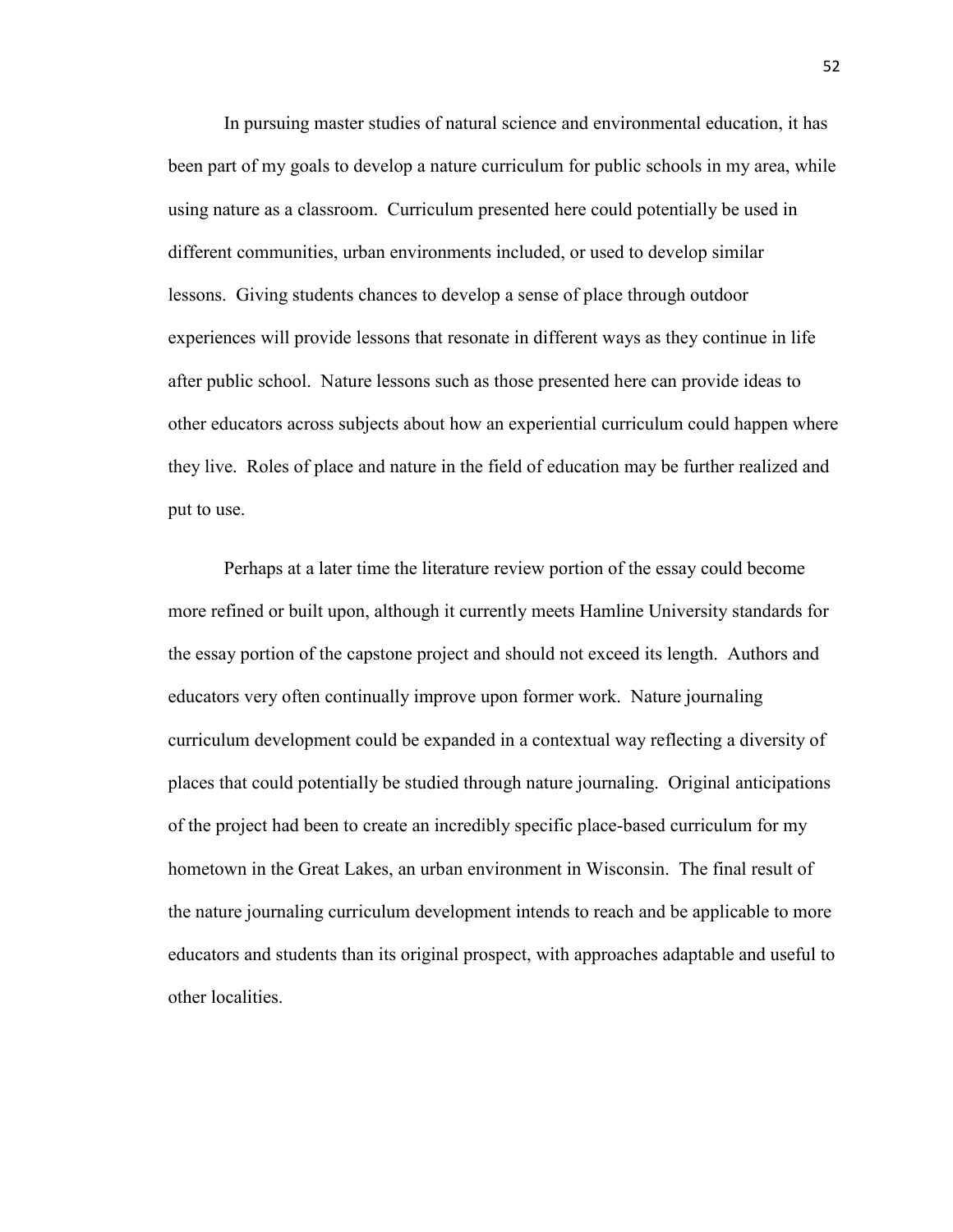#### **CHAPTER 4: CONCLUSION**

#### **Introduction**

My capstone project dedicated to natural science and environmental education has attempted to answer in what prospective ways nature study and place-based education could be taught to students who live in the urban environment. Goals, learning benefits, and results of nature study and place-based education approaches have been discussed with conclusions in previous chapters, which has led to a curriculum development project which uses nature journaling as an educational method. Some environmental challenges of living in the urban environment were presented in the literature review, along with proposals of how educators may be of assistance to overcome these, most of all by promoting nature study and place-based education across disciplines to influence a sense of place among youth. Now, the aims of my curriculum development project devoted to teaching nature journaling to high school students should be better understood. The intended audience for the work developed here is educators in public schools who hope to bring nature study to the classroom, with suggestions given to those living in urban environments who may face the specific challenge of access to nature. The nature journaling UbD curriculum focuses on standards for high school students from the Wisconsin State Standards for Environmental Literacy and Sustainability; but could be potentially adaptable to educators who have similar environmental education standards in other states. The NGSS cross-cutting concepts within the UbD curriculum should be readily applicable to any teachers who attempt to follow these guidelines, though there are some limitations to application for high school students, now discussed in the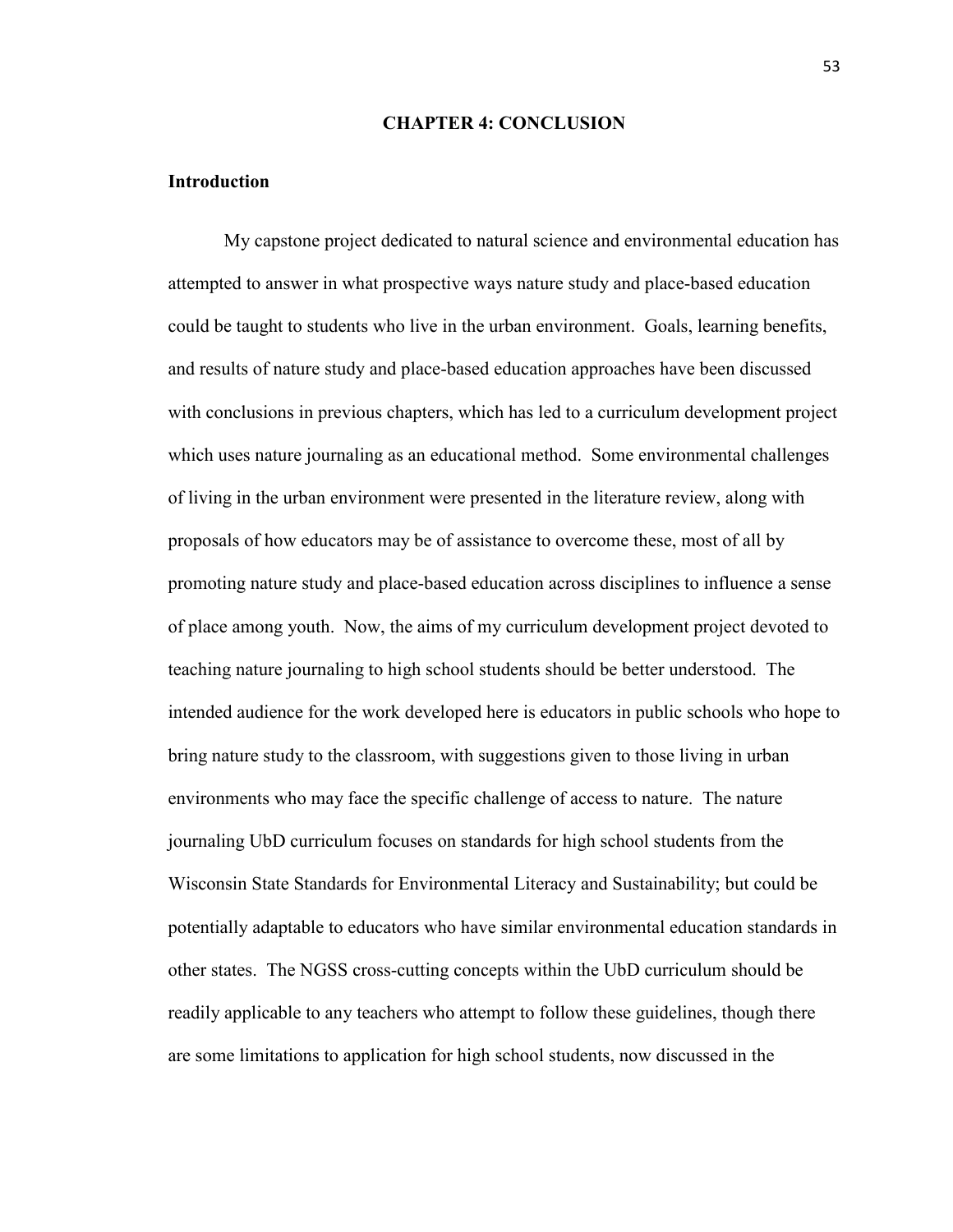following section. My scholarly learning process and a brief synopsis of the literature will also be detailed in the conclusions made here.

#### **Limitations**

After careful review of the available Next Generation Science Standards lesson plans in attempt to connect Wisconsin State Standards on Environmental Education and Sustainability to perhaps further reach the intended audience of educators in this work, it was concluded there was not much mention of natural science by the NGSS for high school students in general terms. Due to of the lack of NGSS already in existence dedicated to the natural sciences, it was difficult to connect these available lessons as they are currently written without creating another subsection of my current project, already at its necessary scope. There appear to be no curriculums involving nature journaling already in existence offered to meet the NGSS standards. Although frustrating to realize at first, that turned out to be positive obstacle, because it demonstrates the need for my project. Science educators may try to develop curriculums following NGSS as a guide. However, to actually create a recognized NGSS design is an entirely different process than an educator using the established national guidelines to write curriculum, in order to promote national science standards.

In learning more about the NGSS, one could assume many educators may not even bother trying to utilize such rigid design standards; and would prefer to use the much more straightforward standards of the state they reside. Although it may be an admirable idea to have a national science approach, it seems the NGSS needs more development. Unfortunately, there seems to currently be an enormous lack of shared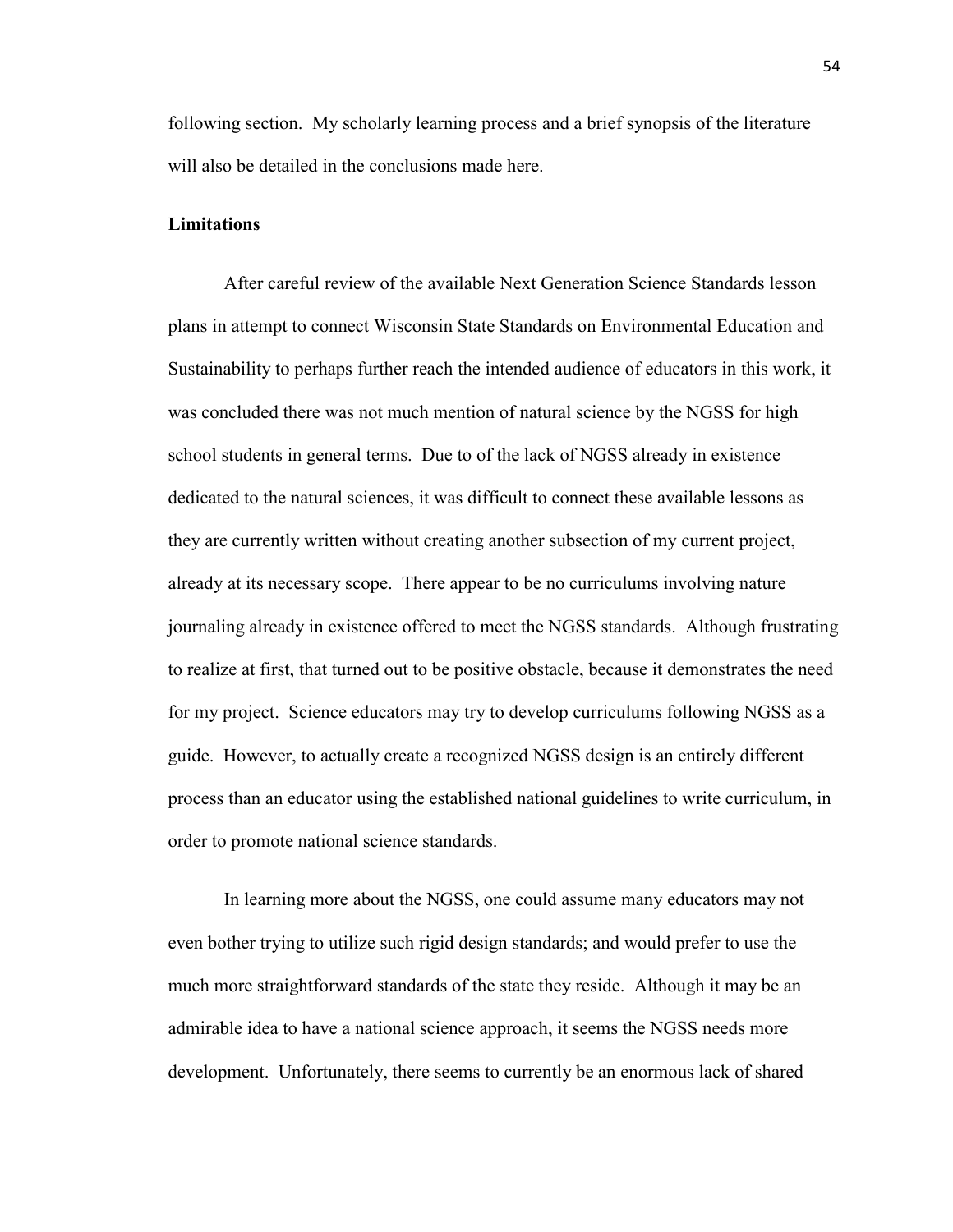curriculum, although the NGSS has been in development since 2013. Future work towards meeting these national guidelines dependent on individual science educators should perhaps be encouraged, and the nature journaling curriculum for high schoolers shared here could inspire science educators down a path to meet these standards by use of nature study and place-based education frameworks. For example, more detailed nature studies dependent on ecologies of place would be appropriate in meeting these standards; but would have to be created specifically for the communities they serve by science educators with knowledge of local environments. Then, the curriculum would have to neatly meet the necessities for NGSS design, which appears to be quite a task for educators who carry full loads already.

In coming to these conclusions, there remains ever more reason for nature journaling to be widely promoted as interdisciplinary curricula by educators of all kinds. Otherwise, students living in urban environments may be even less likely to experience nature. Science teachers, art teachers, and those who teach various electives to high school students could very likely fit nature journaling into individual state standards based on subject. As previously stated in the literature review chapter, educators of all kinds can be inspired by the knowledge nature gives us. The more of us who become inspired and seek to share nature experiences with students, the better. Although these limitations were immediately evident and somewhat discouraging to what I had hoped to accomplish in my curriculum design initially, I was fortunately able to find the helpful and charming book *How To Teach Nature Journaling: Curiosity, Wonder, Attention* (Laws and Lygren 2020) which has a section about how the NGSS fits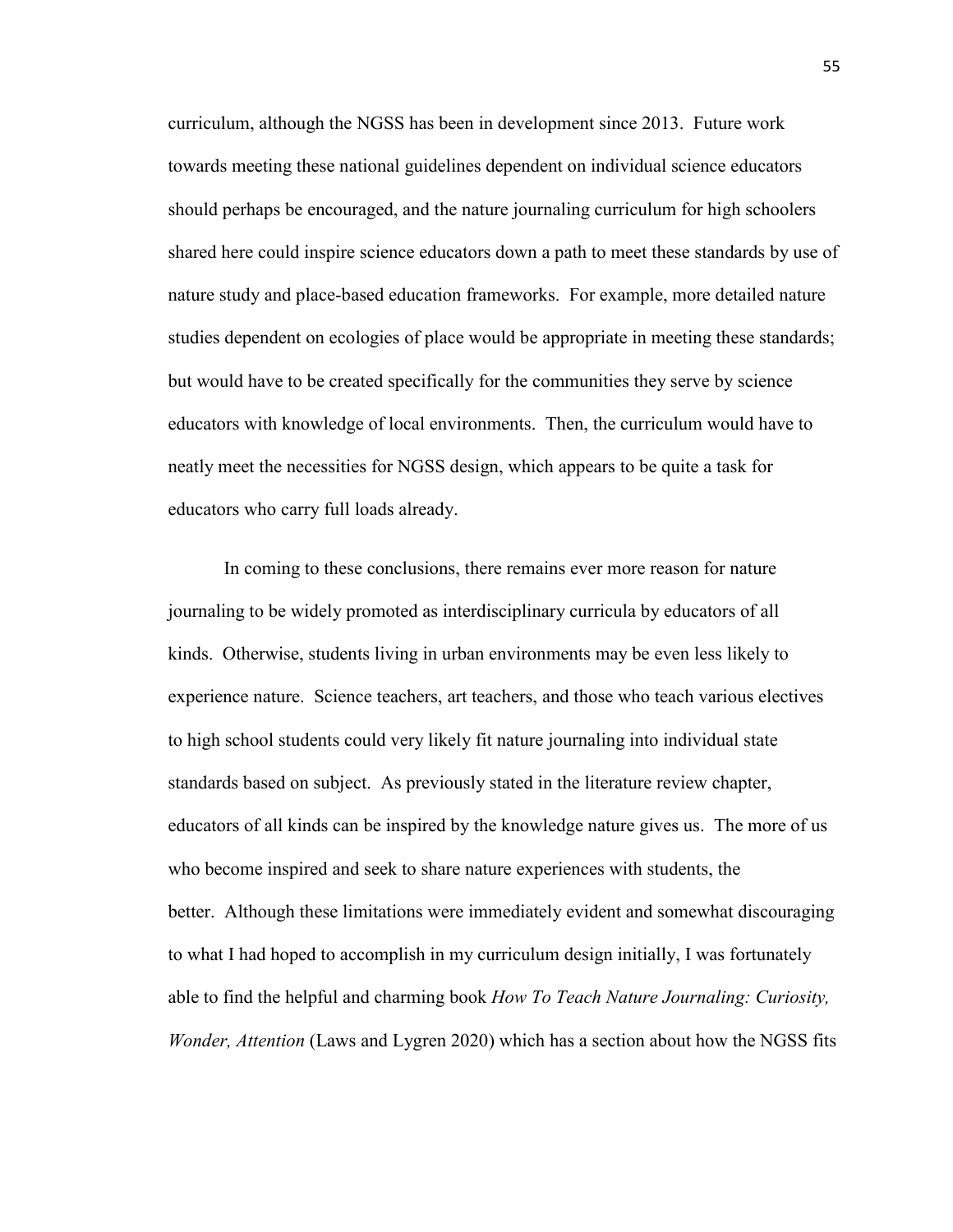into nature journaling, and was able to use those thoughtful suggestions for the UbD curriculum.

#### **Scholarly Learning Process**

Without any nature-based lesson plans already offered by the NGSS or Wisconsin State Standards on Environmental Education and Sustainability, I had to formulate curricula entirely on my own based only on the knowledge gained while earning my MAEd in Natural Science and Environmental Education. Since I have read an abundance of literature in these fields, choosing a gap-niche to focus my project on was quite challenging for me, because while more development must be done regarding highquality assessments of learning with PBE and UEE frameworks, there are many ways I could have chosen to take while contributing useful scholarship to my field. At first, I was studying literature specifically based on ecological literacy to conceptualize the goals of environmental education. Nature journaling was not my focus until the very end of my project when I realized I was having difficulties in creating nature curriculum that could meet the national and state standards I was aiming for within the realm of eco-literacy. PBE and UEE were always my focuses but connecting these frameworks in a meaningful curriculum was what I found I had to do. At first, my project was specifically dedicated to science studies at Lake Michigan in the urban environment I live in. Then I thought it would be more beneficial to scholarship if the concepts of PBE and UEE reached more public school educators who may not be at all familiar with these inspirational frameworks of environmental education. Along the way it became apparent that in my own community and elsewhere, high school students are the most underserved level of learner when it comes to environmental education. While the idea of nature journaling is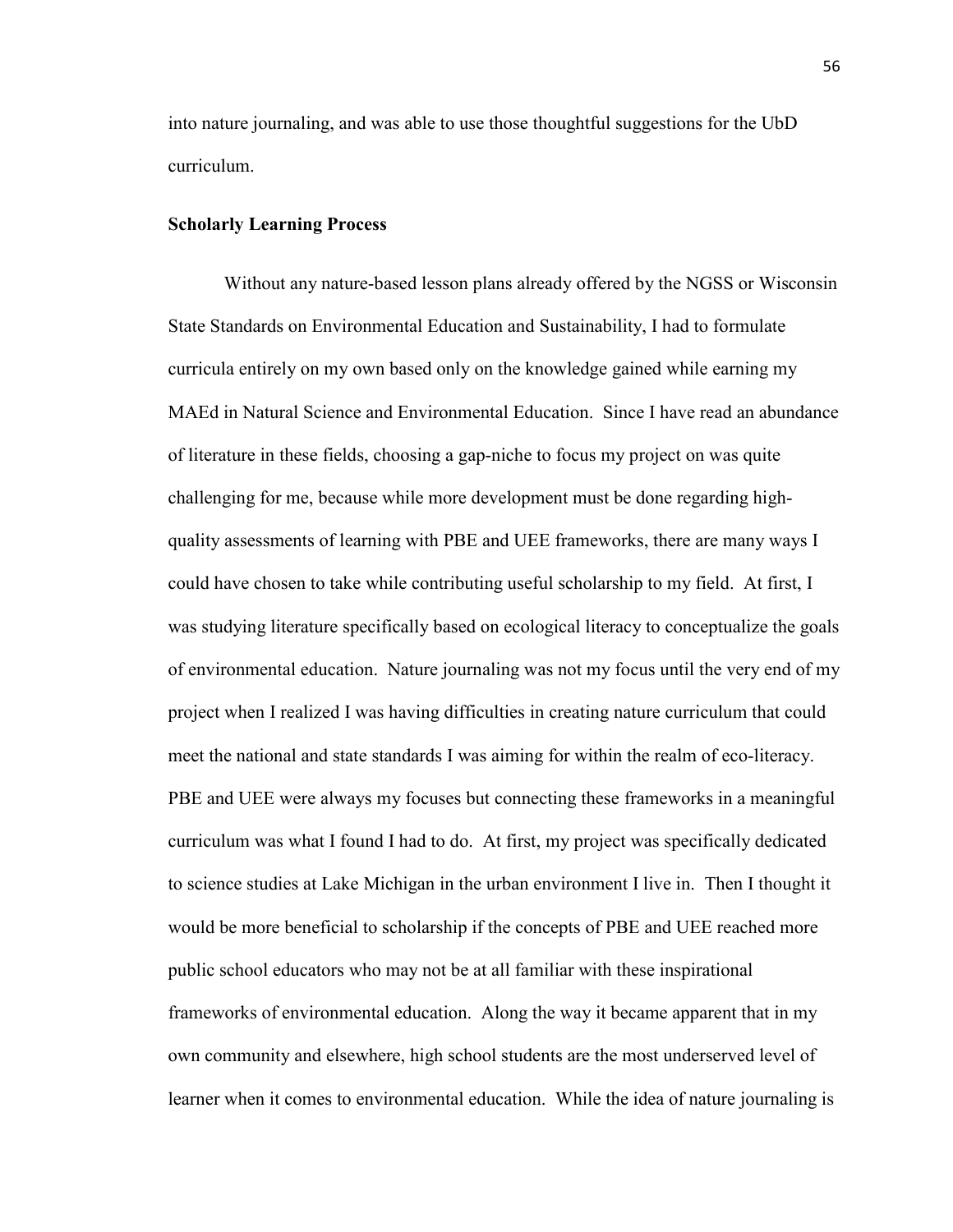not a novel concept, it proved to be the most meaningful way to write the curriculum design that connects PBE and UEE to the NGSS and Wisconsin State Standards on Environmental Education and Sustainability. Brief overview in relation to the literature of my project will be given now, before discussion of scholarly implications and final conclusions.

#### **Literature Synopsis**

Learners who are part of the urban landscape often have less access to nature both at school and out of school. Programs that expose them to ecological experiences make it more possible for them to gain a sense of place where they live and expose them to the ideas that make up ecological literacy. In the case of high school students attending public high schools in urban environments, nature study may be a last effort to help them build strong positive connections with their communities before they begin life outside of the public classroom. PBE has been an effective method for interdisciplinary teaching, research shows students have more success when participating in this kind of experiential learning. Studies comparing students in the same schools who are exposed to PBE and those who are not, conclude those students showed improved achievement across subjects; development of critical thinking, problem-solving, increased enthusiasm and engagement in learning, and even gains in summative measures of achievement like test scores and grades (Sobel 2004, 25).

Although there are different approaches to environmental education educators could decide to use, nature journaling as practice is one proven way to teach nature study and place-based education to students, even for those who live in urban environments. Benefits and results of nature journaling activities align well with the student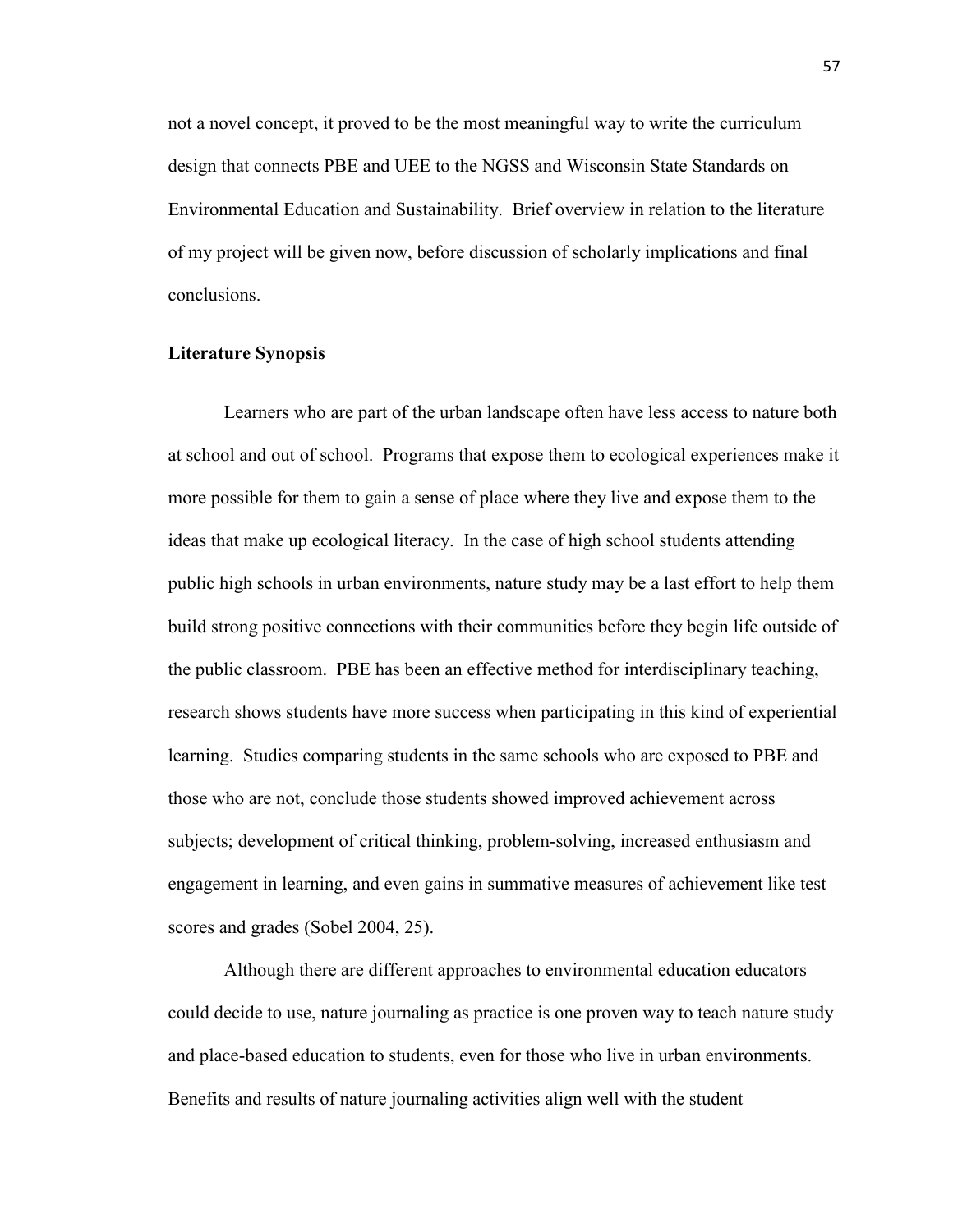accomplishment goals of Understanding by Design theory. Literature dedicated to place education frameworks and how to use nature journaling as a learning method consists of an array of subjective guidelines educators could choose to follow and develop. My curriculum project attempts to better establish a set of goals for educators who would like to immediately teach using place-based education and nature journaling methods, as there can be an abundance of suggestions within the literature to consider before actual work of development can be done. Summaries of these goals may initially seem complicated, but they follow general environmental education guidelines that have already been established on global, national, and local levels; these guidelines of various scales align well when fused together to create more concrete goals.

Educators need not use all the suggestions to curriculum goals here, but hopefully can find a few of the goals helpful to utilize while using nature journals as a learning method and may easily be able to adapt unique place-based curriculum dedicated to the different urban environments they teach in as a result of my project. Incorporation of place-based education goals and the intended outcomes of nature journaling into an Understanding by Design curriculum unit provides more validation for nature journaling projects to educators in public schools, who may need to substantiate claims of benefits to learning using these approaches. Established goals and assessments for learning in the environmental curriculum shared here demonstrate the validity of using place-based and nature journaling approaches.

We must ask ourselves, what ways can we change public education to make students more excited about learning? What methods are truly the best ways to learn? Experiential learning rooted in place-based education proves to be effective in addressing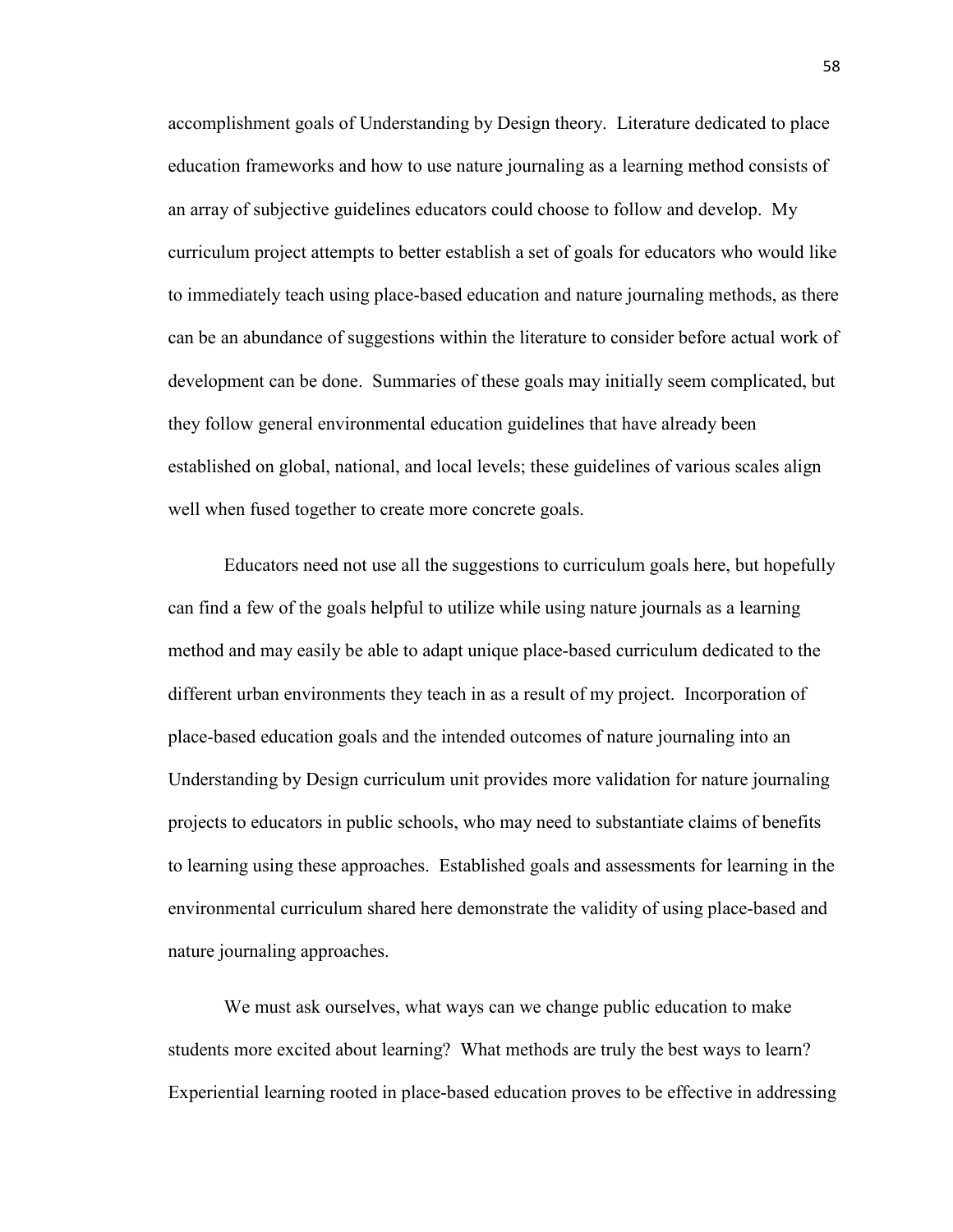both these concerns. Feelings of well-being and positivity toward learning, and improved performances, could very well be the outcomes of curriculum units like the one presented here. In addition to these beneficial reasons for promoting a nature study curriculum, PBE framework along with nature journaling as a teaching tool, are culturally relevant learning methods.

Place-based education is culturally relevant because it's the study of local culture. It gets students into the community to learn through it. It helps them come to better know themselves through the place they live. The most substantive goal of PBE involves connecting learners to their communities, for them to feel a sense of belonging, "sense of place". We can all learn about the places we live, each other, and figure out how to make the places we live as good as they can be. Communities should be inclusive and equitable to society and the environment. We all have an influence on our communities and even personal acts can make a positive difference for all of us. Building empathy and changing attitudes aren't usually discussed as actual academic goals, PBE challenges such a viewpoint (Sobel 2004).

Culturally relevant pedagogy such as place-based education has the potential to change individual attitudes toward learning and community positively in a multitude of ways. Cultural relevance remains an extremely important aspect in developing lessons for urban environments educators should consider, as they are very often teaching learners with a mosaic of backgrounds. Nature study is a culturally relevant practice, evidently a most effective one, continually utilized in some form by people all over the world. Culture, art, history, geology, and ecology are some of the common subjects PBE focuses on. PBE is culturally relevant in that it helps to highlight shared culture and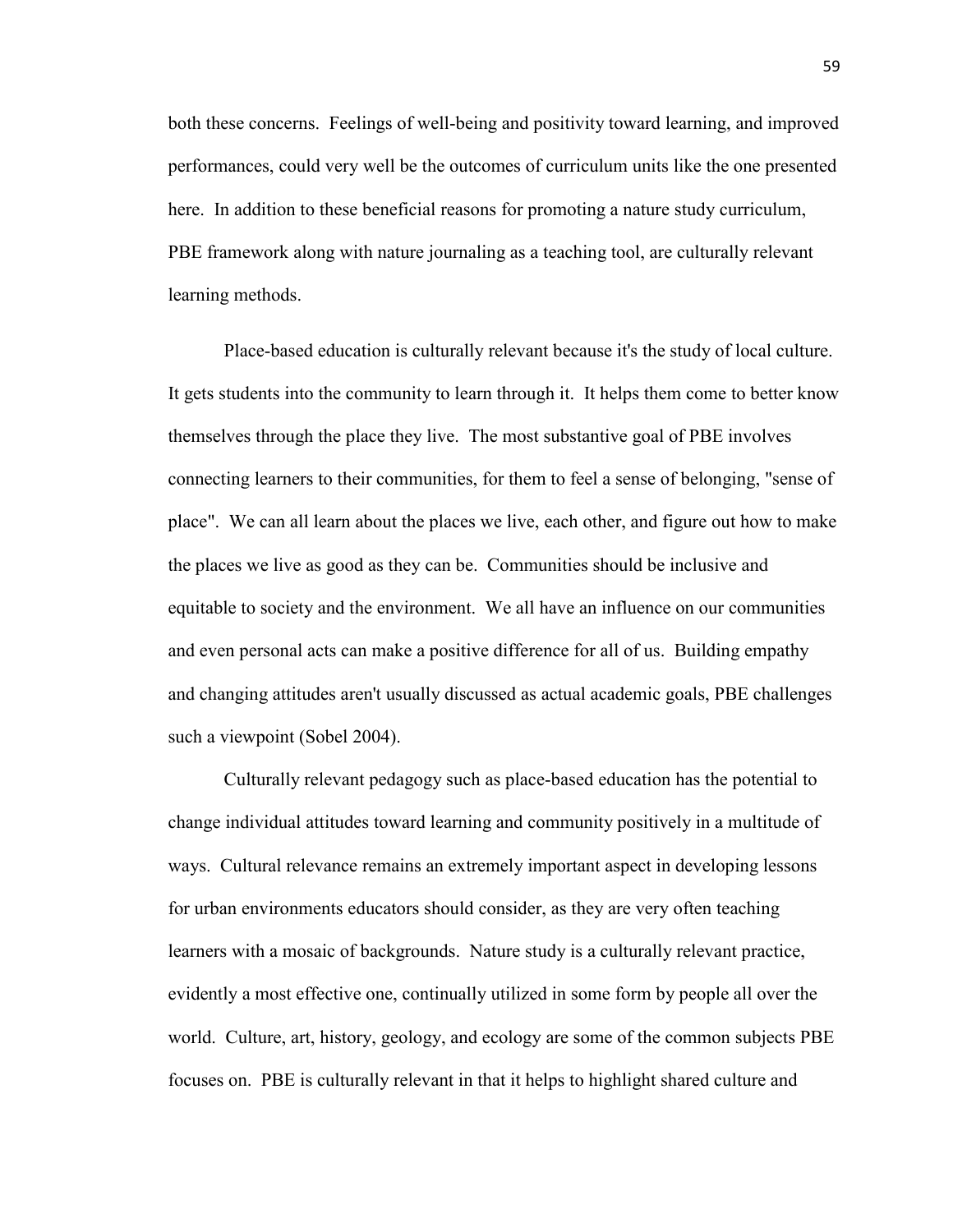promote community engagement and gives way to plenty of self-expression and interpersonal learning through collaboration. Knowledge shared and investigated attempts to be inclusive, inclusion creates equity in education.

#### **Implications and Future Research**

The literature of PBE and UEE along with nature journaling have apparent gaps, authors often cite more research needing to be done in the form of data collection from student assessments to better measure the benefits and success of goals of environmental education methods. UEE has been specifically developed to address the gap of how to teach nature in an urban setting, but the field seems to remain relatively unknown to public school teachers, possibly due to lack of necessary resources for educators to even consider it as a possibility. There is a continued need for more urban environmental educators, whomever they may be. Regardless of settings, these educators will need what their students need: factual knowledge, sense of confidence, understanding of specific neighborhoods, connection to local environmental organizations, positive nature experiences, a supporting peer network, and access to various resources they need to succeed (Russ Ed., O'Dowd, Robertson, Goodale and Russ 2015, p.121). More explicit gaps in the training of urban environmental educators that need to be addressed include unity and mission in the field, guidelines for excellence for practitioners, and national or state standards that recognize and promote urban environmental education (Russ Ed., O'Dowd, Robertson, Goodale and Russ 2015, p.122). Additionally, few educators can find appropriate urban environmental education curricula or suitable lesson plans. Although the list may seem daunting to look at currently, the subfield of urban environmental education will continue to cultivate. My project has sought to address part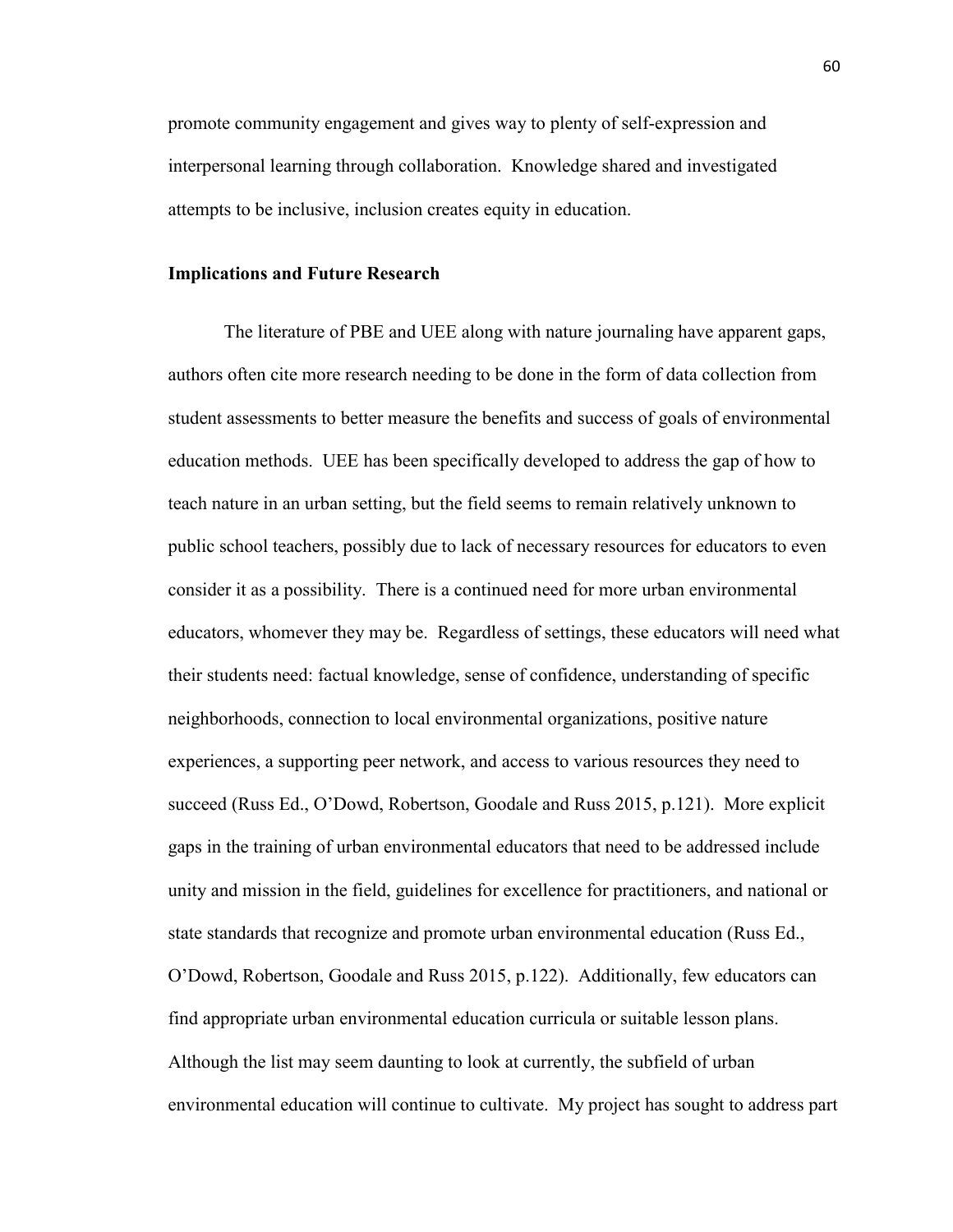of the gap of available UEE applicable curricula and suitable lesson plans, and hopefully has accomplished the goal of contribution to my fields of study.

Environmental education initiatives around the world continue to progress, but research appears to have been progressing rather slowly until recently, it seems much of the relevant scholarly development has taken place in the past ten or fifteen years. In the field of science, it's preferable to have about 30 years of data to examine to make relevant conclusions. We are now reaching such a point regarding the concrete data we have available to analyze reflecting nature and place pedagogies and the resultant new frameworks of environmental education, place-based and urban environmental education. Scholars of the environment, naturalists, and educators will continue to build upon our work, which seems to be reaching a pivotal point in progress. We can anticipate greater developments and expect the popularization of these important real-life approaches to education in public schools, an exciting prospect as we move ever forward in the best practices of education.

Research shared here with proposed formative and summative assessments in the UbD curriculum to measure success of a nature journaling initiative intends to assist the process of using nature and place as pedagogy in mainstream education. NGSS crosscutting concepts could be of immediate use to science teachers, with the curriculum design meant to meet concepts for high school learners. Place-based education approaches and nature journaling as a learning method can be used by an even greater range of educators across subjects, who may have the freedom to use these three short lessons as they are already presented or have less to adapt to meet relevant state standards. Data to be collected from formative and summative assessments after the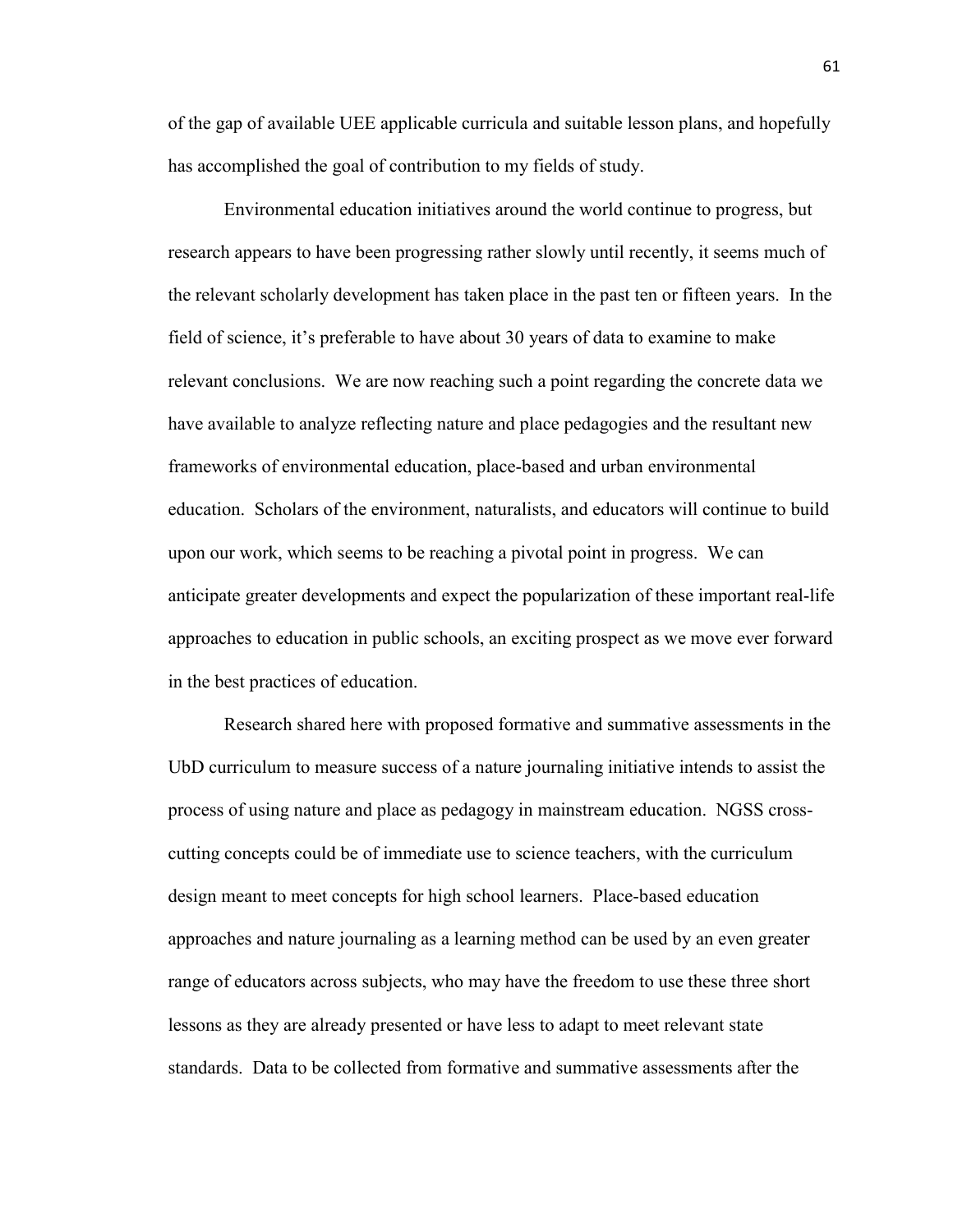process of nature journaling offers benefits to the profession in that such assessments provide quantified and qualitative measures of successful educational methods. Future research should be done in the form of assessment data collection to further demonstrate success of the benefits of environmental education. It's recommended when educators use nature journals they keep some record of how well learners respond to nature and place-based methods of learning, most noteworthy of all perhaps being student enjoyment of activities and deepened love of learning. Measuring sense of place has proven to be a difficult task, and more research should be done on how it benefits individual and community well-being, maybe in the form of surveys throughout the lives of students who are able to experience environmental education.

Educators in public schools will likely be able to use the nature journaling curriculum presented here, which relies upon well-established UbD theory and utilizes cross-cutting concepts from the NGSS. Suggestive frameworks of place-based and urban environmental education have been introduced for educators who may want to think about or gain ability to bring nature and community to the classroom, to better initiate real-world learning experiences. This work could be a starting point for those educators who are unfamiliar with using nature and place as ways to teach; and would like to have some synthesized overview to understand the benefits and goals of these approaches. Curriculum design here has intended to go farther than introduction by offering condensed nature journaling lessons nearly any educator can pick up and utilize in any classroom, even without seemingly having much access to nature. Perhaps the most important lesson of this work is simply for both educators and learners to understand, nature is everywhere, we are part of our environments. Educators need not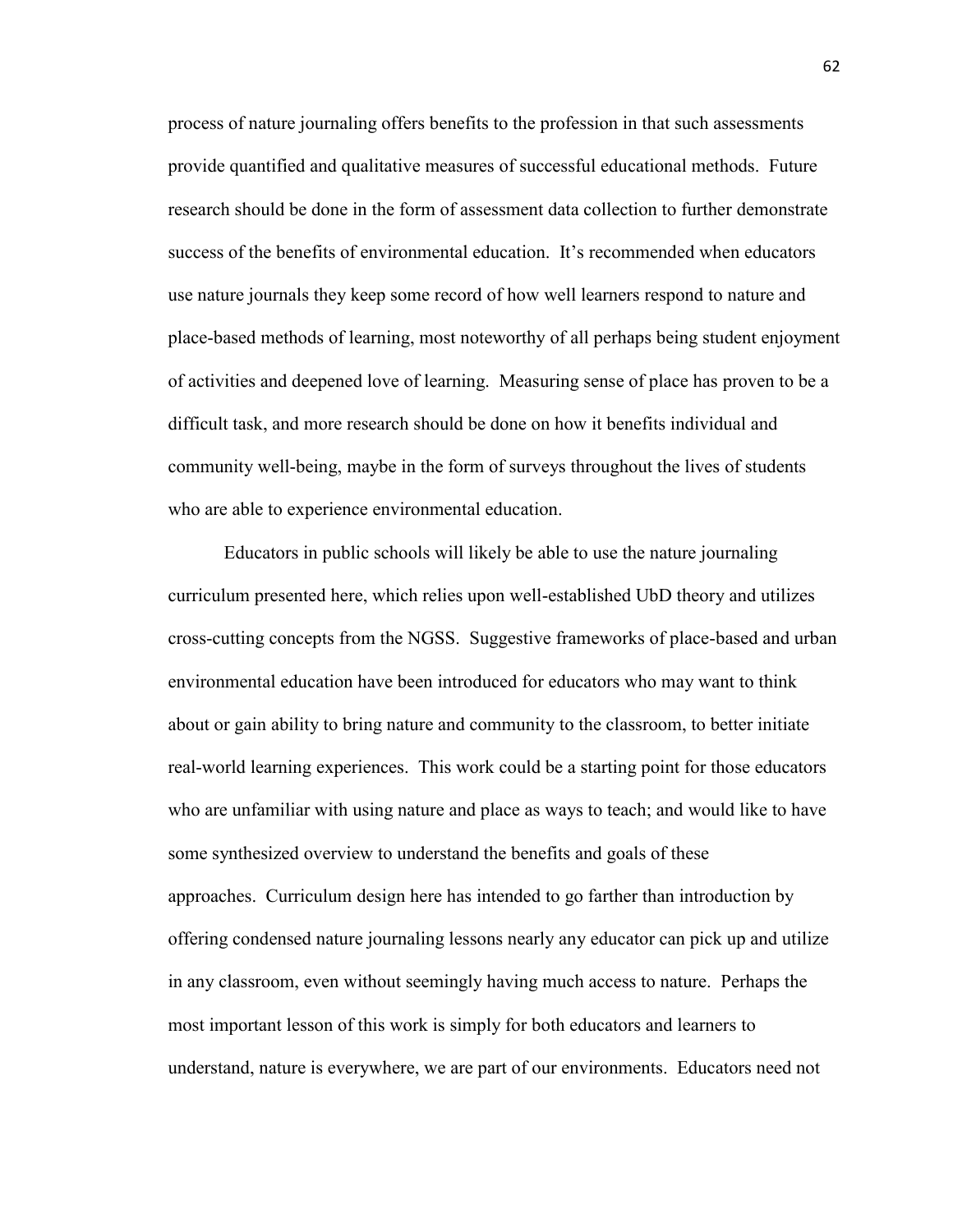know everything about local nature or the community to feel capable to teach about it, they can engage in the learning process with their students through these frameworks. Nature provides unexpected learning in countless instances and can be a teacher throughout our lives. Educators should consider what they personally value about the natural, human, and built environments they find themselves part of, and reflect on those values while they teach from a place of care.

#### **Summary: Where from here…**

Ideas about the importance of urban environmental education have been shared in the hope that more public school teachers will be able to offer nature experiences to students with detailed plans of nature journaling instruction available, along with presented reasonable benefits to learners. NGSS cross-cutting concepts and UbD curriculum dedicated to place-based education and nature journaling should be readily applicable to any teachers who attempt to follow these design guidelines. Some limits could exist for educators in urban environments who may not have as much access to nature, or in public schools unable to provide resources or accommodations to educators for different reasons. Educators should evaluate nature experiences with student surveys and if possible keep track of the concluded data to demonstrate success of projects and ensure continuation. Scholarly research indicates positive individual and community outcomes could arise from place-based education projects unified with time spent in nature, that aligns with the curriculum development offered here.

My personal plan to use my capstone project in the future may come to be realized sometime in my teaching career. It's likely the same challenges discussed in the